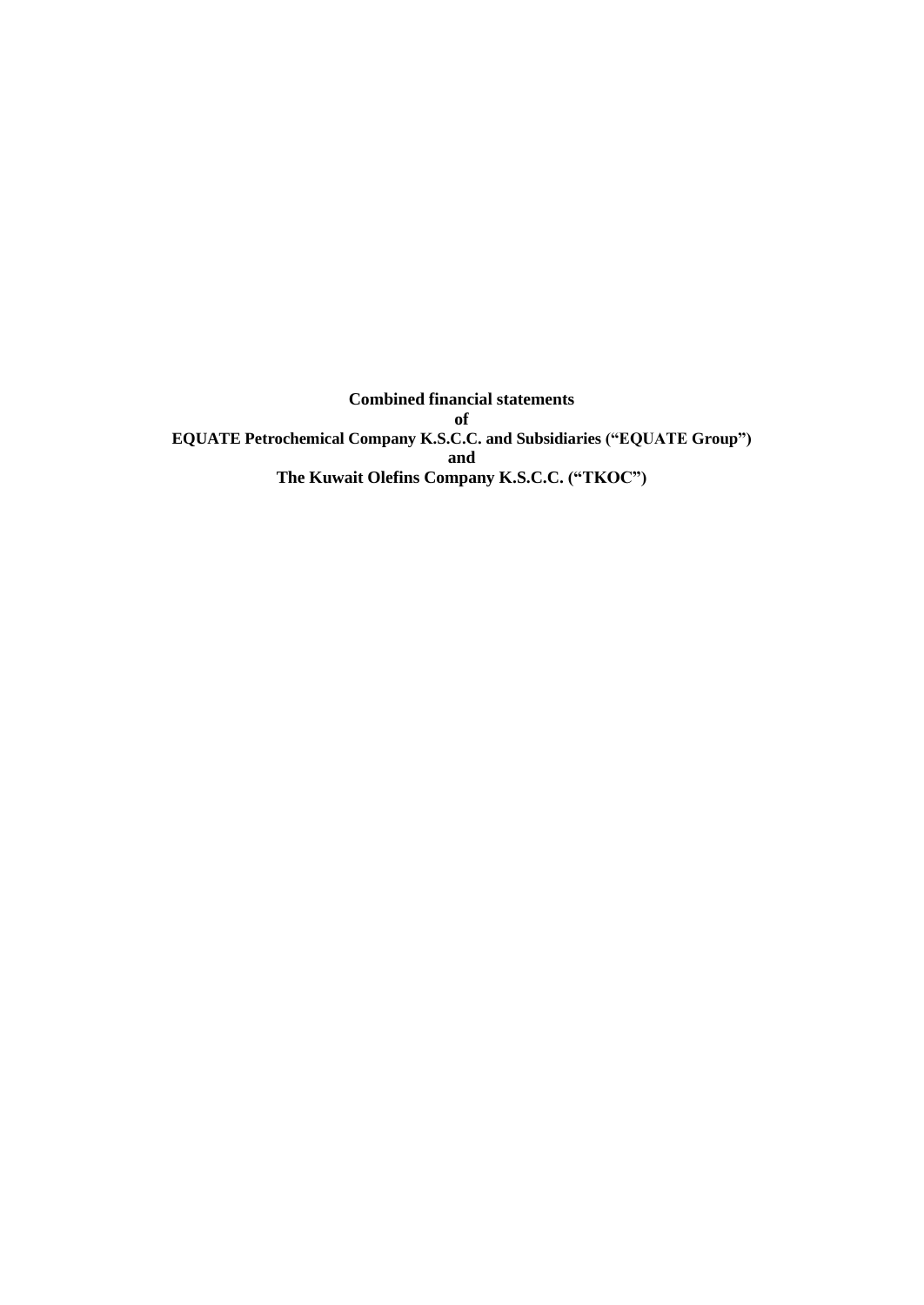### **Combined financial statements of EQUATE Group and TKOC State of Kuwait**

| <b>Contents</b>                                                     | Page     |
|---------------------------------------------------------------------|----------|
| Independent auditor's report on combined financial statements       | $1 - 3$  |
| Combined statement of financial position                            | 4        |
| Combined statement of profit or loss and other comprehensive income | 5        |
| Combined statement of changes in equity                             | 6        |
| Combined statement of cash flows                                    |          |
| Notes to the combined financial statements                          | $8 - 58$ |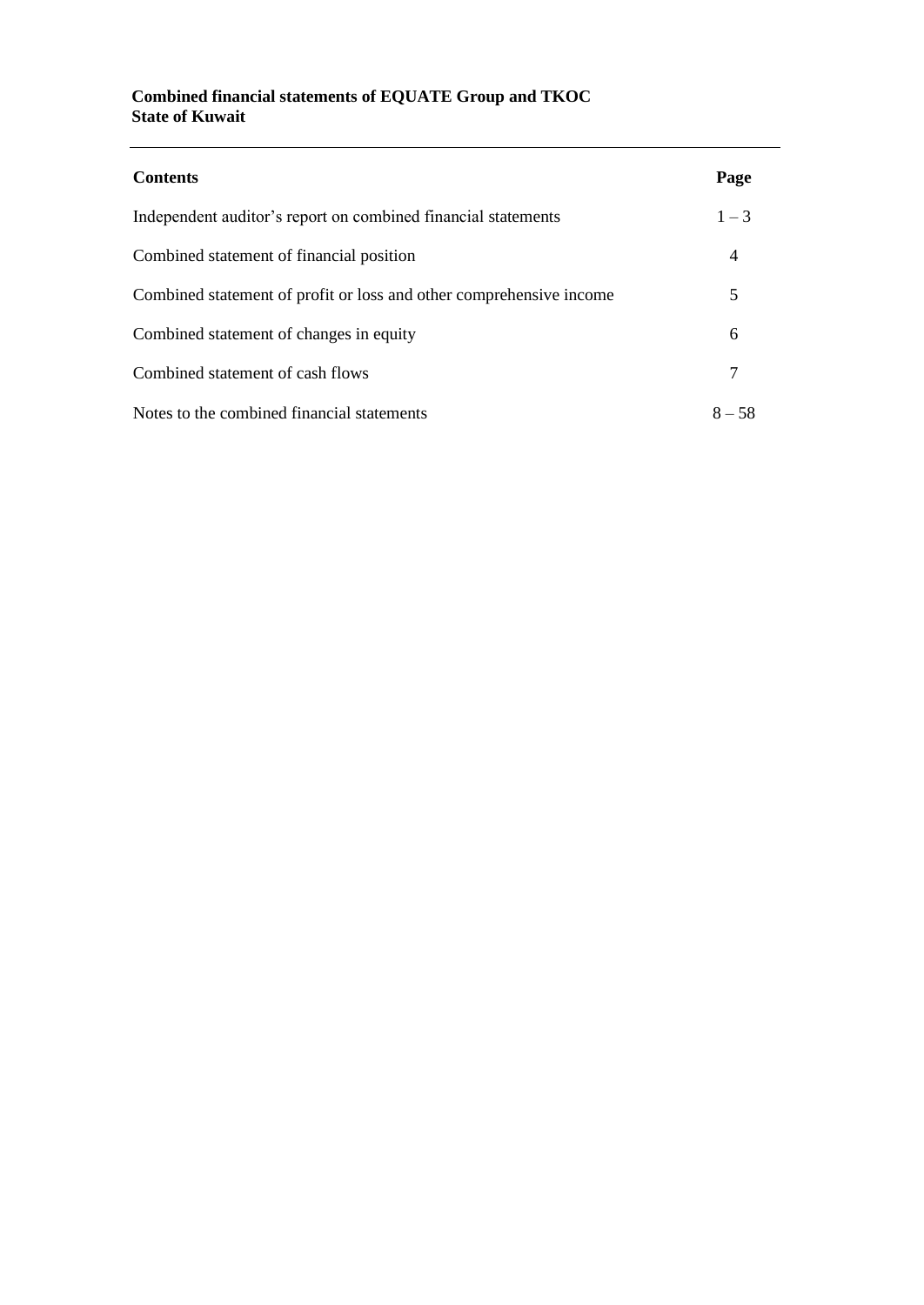

KPMG Safi Al-Mutawa & Partners Al Hamra Tower, 25th floor Abdulaziz Al Sager Street P.O. Box 24, Safat 13001 State of Kuwait Tel: +965 2228 7000 Fax: +965 2228 7444

# Independent auditor's report

The Shareholders Equate Petrochemical Company K.S.C.C and The Kuwait Olefins Company K.S.C.C. **State of Kuwait** 

#### Opinion

We have audited the combined financial statements of Equate Petrochemical Company K.S.C.C ("EQUATE") and its subsidiaries (together "EQUATE Group") and The Kuwait Olefins Company K.S.C.C. ("TKOC") (together referred to as "the Reporting Entity"), which comprise the combined statement of financial position as at 31 December 2021, the combined statements of profit or loss and other comprehensive income, changes in equity and cash flows for the vear then ended, and notes, comprising significant accounting policies and other explanatory information.

In our opinion, the accompanying combined financial statements present fairly, in all material respects, the combined financial position of the Reporting Entity as at 31 December 2021, and its combined financial performance and its combined cash flows for the year then ended in accordance with International Financial Reporting Standards (IFRS).

#### **Basis for Opinion**

We conducted our audit in accordance with International Standards on Auditing (ISAs). Our responsibilities under those standards are further described in the Auditor's Responsibilities for the Audit of the Combined Financial Statements section of our report. We are independent of the Reporting Entity in accordance with International Ethics Standards Board for Accountants International Code of Ethics for Professional Accountants (including International Independence Standards) (IESBA Code) and we have fulfilled our other ethical responsibilities in accordance with the IESBA Code. We believe that the audit evidence we have obtained is sufficient and appropriate to provide a basis for our opinion.

#### Emphasis of matter- Basis of preparation

We draw attention to Note 1 and 2 to the combined financial statements, which describes their basis of preparation, including the approach to and the purpose of preparing them. The combined financial statements of the Reporting Entity were prepared for the presentation to lenders of the EQUATE Group. Our opinion is not modified in respect of this matter.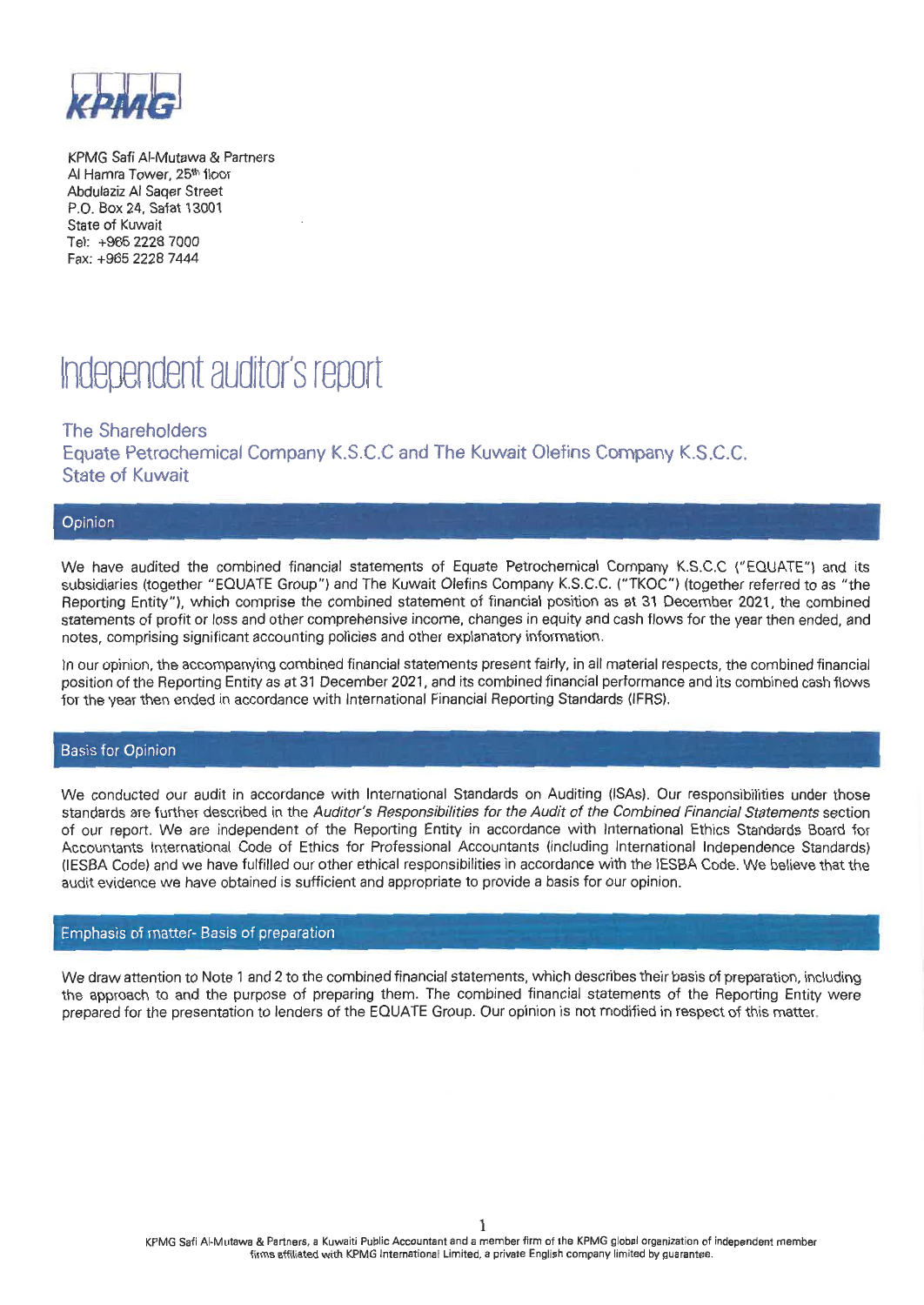

## Responsibilities of Management and Those Charged with Governance for the Combined Financial Statements

Management is responsible for the preparation and fair presentation of the combined financial statements in accordance with IFRS, and for such internal control as management determines is necessary to enable the preparation of combined financial statements that are free from material misstatement, whether due to fraud or error.

In preparing the combined financial statements, management is responsible for assessing the Reporting Entity's ability to continue as a going concern, disclosing, as applicable, matters related to going concern and using the going concern basis of accounting unless management either intends to liquidate the Reporting Entity or to cease operations, or has no realistic alternative but to do so.

Those charged with governance are responsible for overseeing the Reporting Entity's financial reporting process.

## Auditor's Responsibilities for the Audit of the Combined Financial Statements

Our objectives are to obtain reasonable assurance about whether the combined financial statements as a whole are free from material misstatement, whether due to fraud or error, and to issue an auditor's report that includes our opinion. Reasonable assurance is a high level of assurance, but is not a guarantee that an audit conducted in accordance with ISAs will always detect a material misstatement when it exists. Misstatements can arise from fraud or error and are considered material if, individually or in the aggregate, they could reasonably be expected to influence the economic decisions of users taken on the basis of these combined financial statements.

As part of an audit in accordance with ISAs, we exercise professional judgment and maintain professional skepticism throughout the audit. We also:

- Identify and assess the risks of material misstatement of the combined financial statements, whether due to fraud or error, design and perform audit procedures responsive to those risks, and obtain audit evidence that is sufficient and appropriate to provide a basis for our opinion. The risk of not detecting a material misstatement resulting from fraud is higher than for one resulting from error, as fraud may involve collusion, forgery, intentional omissions, misrepresentations, or the override of internal control.
- Obtain an understanding of internal control relevant to the audit in order to design audit procedures that are appropriate in the circumstances, but not for the purpose of expressing an opinion on the effectiveness of the Reporting Entity's internal control.
- Evaluate the appropriateness of accounting policies used and the reasonableness of accounting estimates and related disclosures made by management.
- Conclude on the appropriateness of management's use of the going concern basis of accounting and, based on the audit evidence obtained, whether a material uncertainty exists related to events or conditions that may cast significant doubt on the Reporting Entity's ability to continue as a going concern. If we conclude that a material uncertainty exists, we are required to draw attention in our auditor's report to the related disclosures in the financial statements or, if such disclosures are inadequate, to modify our opinion. Our conclusions are based on the audit evidence obtained up to the date of our auditor's report. However, future events or conditions may cause the Reporting Entity to cease to continue as a going concern.
- Evaluate the overall presentation, structure and content of the combined financial statements, including the disclosures, and whether the combined financial statements represent the underlying transactions and events in a manner that achieves fair presentation.
- Obtained sufficient audit evidence regarding the financial information of the entities or the business activities within the Reporting Entity to express an opinion on the combined financial statements. We are responsible for the direction, supervision and performance of the Group audit. We remain solely responsible for our audit opinion.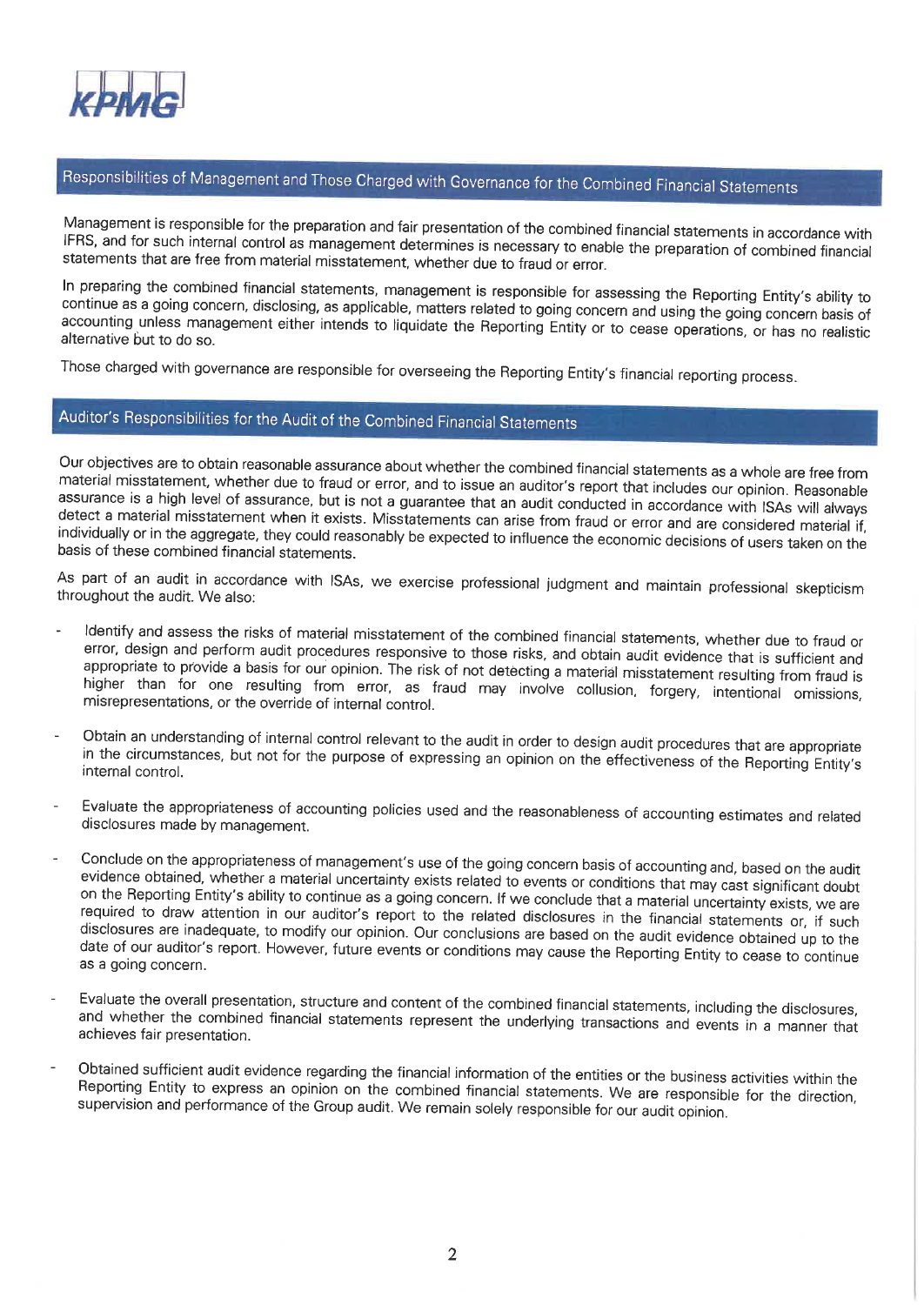

We communicate with those charged with governance regarding, among other matters, the planned scope and timing of the audit and significant audit findings, including any significant deficiencies in internal control that we identify during our audit.

 $\overline{u}$ 

Safi A. Al-Mutawa License No 138 "A" of KPMG Safi AI-Mutawa & Partners Member firm of KPMG International

8 March 2022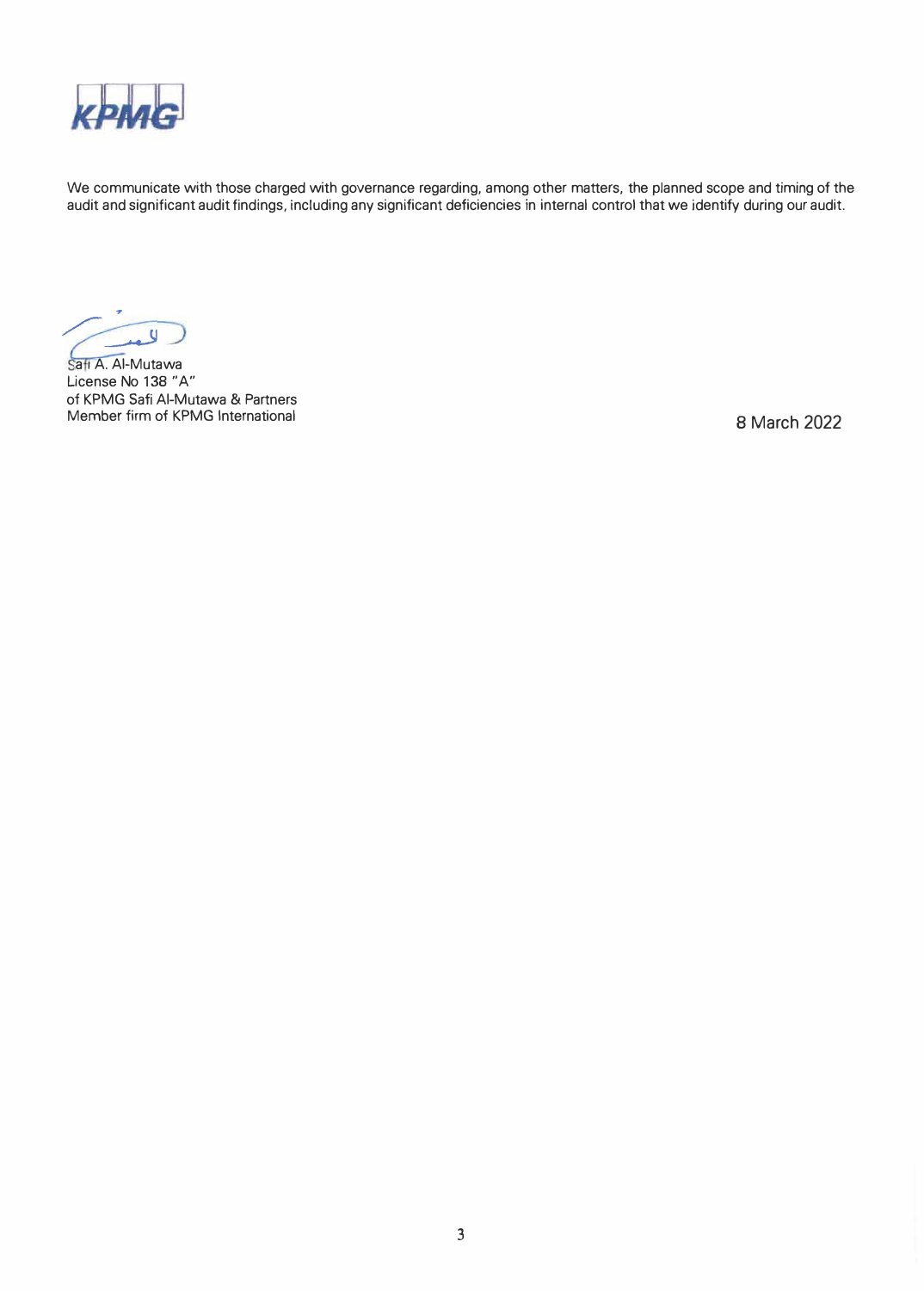#### Combined statement of financial position of **EQUATE Group and TKOC State of Kuwait**

#### as at 31 December 2021

|                                                |                           | <b>USD million</b> |       |
|------------------------------------------------|---------------------------|--------------------|-------|
|                                                | <b>Notes</b>              | 2021               | 2020  |
|                                                |                           |                    |       |
| <b>Assets</b>                                  |                           |                    |       |
| Property, plant and equipment                  | 4                         | 2,952              | 3,096 |
| Goodwill                                       | 5                         | 1,689              | 1,689 |
| Intangible assets<br>Right-of-use assets       | 6                         | 292                | 332   |
| Deferred tax assets                            | $\overline{7}$            | 351                | 377   |
| Deferred charges and other assets              | 8<br>9                    | 68                 | 74    |
| <b>Non-current assets</b>                      |                           | 897                | 889   |
|                                                |                           | 6,249              | 6,457 |
| Inventories                                    | $\overline{\mathfrak{U}}$ | 225                | 197   |
| Due from related parties                       | 10                        | 43                 | 55    |
| Trade and other receivables                    | 12                        | 1,000              | 523   |
| Deferred charges and other assets              | 9                         | 49                 | 42    |
| Cash and bank balances                         | 13                        | 1,276              | 733   |
| <b>Current assets</b>                          |                           | 2,593              | 1,550 |
| <b>Total assets</b>                            |                           | 8,842              | 8,007 |
|                                                |                           |                    |       |
| <b>Equity</b>                                  |                           |                    |       |
| Share capital                                  |                           | 1,080              | 1,080 |
| <b>Treasury shares</b>                         |                           | (450)              | (450) |
| Statutory reserve                              |                           | 540                | 540   |
| Retained earnings                              |                           | 1,109              | 358   |
| Remeasurement of retirement benefit obligation |                           | (13)               | (41)  |
| Foreign currency translation reserve           |                           | 23                 | 34    |
| Hedge reserve                                  |                           | 1                  |       |
| <b>Total equity</b>                            |                           | 2,290              | 1,521 |
|                                                |                           |                    |       |
| <b>Liabilities</b>                             |                           |                    |       |
| Loans and borrowings<br>Deferred income        | 14                        | 4,326              | 4,621 |
| Lease liabilities                              | 15                        | 156                | 165   |
| Deferred tax liabilities                       | 7<br>8                    | 294                | 316   |
| Retirement benefit obligation                  |                           | 168                | 168   |
| Long term incentives                           | 16                        | 413                | 436   |
| <b>Non-current liabilities</b>                 |                           | 3                  | 3     |
|                                                |                           | 5,360              | 5,709 |
| Long term incentives                           |                           | 4                  | 4     |
| Loans and borrowings                           | 14                        | 427                |       |
| <b>Lease liabilities</b>                       | 7                         | 65                 | 65    |
| Deferred income                                | 15                        | 17                 | 17    |
| Due to related parties                         | 10                        | 82                 | 206   |
| Trade and other payables                       | 17                        | 597                | 485   |
| <b>Current liabilities</b>                     |                           | 1,192              | 777   |
| <b>Total liabilities</b>                       |                           | 6,552              | 6,486 |
| <b>Total equity and liabilities</b>            |                           | 8,842              | 8,007 |
|                                                |                           |                    |       |

The accompanying notes on pages 8 to 58 form an integral part of these combined financial statements

 $\overline{\mathbf{r}}$ 

Naser Aldousari President and Chief Executive Officer **EQUATE and TKOC** 

Phisanu Sermchaiwong Í Chief Financial Officer **EQUATE** and **TKOC**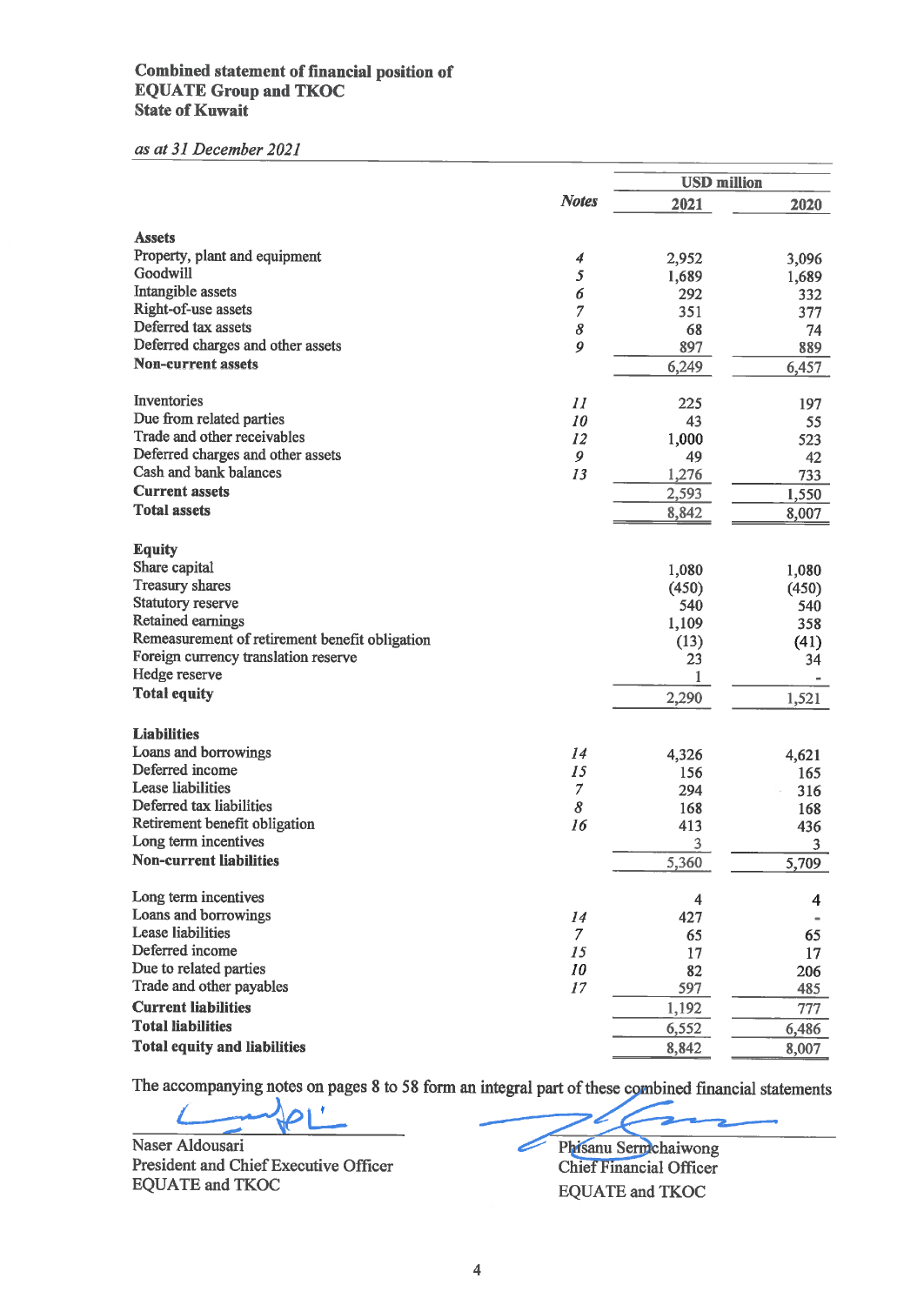#### **Combined statement of profit or loss and other comprehensive income of EQUATE Group and TKOC State of Kuwait**

*for the year ended 31 December 2021*

|                                                                    |              | <b>USD</b> million |         |  |
|--------------------------------------------------------------------|--------------|--------------------|---------|--|
|                                                                    | <b>Notes</b> | 2021               | 2020    |  |
|                                                                    |              |                    |         |  |
| <b>Sales</b>                                                       | 22           | 4,159              | 2,917   |  |
| Cost of sales                                                      | 18           | (2,723)            | (2,309) |  |
| <b>Gross profit</b>                                                |              | 1,436              | 608     |  |
| Management fee                                                     | 10           | 6                  | 6       |  |
| Reservation right fees                                             |              | 17                 | 15      |  |
| General, administrative and selling expenses                       | 19           | (77)               | (57)    |  |
| Other (expenses) / income                                          |              | (1)                | 2       |  |
| Foreign exchange loss                                              |              | (1)                | (4)     |  |
| <b>Profit from operations</b>                                      |              | 1,380              | 570     |  |
| Finance income                                                     |              | $\overline{2}$     | 4       |  |
| Finance costs                                                      |              | (239)              | (227)   |  |
| Profit before contribution to Kuwait Foundation for the            |              |                    |         |  |
| Advancement of Sciences ("KFAS"), Zakat, tax on                    |              |                    |         |  |
| subsidiaries and Board of Directors' remuneration                  |              | 1,143              | 347     |  |
| <b>Contribution to KFAS</b>                                        | 20           | (12)               | (3)     |  |
| Contribution to Zakat                                              | 21           | (8)                | (3)     |  |
| Tax on subsidiaries                                                | 8            | (14)               | 17      |  |
| Board of Directors' remuneration                                   |              | (0)                | (0)     |  |
| Net profit for the year                                            |              | 1,109              | 358     |  |
| Other comprehensive income                                         |              |                    |         |  |
| Items that will not be reclassified subsequently to profit or loss |              |                    |         |  |
| Remeasurement of retirement benefit obligation                     | 16           | 39                 | (9)     |  |
| Remeasurement of outstanding leave balance obligation and          |              |                    |         |  |
| others                                                             |              | (11)               |         |  |
| Items that are or may be reclassified subsequently to profit or    |              |                    |         |  |
| loss                                                               |              |                    |         |  |
| Exchange differences on translation of foreign operations          |              | (11)               | 14      |  |
| Change in fair value of cash flow hedge                            |              | 1                  |         |  |
| Other comprehensive income for the year                            |              | 18                 | 5       |  |
| Total comprehensive income for the year                            |              | 1,127              | 363     |  |

The accompanying notes on pages 8 to 58 form an integral part of these combined financial statements.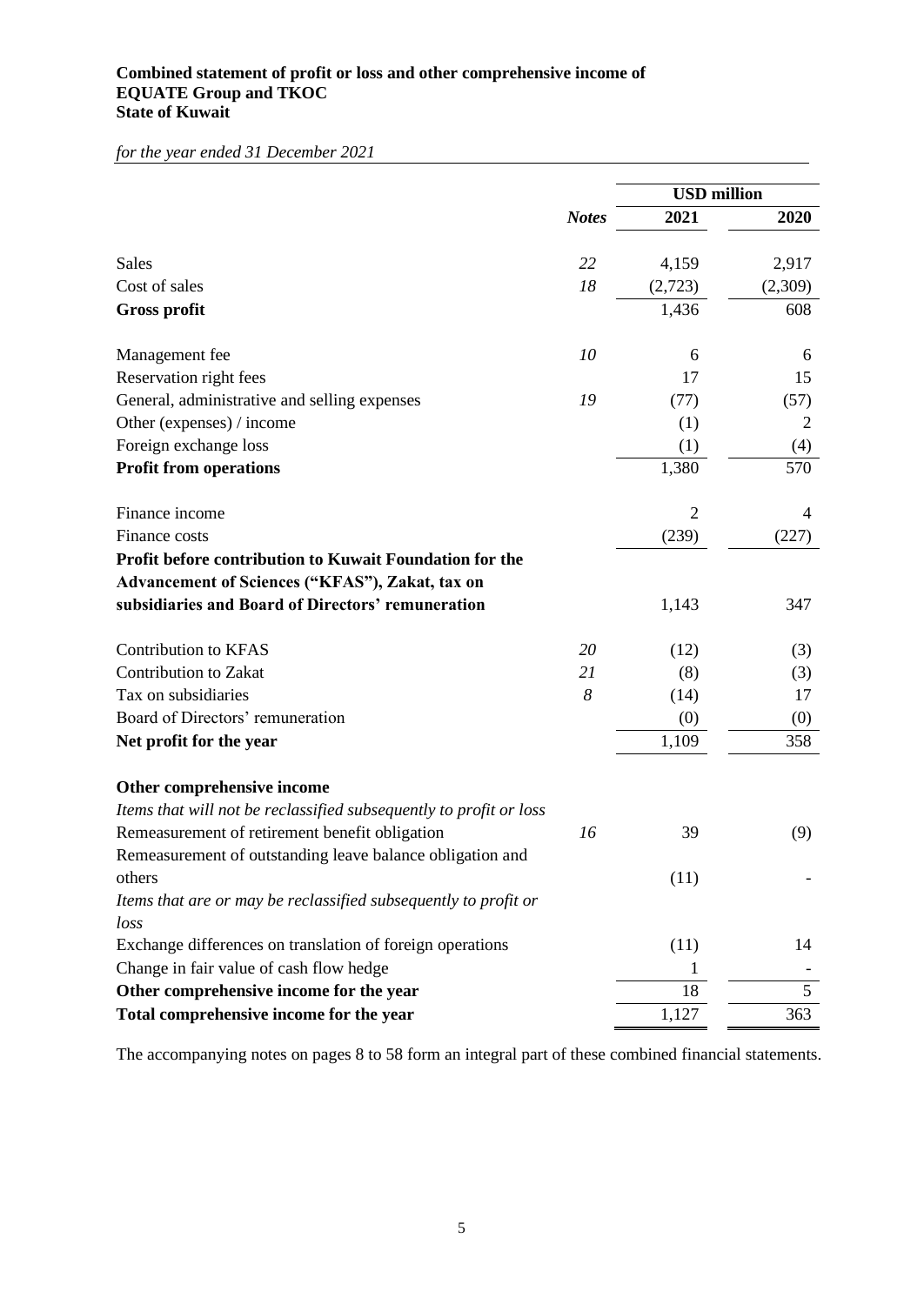#### **Combined statement of changes in equity of EQUATE Group and TKOC State of Kuwait**

*for the year ended 31 December 2021*

|                                 |                         |                           |                             |                             | <b>USD</b> million                                              |                                               |                  |              |
|---------------------------------|-------------------------|---------------------------|-----------------------------|-----------------------------|-----------------------------------------------------------------|-----------------------------------------------|------------------|--------------|
|                                 | <b>Share</b><br>capital | <b>Treasury</b><br>shares | <b>Statutory</b><br>reserve | <b>Retained</b><br>earnings | <b>Remeasurement</b><br>of retirement<br>benefit<br>obligations | Foreign<br>currency<br>translation<br>reserve | Hedge<br>reserve | <b>Total</b> |
| <b>Balances as at 1 January</b> |                         |                           |                             |                             |                                                                 |                                               |                  |              |
| 2020                            | 1,080                   | (450)                     | 540                         | 638                         | (32)                                                            | 20                                            |                  | 1,796        |
| Net profit for the year         |                         |                           |                             | 358                         |                                                                 |                                               |                  | 358          |
| Other comprehensive             |                         |                           |                             |                             |                                                                 |                                               |                  |              |
| income                          |                         |                           |                             |                             | (9)                                                             | 14                                            |                  | 5            |
| <b>Total comprehensive</b>      |                         |                           |                             |                             |                                                                 |                                               |                  |              |
| income                          |                         |                           |                             | 358                         | (9)                                                             | 14                                            |                  | 363          |
| Dividends paid                  |                         |                           |                             | (638)                       |                                                                 |                                               |                  | (638)        |
| <b>Balance as at 31</b>         |                         |                           |                             |                             |                                                                 |                                               |                  |              |
| December 2020                   | 1,080                   | (450)                     | 540                         | 358                         | (41)                                                            | 34                                            |                  | 1,521        |
| <b>Balances as at 1 January</b> |                         |                           |                             |                             |                                                                 |                                               |                  |              |
| 2021                            | 1,080                   | (450)                     | 540                         | 358                         | (41)                                                            | 34                                            |                  | 1,521        |
| Net profit for the year         |                         |                           | $\blacksquare$              | 1,109                       |                                                                 |                                               |                  | 1,109        |
| Other comprehensive             |                         |                           |                             |                             |                                                                 |                                               |                  |              |
| income $/(loss)$                |                         |                           |                             |                             | 28                                                              | (11)                                          |                  | 18           |
| <b>Total comprehensive</b>      |                         |                           |                             |                             |                                                                 |                                               |                  |              |
| income                          |                         |                           | $\overline{\phantom{a}}$    | 1,109                       | 28                                                              | (11)                                          | 1                | 1,127        |
| Dividends paid                  |                         |                           | $\overline{\phantom{a}}$    | (358)                       |                                                                 |                                               |                  | (358)        |
| <b>Balance as at 31</b>         |                         |                           |                             |                             |                                                                 |                                               |                  |              |
| December 2021                   | 1,080                   | (450)                     | 540                         | 1,109                       | (13)                                                            | 23                                            |                  | 2,290        |

The accompanying notes on pages 8 to 58 form an integral part of these combined financial statements.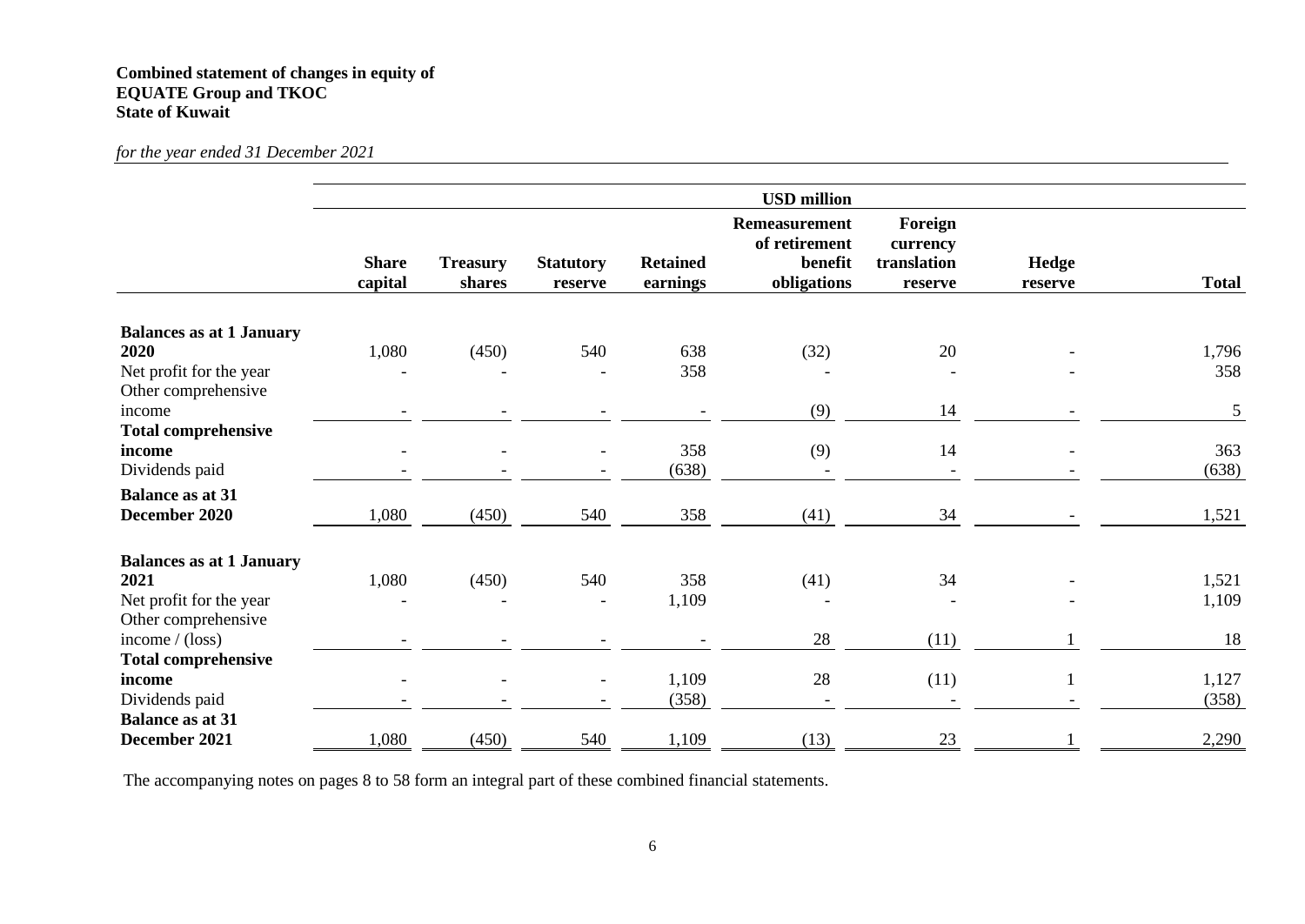#### **Combined statement of cash flows of EQUATE Group and TKOC State of Kuwait**

*for the year ended 31 December 2021*

|                                                    |                | <b>USD</b> million |                  |
|----------------------------------------------------|----------------|--------------------|------------------|
|                                                    | <b>Notes</b>   | 2021               | 2020             |
| <b>Cash flows from operating activities</b>        |                |                    |                  |
| Net profit for the year                            |                | 1,109              | 358              |
| Adjustments for:                                   |                |                    |                  |
| Depreciation                                       | 4 & 7          | 287                | 308              |
| Amortisation of intangible and deferred assets     | 6 & 9          | 85                 | 82               |
| Reservation right fees                             | 15             | (17)               | (15)             |
| Deferred income tax                                | 8              | 2                  | (25)             |
| Finance costs                                      |                | 239                | 227              |
| Finance income                                     |                | (2)                | (4)              |
| Provision for retirement benefit obligation        | 16             | 42                 | 42               |
| Foreign exchange gain on retirement benefit        | 16             | 1                  | (2)              |
| Provision for long term incentives                 |                | 3                  | $\overline{c}$   |
|                                                    |                | 1,749              | 973              |
| Changes in:                                        |                |                    |                  |
| Inventories                                        |                | (29)               | (16)             |
| Due from related parties                           |                | 12                 | $\overline{2}$   |
| Trade and other receivables                        |                | (478)              | (6)              |
| Due to related parties                             |                | (124)              | 89               |
| Trade and other payables                           |                | 130                | 62               |
| Retirement benefit obligation paid                 | 16             | (27)               | (34)             |
| Long term incentives paid                          |                | (3)                | (2)              |
| Net cash from operating activities                 |                | 1,230              | 1,068            |
| <b>Cash flows from investing activities</b>        |                |                    |                  |
| Purchase of property, plant and equipment          | 4              | (111)              | (217)            |
| Addition to deferred assets                        | 9              | (60)               |                  |
| Payment for intangibles                            |                |                    | $\overline{0}$   |
| Investment in staff saving scheme                  |                | (2)                | (3)              |
| Maturity of short term deposits                    |                |                    | $\boldsymbol{0}$ |
| Finance income received                            |                | 8                  | 8                |
| Net cash used in investing activities              |                | (165)              | (212)            |
|                                                    |                |                    |                  |
| <b>Cash flows from financing activities</b>        |                |                    |                  |
| Repayment of long-term loan                        | 14             | (75)               | (1,900)          |
| Buy back of bonds                                  | 14             | (572)              |                  |
| Proceeds from issue of conventional bond           | 14             | 699                | 1,600            |
| Proceeds from bilateral loans                      | 14             | 75                 | 300              |
| Loan origination fees paid                         |                | (5)                | (10)             |
| Finance costs paid                                 |                | (247)              | (218)            |
| Payment of lease liabilities                       | $\overline{7}$ | (41)               | (63)             |
| Dividends paid                                     |                | (358)              | (637)            |
| Net cash used in financing activities              |                | (524)              | (928)            |
| Net change in cash and cash equivalents            |                | 541                | (72)             |
| Cash and cash equivalents at beginning of the year |                | 678                | 750              |
| Cash and cash equivalents at end of the year       | 13             | 1,219              | 678              |

The accompanying notes on pages 8 to 58 form an integral part of these combined financial statements.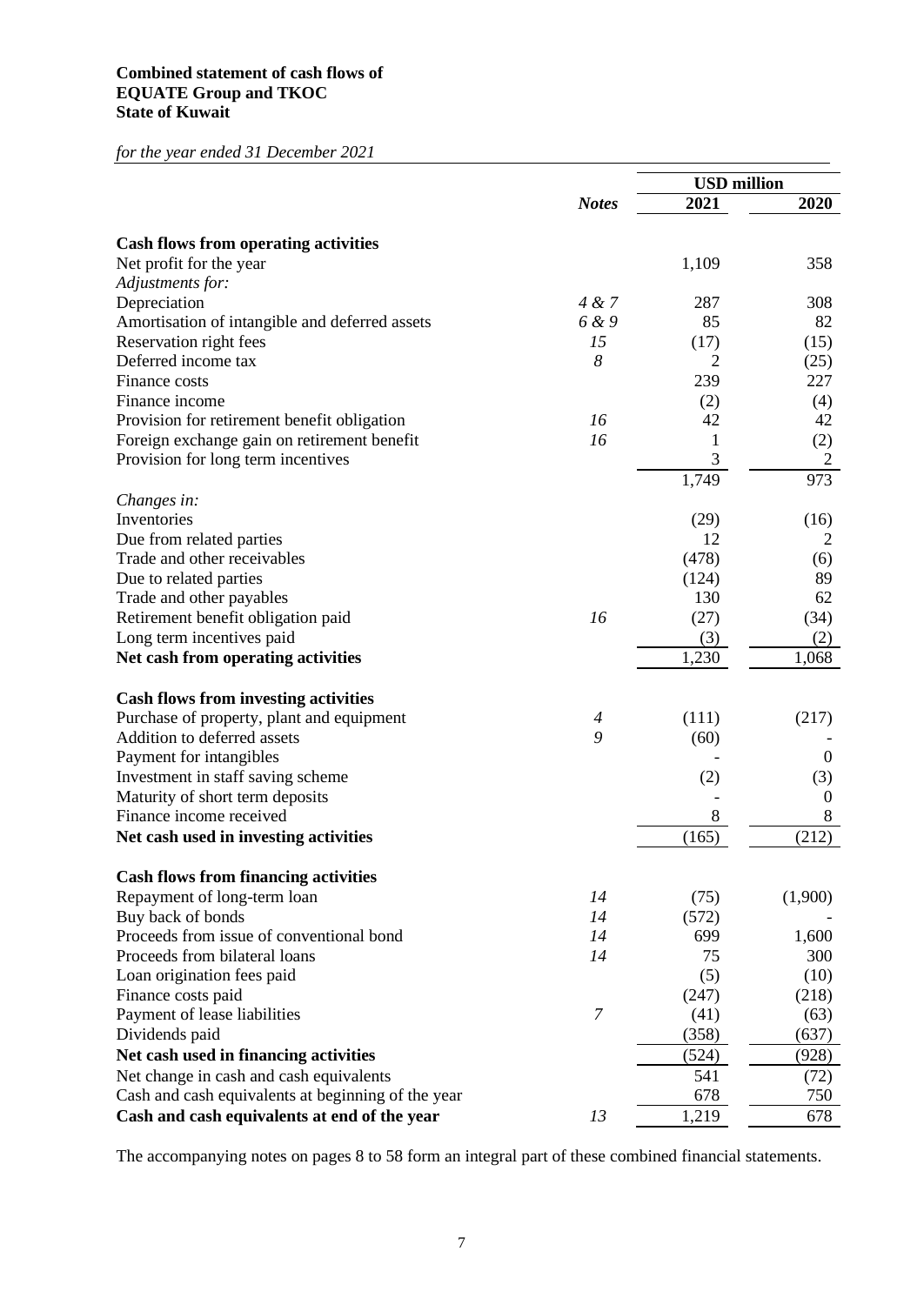#### **1. Reporting entity**

EQUATE Petrochemical Company K.S.C.C. ("EQUATE") is a Closed Kuwaiti Shareholding Company incorporated in the State of Kuwait on 20 November 1995. EQUATE is engaged in manufacturing and sale of ethylene glycol ("EG") and polyethylene ("PE"). EQUATE also operates and maintains Olefins II, Styrene, Aromatics and Polypropylene plants on behalf of its related entities in Kuwait.

The Kuwait Olefins Company K.S.C.C. ("TKOC") is a Closed Kuwaiti Shareholding Company incorporated in the State of Kuwait on 10 October 2004 and is engaged in the manufacturing and sale of Ethylene and Ethylene Glycol ("EG"). TKOC is owned by EQUATE's shareholders and is managed by EQUATE's management. Additionally, the manufacturing plants of both EQUATE and TKOC are integrated and operated and managed by EQUATE's management under various agreements.

EQUATE and TKOC are owned by DOW Europe Holding B.V. ("DEHBV"), Petrochemical Industries Company K.S.C. ("PIC"), Boubyan Petrochemical Company K.S.C. ("BPC") and Al-Qurain Petrochemical Industries Company K.S.C. ("QPIC"). The shareholding of both the companies are identical and they are under common control. The registered address of both the companies is Central Ahmadi, Block 12, Kuwait.

DEHBV is a subsidiary of the The DOW Chemical Company ("TDCC").

EQUATE and its subsidiaries together referred as "EQUATE Group" and EQUATE Group and TKOC together referred as "the Reporting Entity".

The combined financial statements, which is the responsibility of the management of the Reporting Entity, is being presented with the sole purpose of providing, in a single set of financial statements, information related to the combined financial position and combined financial performance of the Reporting Entity. The combined financial statements were prepared by and at the level of the common shareholders of EQUATE Group and TKOC. The combined financial statements of the Reporting Entity were prepared for presentation to lenders of EQUATE Group.

The combined financial statements as at and for the year ended 31 December 2021 comprise of the consolidated financial statements of EQUATE Group and TKOC. List of directly and indirectly owned subsidiaries of EQUATE are as follows: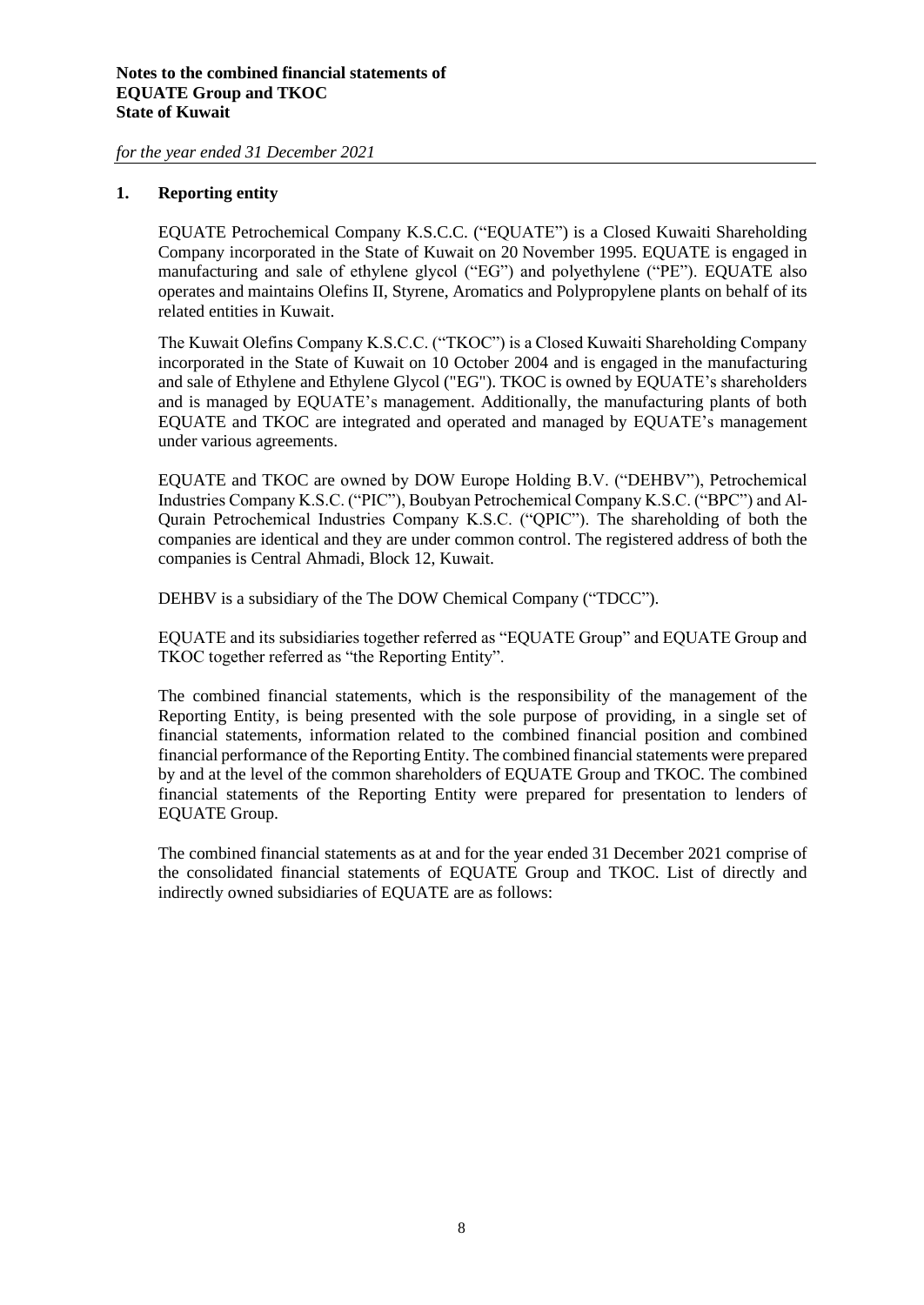#### **Notes to the combined financial statements of EQUATE Group and TKOC State of Kuwait**

#### *for the year ended 31 December 2021*

| Name of entity                            | <b>Country of</b><br>incorporation | <b>Principal business</b>           |                     | <b>Percentage of holdings</b> |  |  |
|-------------------------------------------|------------------------------------|-------------------------------------|---------------------|-------------------------------|--|--|
|                                           |                                    |                                     | 31 December<br>2021 | 31 December<br>2020           |  |  |
| Equate Petrochemical B.V. ("EQUATE<br>BV' | Netherlands                        | <b>Holding Company</b>              | 100%                | 100%                          |  |  |
| MEGlobal Canada ULC ("MEGC")              | Canada                             | Manufacturing and sales of EG       | 100%                | 100%                          |  |  |
| <b>EQUATE Sukuk SPC Limited</b>           | <b>UAE</b>                         | Special Purpose Company             | 100%                | 100%                          |  |  |
| <b>MEGlobal International FZE</b>         | <b>UAE</b>                         | Marketing and distribution of<br>EG | 100%                | 100%                          |  |  |
| <b>Held through EQUATE BV</b>             |                                    |                                     |                     |                               |  |  |
| MEGlobal B.V ("MEG B.V.")                 | Netherlands                        | <b>Holding Company</b>              | 100%                | 100%                          |  |  |
| <b>MEGlobal Americas Inc</b>              | <b>USA</b>                         | Marketing and distribution of<br>EG | 100%                | 100%                          |  |  |
| <b>MEGlobal Asia Limited</b>              | China                              | Marketing and distribution of<br>EG | 100%                | 100%                          |  |  |
| MEGlobal International FZE                | <b>UAE</b>                         | Marketing and distribution of<br>EG | 100%                |                               |  |  |
| MEGlobal Mexico S.A. de C.V.              | Mexico                             | Marketing and distribution of<br>EG | 100%                | 100%                          |  |  |
| <b>MEGlobal Trading Group</b>             | China                              | Marketing and distribution of<br>EG | 100%                | 100%                          |  |  |
| MEGlobal Europe GmbH                      | Switzerland                        | Marketing and distribution of<br>EG |                     | 100%                          |  |  |
| MEGlobal Comercio Do Brasil Ltda          | <b>Brazil</b>                      | Marketing and distribution of<br>EG | 100%                | 100%                          |  |  |
| MEGlobal EG Singapore Pte Ltd             | Singapore                          | Marketing and distribution of<br>EG | 100%                | 100%                          |  |  |
| Equipolymers GmbH                         | Germany                            | Manufacturing and sales of PET      | 100%                | 100%                          |  |  |
| Equipolymers Srl                          | Italy                              | Marketing of PET                    | 100%                | 100%                          |  |  |
| <b>Held through MEGC</b>                  |                                    |                                     |                     |                               |  |  |
| Alberta & Orient Glycol Company ULC       | Canada                             | Manufacturing and sales of EG       | 100%                | 100%                          |  |  |

These combined financial statements were authorised for issue by President and Chief Executive Officer of the Reporting Entity on 8 March 2022.

#### **2. Basis of preparation**

#### a) Basis of accounting and combination

These combined financial statements have been prepared by combining consolidated financial statements of EQUATE Group and financial statements of TKOC for the year ended 31 December 2021, prepared in accordance with International Financial Reporting Standards (IFRS).

Details of the Reporting Entity's accounting policies, including changes thereto, are included in note 2 (e) and 3.

These combined financial statements have been prepared as following: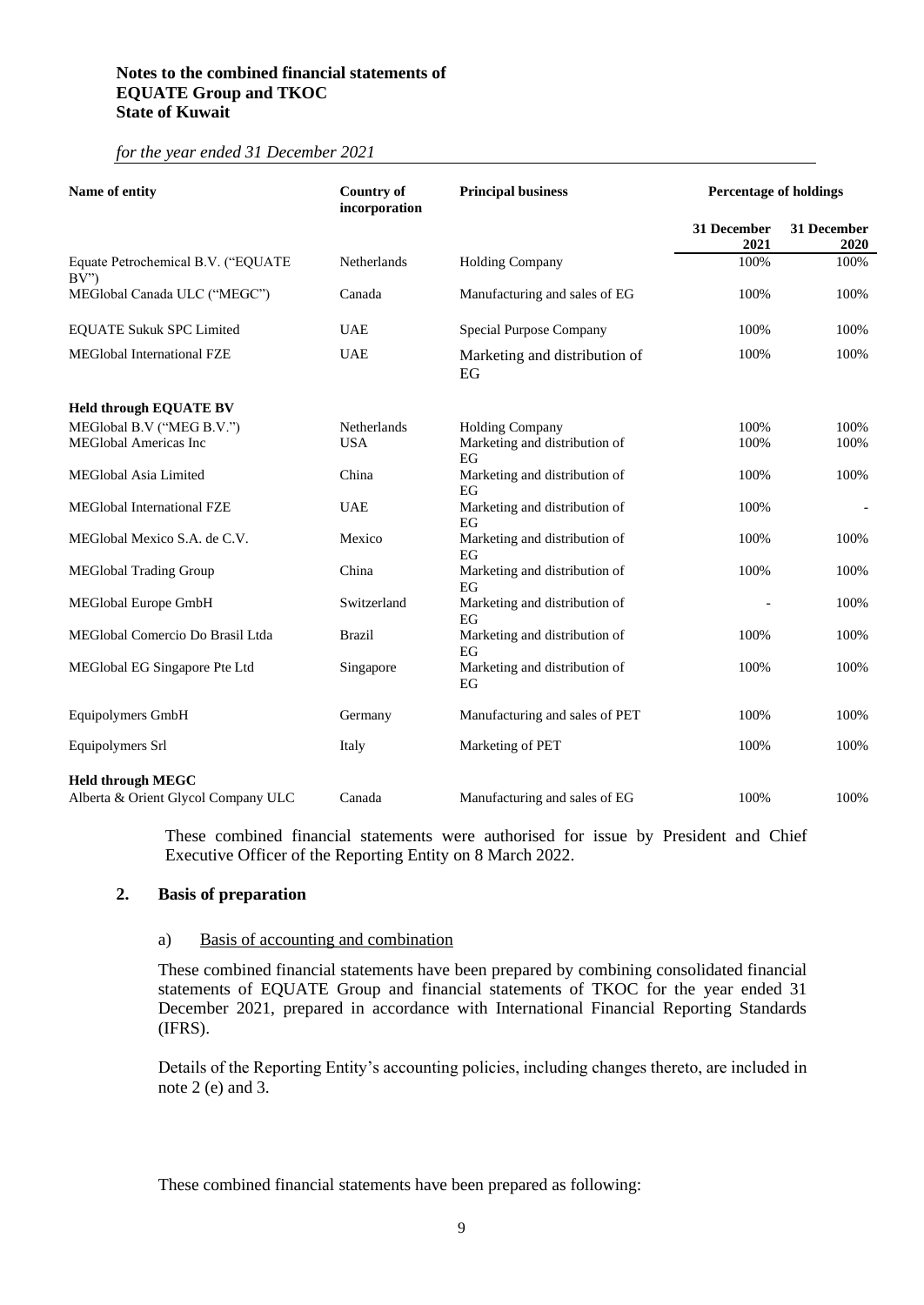- Financial statements of EQUATE Group and TKOC are combined on a line-by-line basis by adding together assets, liabilities, income and expenses;
- Share capital and reserves are aggregated;
- Inter-company transactions and balances between EQUATE Group and TKOC are eliminated; and
- Taxes have been determined based on the tax charges recorded by individual combined entities.

#### b) Basis of measurement

These combined financial statements have been prepared on the historical cost or amortized cost basis, except for the derivative financial instruments which are measured at fair value.

#### c) Functional and presentation currency

These combined financial statements are presented in United States Dollars ("USD") which is the functional currency of both EQUATE Group and TKOC. The functional currency is not the currency of the country in which the Reporting Entity is domiciled as majority of the transactions of the Reporting Entity is denominated in USD. All financial information presented in USD has been rounded to the nearest million.

#### d) Use of judgements and estimates

The preparation of these combined financial statements in conformity with IFRSs require management to make judgments, estimates and assumptions that affect the application of accounting policies and reported amounts of assets, liabilities, income and expenses. Actual results may differ from these estimates.

Estimates and underlying assumptions are based on historical experience and various other factors that are believed to be reasonable under the circumstances, the results of which form the basis of making the judgments about the carrying value of assets and liabilities that are not readily apparent from other sources.

Estimates and underlying assumptions are reviewed on an ongoing basis. Revisions to accounting estimates are recognized in the period in which the estimate is revised if the revision affects only that period or in the period of the revision and future periods if the revision affects both current and future periods.

#### e) Changes in accounting policies

The below amendment to standards and interpretations became effective on 1 January 2021, but it does not have material effect on the Reporting Entity's financial statements.

#### Interest Rate Benchmark Reform – Phase 2: Amendments to IFRS 9, IAS 39, IFRS 7, IFRS 4 and IFRS 16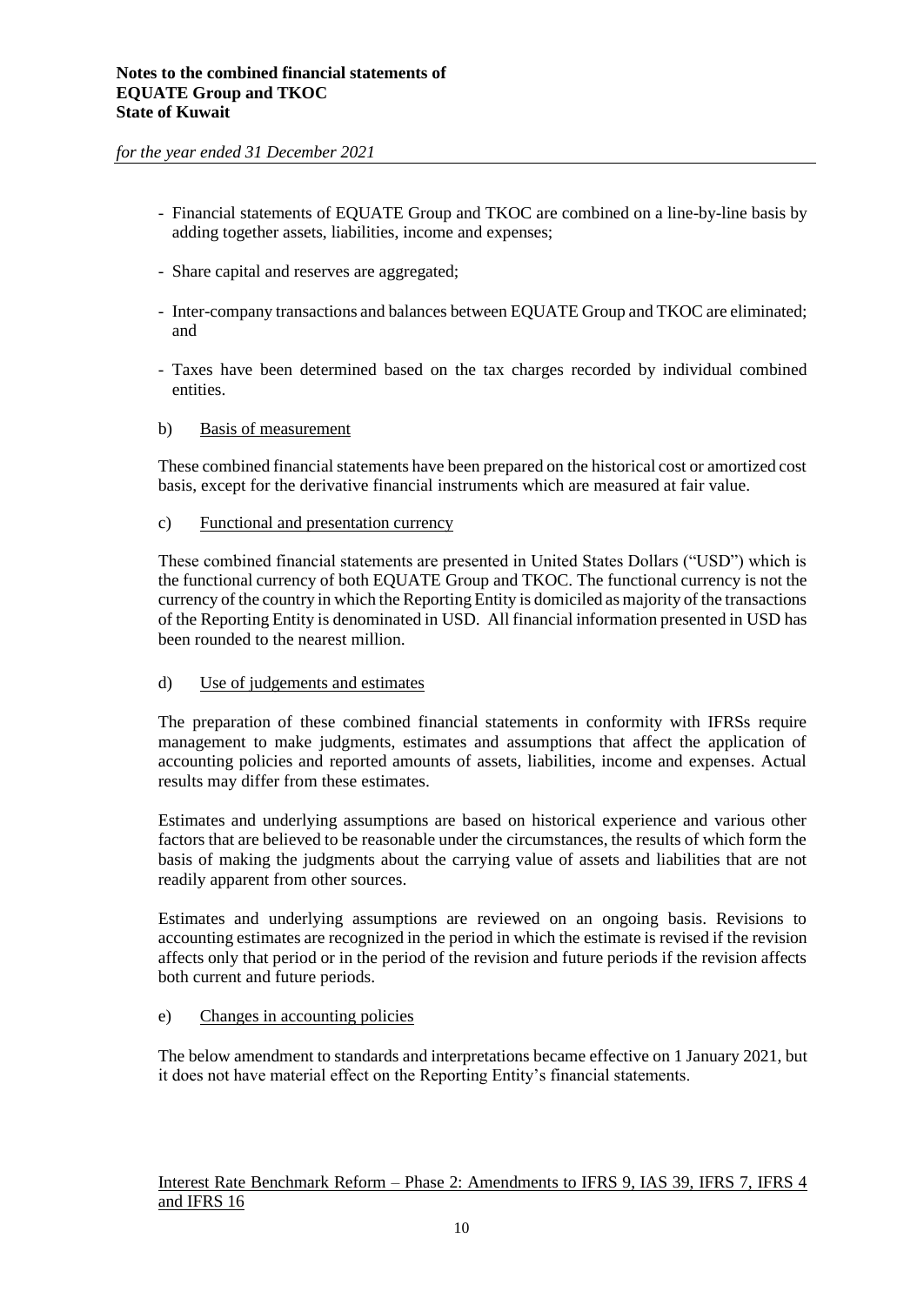The amendments provide temporary reliefs which address the financial reporting effects when an interbank offered rate (IBOR) is replaced with an alternative nearly risk-free interest rate (RFR).

The amendments include the following practical expedients:

- A practical expedient to require contractual changes, or changes to cash flows that are directly required by the reform, to be treated as changes to a floating interest rate, equivalent to a movement in a market rate of interest;
- Permit changes required by IBOR reform to be made to hedge designations and hedge documentation without the hedging relationship being discontinued; and
- Provide temporary relief to entities from having to meet the separately identifiable requirement when an RFR instrument is designated as a hedge of a risk component.

#### **3. Significant accounting policies**

The accounting policies set out below have been applied consistently to all periods presented in these combined financial statements except as disclosed in note 2(e).

#### a) Basis of consolidation

The combined financial statements comprise the consolidated financial statements of EQUATE Group as at the reporting date and its subsidiaries (investees which are controlled by Equate Group) at the same date or a date not earlier than one month from the reporting date. Control is achieved when the Reporting Entity is exposed, or has rights, to variable returns from its involvement with the investee and has the ability to affect those returns through its power over the investee. Specifically, the Reporting Entity controls an investee if and only if the Reporting Entity has:

- Power over the investee (i.e. existing rights that give it the current ability to direct the relevant activities of the investee)
- Exposure, or rights, to variable returns from its involvement with the investee, and
- The ability to use its power over the investee to affect its return.

When the Reporting Entity has less than a majority of the voting or similar rights of an investee, the Reporting Entity considers all relevant facts and circumstances in assessing whether it has power over an investee, including:

- The contractual arrangement with the other vote holders of the investee
- Rights arising from other contractual arrangements
- The Reporting Entity's voting rights and potential voting rights

The Reporting Entity re-assesses whether or not it controls an investee if facts and circumstances indicate that there are changes to one or more of the three elements of control. Consolidation of a subsidiary begins when the Reporting Entity obtains control over the subsidiary and ceases when the Reporting Entity loses control of the subsidiary. Assets, liabilities, income and expenses of a subsidiary acquired or disposed of during the year are included in the Reporting Entity's combined financial statements from the date the Reporting Entity gains control until the date the Reporting Entity ceases to control the subsidiary.

Profit or loss and each component of the other comprehensive income are attributed to the shareholders of the Reporting Entity and to the non-controlling interests, even if this results in the non-controlling interests having a deficit balance. When necessary, adjustments are made to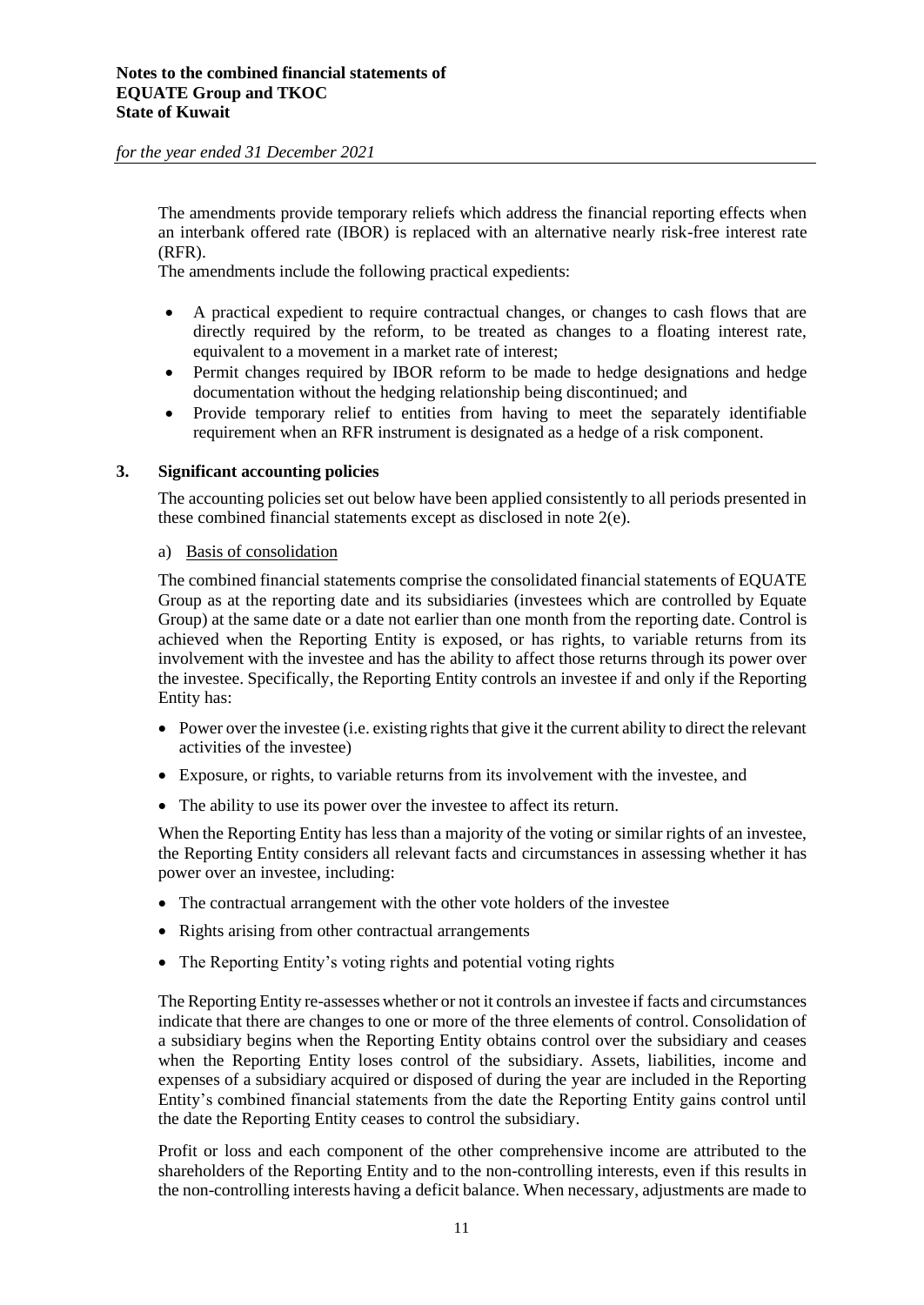the financial statements of subsidiaries to bring their accounting policies into line with the Reporting Entity's accounting policies. All intra-group assets and liabilities, equity, income, expenses and cash flows relating to transactions between members of the Reporting Entity are eliminated in full on consolidation.

A change in the ownership interest of a subsidiary, without a loss of control, is accounted for as an equity transaction.

If the Reporting Entity loses control over a subsidiary, it derecognises the related assets (including goodwill and intangible assets), liabilities, non-controlling interest and other components of equity while any resultant gain or loss is recognised in profit or loss. Any investment retained is recognised at fair value.

#### *Business combination under common control*

With respect to business combinations, arising from transfers of interests in entities that are under the control of the shareholders the Reporting Entity has chosen to apply IFRS  $3$  – Business combinations. Accordingly, transactions under common control are accounted for using the acquisition method whereby the assets and liabilities acquired are recognized at their fair value.

The cost of an acquisition is measured as the aggregate of the consideration transferred and the identifiable assets acquired, and liabilities assumed in a business combination which are measured at acquisition date fair value, and the amount of any non-controlling interests in the acquire. For each business combination, the Reporting Entity elects whether to measure the noncontrolling interests in the acquiree at fair value or at the proportionate share of the acquiree's identifiable net assets. Acquisition related costs are recognized as expenses in the periods in which the costs are incurred. When the Reporting Entity acquires a business, it assesses the financial assets and liabilities assumed for appropriate classification and designation in accordance with the contractual terms, economic circumstances and pertinent conditions as at the acquisition date. Any contingent consideration to be transferred by the acquirer will be recognized at fair value at the acquisition date. Contingent consideration classified as an asset or liability that is a financial instrument and within the scope of IFRS 9 *Financial Instruments*, is measured at fair value with the changes in fair value recognised in the combined statement of income.

If the business combination is achieved in stages, the acquirer's previously held equity interest in the acquiree is re-measured to fair value at the acquisition date and included in cost of acquisition in determination of goodwill. Any resulting gain or loss on re-measurement of previously held equity interest is recognised in combined income statement. If the initial accounting for the business combination is incomplete by the end of the reporting period in which the combination occurs, the Reporting Entity reports provisional amounts for the items for which the accounting is incomplete and retrospectively adjusts these amounts during the measurement period of one year from the acquisition date.

Goodwill is measured as the excess of the aggregate of the fair value of the consideration transferred in the business combination, the amount recognized for non-controlling interest, and the fair value of any previously held equity interest in the acquiree, over the fair value of the acquiree's net identifiable assets acquired and liabilities assumed. If the aggregate consideration transferred, is lower than the fair value of net assets acquired, the difference is recognised as gain on business combination in the combined income statement on the acquisition date.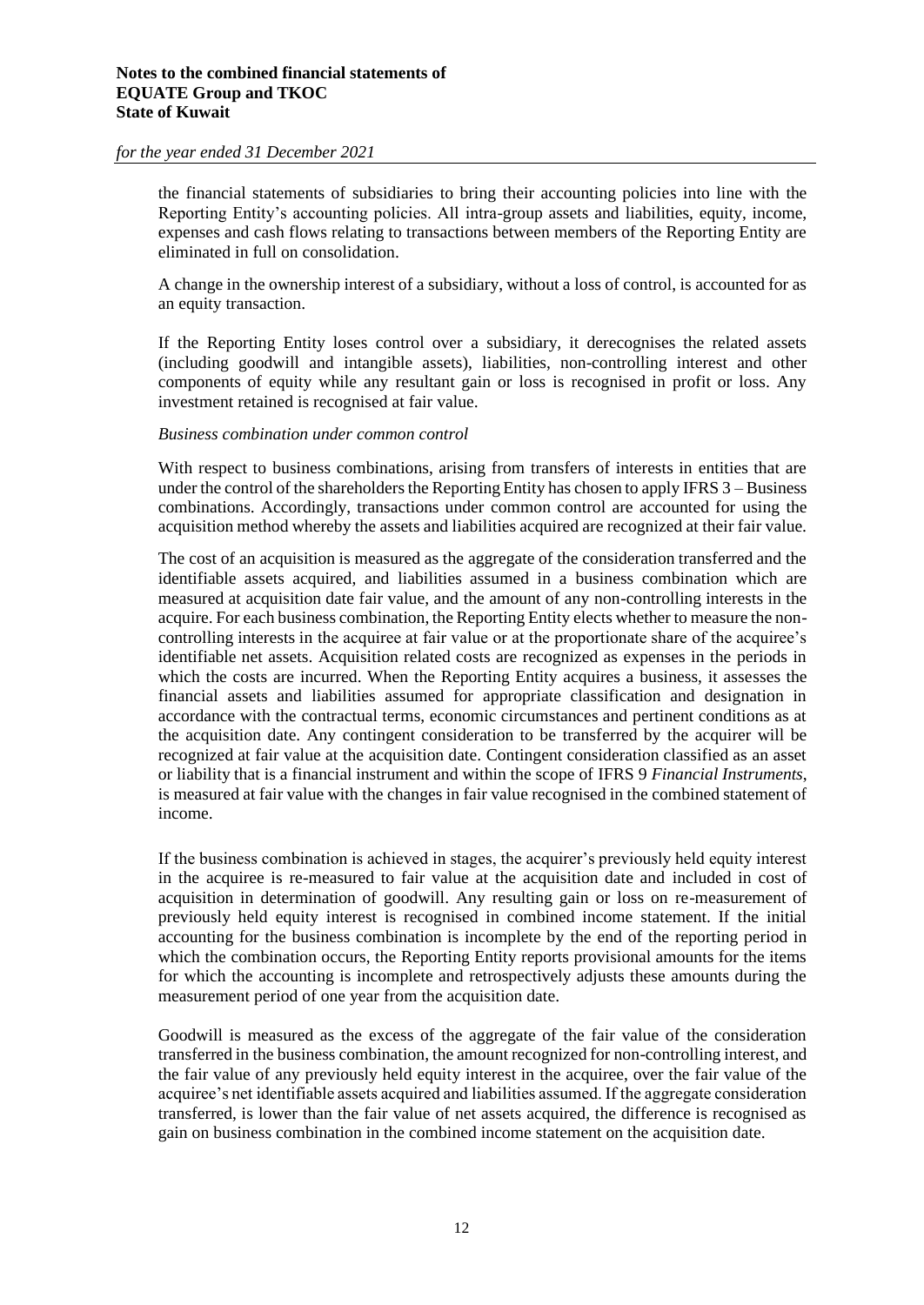#### b) Property, plant and equipment

Property, plant and equipment are measured at cost less accumulated depreciation and any accumulated impairment losses.

Depreciation is computed on the straight-line method based on estimated useful lives of assets as follows:

|                                            | 2021          | 2020          |
|--------------------------------------------|---------------|---------------|
| Buildings, waterway improvements and roads | 5 to 40 years | 5 to 40 years |
| Plant and equipment                        | 1 to 25 years | 1 to 25 years |
| Office furniture and equipment             | 5 years       | 5 years       |
| Catalysts                                  | 2 years       | 2 years       |

The estimated useful lives, residual values and depreciation methods are reviewed at each year end, with the effect of any changes in estimate accounted for on a prospective basis.

Expenditure incurred to replace a component of an item of property, plant and equipment that is accounted for separately, is capitalised with the carrying amount of the property, plant and equipment being replaced. Other subsequent expenditure is capitalised only when it increases the future economic benefits embodied in the item of fixed asset. All other expenditure is recognised in the statement of profit or loss when the expense is incurred. Maintenance and repairs, replacements and improvements of minor importance are expensed as incurred. Significant improvements and replacements of assets are capitalised.

Assets in the course of construction for production, rental or administrative purposes, or for purposes not yet determined, are carried at cost, less any recognised impairment loss. Cost includes professional fees and, for qualifying assets, borrowing costs capitalised in accordance with the Reporting Entity's accounting policy. Depreciation of these assets, on the same basis as other property, plant and equipment, commences when the assets are ready for their intended use.

The replacement costs of major components and overhaul costs which improve the economic benefit that can be generated are capitalised by the Reporting Entity. The Reporting Entity recognises and accounts for each component of its asset separately for depreciation. The component approach is also applied where regular major inspections of an asset are a condition of continuing to use it. The cost of each inspection is treated as a separate item (replacement) of property, plant and equipment provided recognition criteria are satisfied.

Gains and losses on disposal of an item of property, plant and equipment are determined by comparing the proceeds from disposal with the carrying amount of property, plant and equipment, and are recognised on a net basis within other income in the combined statement of profit or loss.

At each reporting date, the Reporting Entity reviews the carrying amounts of its tangible assets to determine whether there is any indication that those assets have suffered an impairment loss. If any such indication exists, the recoverable amount of the asset is estimated in order to determine the extent of the impairment loss (if any). Where it is not possible to estimate the recoverable amount of an individual asset, the Reporting Entity estimates the recoverable amount of the cash-generating unit to which the asset belongs.

The recoverable amount is the higher of fair value less costs to sell and value in use. In assessing value in use, the estimated future cash flows are discounted to their present value using a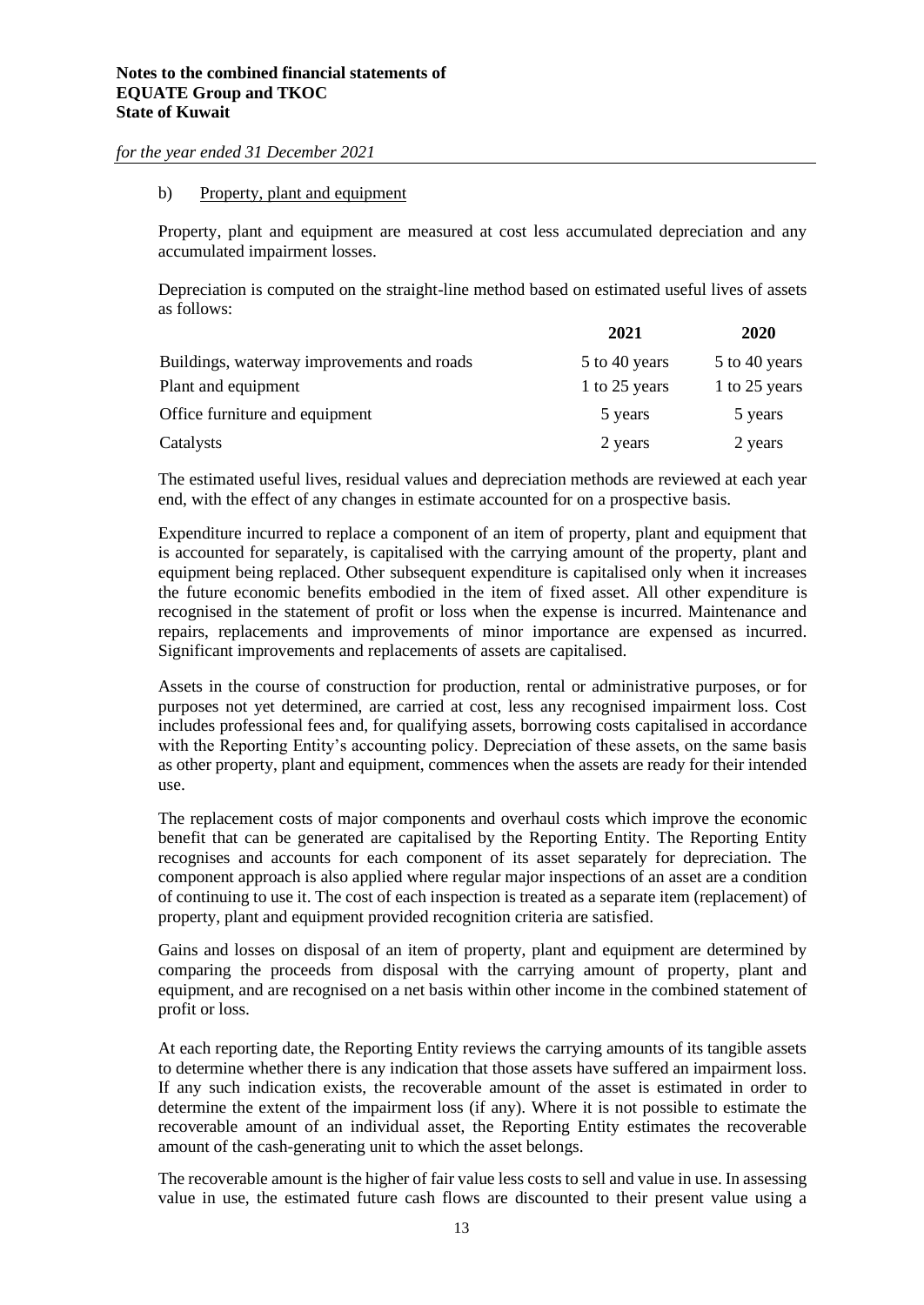discount rate that reflects current market assessments of the time value of money and the risks specific to the asset.

If the recoverable amount of an asset (or cash-generating unit) is estimated to be less than its carrying amount, the carrying amount of the asset (cash-generating unit) is reduced to its recoverable amount. An impairment loss is recognised immediately in the combined statement of profit or loss.

Where an impairment loss subsequently reverses, the carrying amount of the asset (cashgenerating unit) is increased to the revised estimate of its recoverable amount, but so that the increased carrying amount does not exceed the carrying amount that would have been determined had no impairment loss been recognised for the asset (cash-generating unit) in prior years. A reversal of an impairment loss is recognised immediately in the combined statement of profit or loss.

#### c) Goodwill

Goodwill arising on the acquisition of a subsidiary is recognised as an asset at the date that control is acquired (the acquisition date). Goodwill is measured as the excess of the consideration transferred over the net fair value of the identifiable net assets recognised.

If, after reassessment, the Reporting Entity's interest in the net fair value of the acquiree's identifiable net assets exceeds the consideration transferred, the excess is recognised immediately in the combined statement of profit and loss as a bargain purchase gain.

Goodwill is not amortised but is reviewed for impairment at least annually. Goodwill impairment is determined by assessing the recoverable amount of cash-generating unit to which goodwill relates. The recoverable amount is the value in use of the cash-generating unit, which is the net present value of estimated future cash flows expected from such cash-generating unit. If the recoverable amount of cash generating unit is less than the carrying amount of the unit, the impairment loss is allocated first to reduce the carrying amount of any goodwill allocated to the unit and then to the other assets of the unit prorated on the basis of the carrying amount of each asset in the unit.

Any impairment loss recognised for goodwill is not reversed in a subsequent period. On disposal of a subsidiary, the attributable amount of goodwill is included in the determination of the profit or loss on disposal.

#### d) Intangible assets

Intangible assets consist of technology and licences for the manufacture of ethylene, ethylene glycol and polyethylene. Intangible assets also consist of assets acquired on business combination like customer relationships, intellectual properties, brands, software and ethylene supply agreement, and brands.

Intangibles are measured at cost less accumulated amortisation and any accumulated impairment losses. Licenses to manufacture ethylene, ethylene glycol and polyethylene are amortised from the date of commencement of commercial production on a straight-line basis over twenty years, except for the olefin technology, which is amortised over five years.

Customer relationships (useful life-10 years), Intellectual properties, software and Ethylene Supply agreements acquired by the Reporting Entity have finite useful lives and are measured at cost less accumulated amortization and any accumulated impairment losses.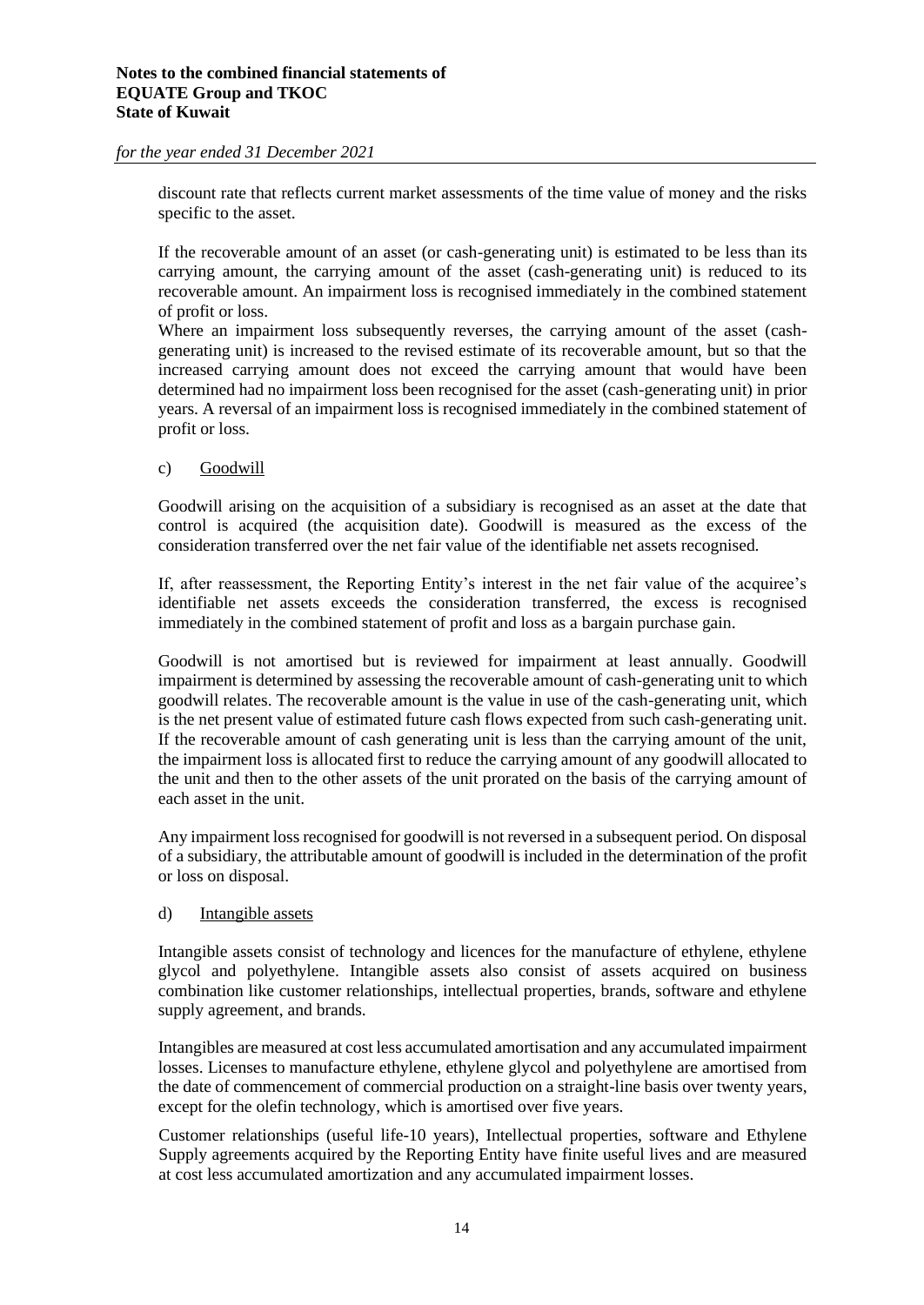Brands recognized by the Reporting Entity on business combination has an infinite life and will be considered for annual impairment testing.

The estimated useful lives, residual values and amortisation methods are reviewed at each year end, with the effect of any changes in estimate being accounted for on a prospective basis.

At each reporting date, the Reporting Entity reviews the carrying amounts of its intangible assets to determine whether there is any indication that those assets have suffered an impairment loss. If any such indication exists, the recoverable amount of the asset is estimated in order to determine the extent of the impairment loss (if any). Where it is not possible to estimate the recoverable amount of an individual asset, the Reporting Entity estimates the recoverable amount of the cash-generating unit to which the asset belongs.

The recoverable amount is the higher of fair value less costs to sell and value in use. In assessing value in use, the estimated future cash flows are discounted to their present value using a discount rate that reflects current market assessments of the time value of money and the risks specific to the asset.

If the recoverable amount of an asset (or cash-generating unit) is estimated to be less than its carrying amount, the carrying amount of the asset (cash-generating unit) is reduced to its recoverable amount. An impairment loss is recognised immediately in the combined statement of profit or loss.

Where an impairment loss subsequently reverses, the carrying amount of the asset (cashgenerating unit) is increased to the revised estimate of its recoverable amount, but so that the increased carrying amount does not exceed the carrying amount that would have been determined had no impairment loss been recognised for the asset (cash-generating unit) in prior years. A reversal of an impairment loss is recognised immediately in the combined statement of profit or loss.

#### e) Financial instruments

A financial instrument is any contract that gives rise to a financial asset of one entity and a financial liability or equity instrument of another entity.

i) Financial assets

#### *Initial recognition and measurement*

Financial assets are classified, at initial recognition, as subsequently measured at amortised cost, FVOCI or FVTPL.

The classification of financial assets at initial recognition depends on the financial asset's contractual cash flow characteristics and the Reporting Entity's business model for managing them. With the exception of deposits and due from a related party that do not contain a significant financing component or for which the Reporting Entity has applied the practical expedient, the Reporting Entity initially measures a financial asset at its fair value plus, in the case of a financial asset not at FVTPL, transaction costs.

In order for a financial asset to be classified and measured at amortised cost or FVOCI, it needs to give rise to cash flows that are 'solely payments of principal and interest (SPPI)' on the principal amount outstanding. This assessment is referred to as the SPPI test and is performed at an instrument level.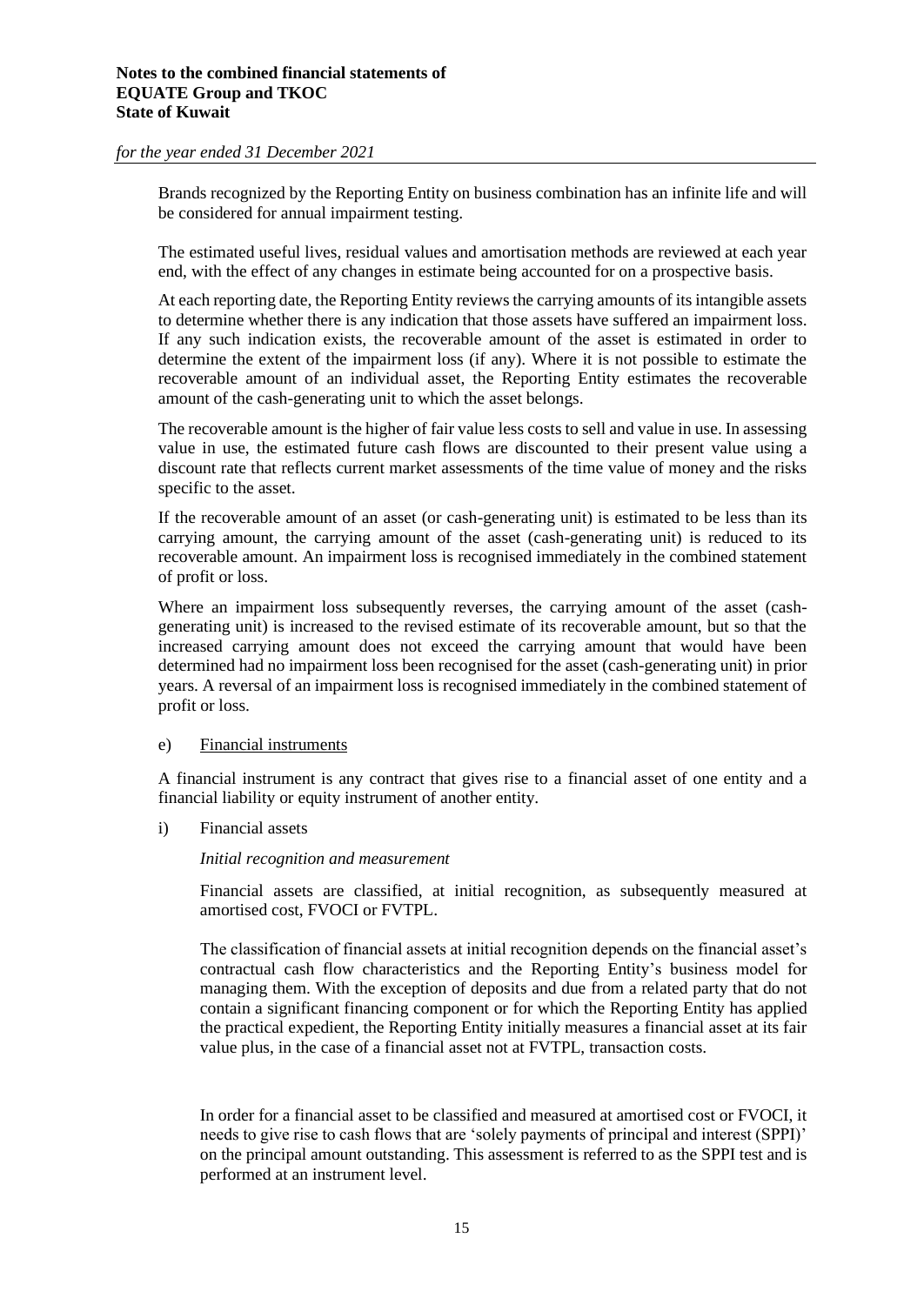Purchases or sales of financial assets that require delivery of assets within a time frame established by regulation or convention in the market place (regular way trades) are recognised on the trade date, i.e., the date that the Reporting Entity commits to purchase or sell the asset.

#### *Subsequent measurement*

For purposes of subsequent measurement, financial assets are classified in four categories:

- Financial assets at amortised cost (debt instruments),
- Financial assets at FVOCI with recycling of cumulative gains and losses (debt instruments),
- Financial assets designated at FVOCI with no recycling of cumulative gains and losses upon derecognition (equity instruments),
- Financial assets at FVTPL.

#### *Financial assets at amortised cost*

The Reporting Entity measures financial assets at amortised cost if both of the following conditions are met:

- The financial asset is held within a business model with the objective to hold financial assets in order to collect contractual cash flows, and
- The contractual terms of the financial asset give rise on specified dates to cash flows that are solely payments of principal and interest on the principal amount outstanding.

Financial assets at amortised cost are subsequently measured using the effective interest (EIR) method and are subject to impairment. Gains and losses are recognised in profit or loss when the asset is derecognised, modified or impaired. The Reporting Entity's financial assets at amortised cost includes loan to related party, due from related parties, trade and other receivables and bank balances.

#### *(a) Business model assessment*

The Reporting Entity determines its business model at the level that best reflects how it manages groups of financial assets to achieve its business objective. The Reporting Entity's business model is not assessed on an instrument-by-instrument basis, but at a higher level of aggregated portfolios and is based on observable factors such as:

- How the performance of the business model and the financial assets held within that business model are evaluated and reported to the entity's key management personnel; and
- The risks that affect the performance of the business model (and the financial assets held within that business model) and, in particular, the way those risks are managed;

The business model assessment is based on reasonably expected scenarios without taking 'worst case' or 'stress case' scenarios into account. If cash flows after initial recognition are realised in a way that is different from the Reporting Entity's original expectations, the Reporting Entity does not change the classification of the remaining financial assets held in that business model, but incorporates such information when assessing newly originated or newly purchased financial assets going forward.

#### *(b) The SPPI test*

As a second step of its classification process, the Reporting Entity assesses the contractual terms of financial asset to identify whether they meet the SPPI test.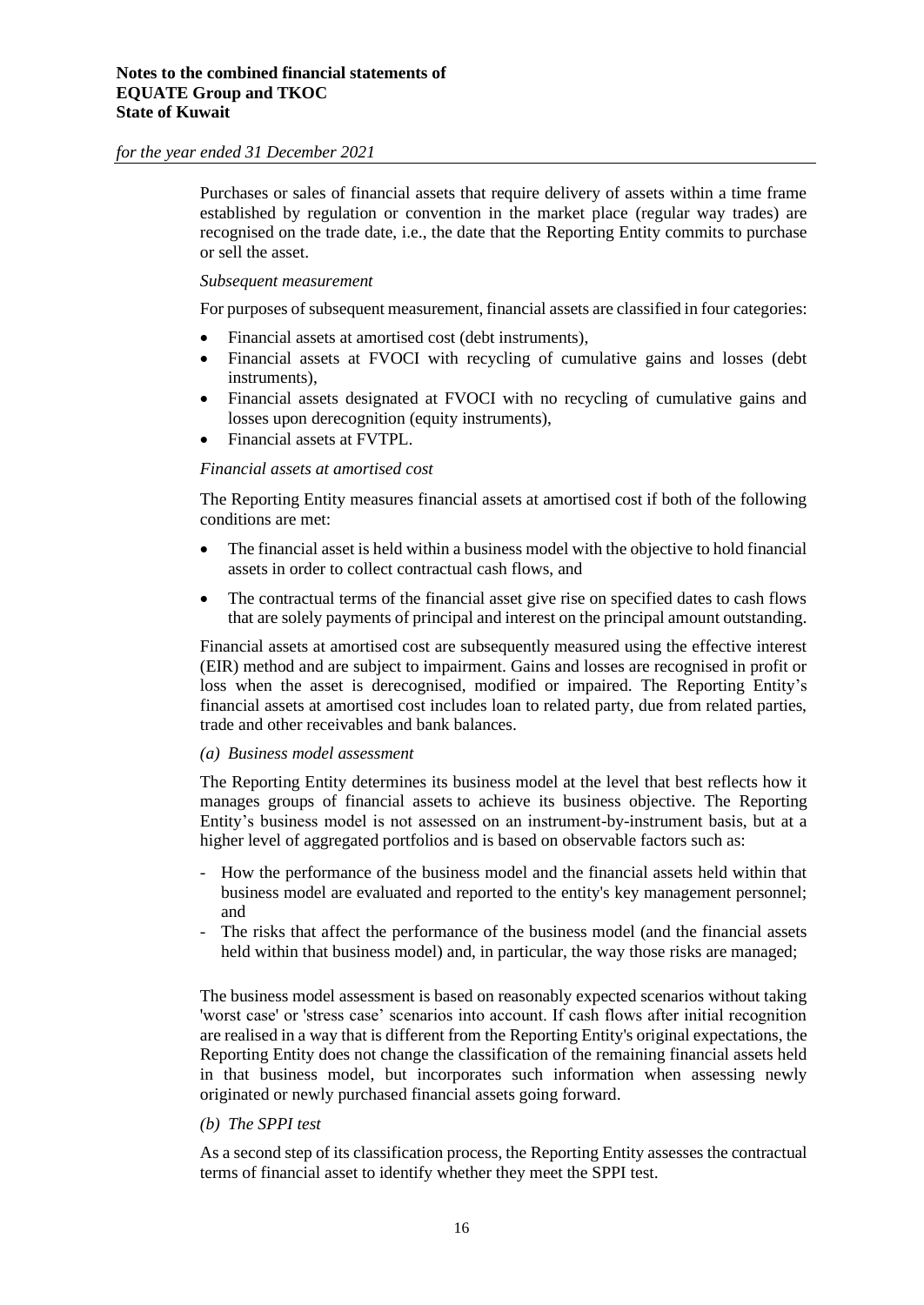Principal for the purpose of this test is defined as the fair value of the financial asset at initial recognition and may change over the life of the financial asset (for example, if there are repayments of principal or amortisation of the premium/discount).

The most significant elements of interest within a lending arrangement are typically the consideration for the time value of money and credit risk. To make the SPPI assessment, the Reporting Entity applies judgement and considers relevant factors such as the currency in which the financial asset is denominated, and the period for which the profit rate is set.

In contrast, contractual terms that introduce a more than de minimum exposure to risks or volatility in the contractual cash flows that are unrelated to a basic lending arrangement do not give rise to contractual cash flows that are solely payments of principal and profit on the amount outstanding. In such cases, the financial asset is required to be measured at FVTPL.

Further, financial assets carried at amortised cost are subsequently measured at amortised cost using the effective interest method. The amortised cost is reduced by impairment losses. Income from loans and advances, foreign exchange gains and losses and impairment are recognised in the statement of income. Any gain or loss on derecognition is recognised in the combined statement of income.

#### *Financial assets at FVOCI (debt instruments)*

The Reporting Entity measures debt instruments at FVOCI if both of the following conditions are met:

- The financial asset is held within a business model with the objective of both holding to collect contractual cash flows and selling; and
- The contractual terms of the financial asset give rise on specified dates to cash flows that are solely payments of principal and interest on the principal amount outstanding.

For debt instruments at FVOCI, interest income, foreign exchange revaluation and impairment losses or reversals are recognised in the statement of profit or loss and computed in the same manner as for financial assets measured at amortised cost. The remaining fair value changes are recognised in OCI. Upon derecognition, the cumulative fair value change recognised in OCI is recycled to profit or loss. The Reporting Entity does not carry any debt instruments at fair value through OCI.

#### *Financial assets designated at FVOCI (equity instruments)*

Upon initial recognition, the Reporting Entity can elect to classify irrevocably its equity investments as equity instruments designated at FVOCI when they meet the definition of equity under IAS 32 Financial Instruments: Presentation and are not held for trading. The classification is determined on an instrument-by-instrument basis.

Gains and losses on these financial assets are never recycled to profit or loss. Dividends are recognised as other income in the statement of profit or loss when the right of payment has been established, except when the Reporting Entity benefits from such proceeds as a recovery of part of the cost of the financial asset, in which case, such gains are recorded in OCI. Equity instruments designated at FVOCI are not subject to impairment assessment. The Reporting Entity does not carry any equity instrument designated at fair value through OCI.

#### *Financial assets at fair value through profit or loss*

Financial assets at fair value through profit or loss include financial assets held for trading, financial assets designated upon initial recognition at fair value through profit or loss, or financial assets mandatorily required to be measured at fair value. Financial assets are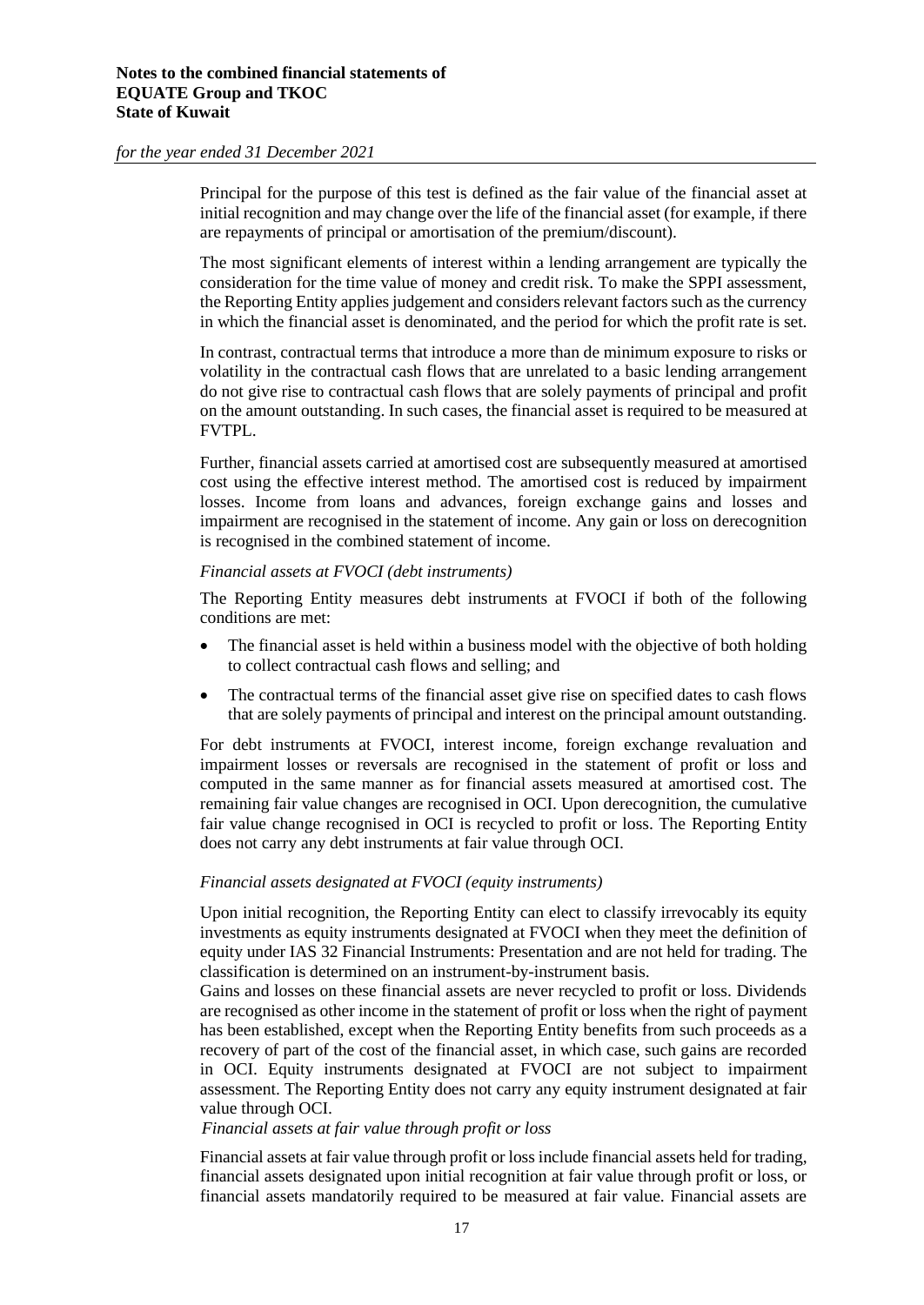classified as held for trading if they are acquired for the purpose of selling or repurchasing in the near term. Derivatives, including separated embedded derivatives, are also classified as held for trading unless they are designated as effective hedging instruments. Financial assets with cash flows that are not solely payments of principal and interest are classified and measured at fair value through profit or loss, irrespective of the business model.

Notwithstanding the criteria for debt instruments to be classified at amortised cost or at FVOCI, as described above, debt instruments may be designated at fair value through profit or loss on initial recognition if doing so eliminates, or significantly reduces, an accounting mismatch.

Financial assets at fair value through profit or loss are carried in the statement of financial position at fair value with net changes in fair value recognised in the statement of profit or loss. The Reporting Entity does not carry any financial assets at FVTPL.

#### *Derecognition*

A financial asset (or, where applicable, a part of a financial asset or part of a group of similar financial assets) is primarily derecognised (i.e., removed from the Reporting Entity's statement of financial position) when:

- The rights to receive cash flows from the asset have expired, or
- The Reporting Entity has transferred its rights to receive cash flows from the asset or has assumed an obligation to pay the received cash flows in full without material delay to a third party under a 'pass-through' arrangement; and either (a) the Reporting Entity has transferred substantially all the risks and rewards of the asset, or (b) the Reporting Entity has neither transferred nor retained substantially all the risks and rewards of the asset, but has transferred control of the asset.

When the Reporting Entity has transferred its rights to receive cash flows from an asset or has entered into a pass-through arrangement, it evaluates if, and to what extent, it has retained the risks and rewards of ownership. When it has neither transferred nor retained substantially all of the risks and rewards of the asset, nor transferred control of the asset, the Reporting Entity continues to recognise the transferred asset to the extent of its continuing involvement. In that case, the Reporting Entity also recognises an associated liability. The transferred asset and the associated liability are measured on a basis that reflects the rights and obligations that the Reporting Entity has retained.

Continuing involvement that takes the form of a guarantee over the transferred asset is measured at the lower of the original carrying amount of the asset and the maximum amount of consideration that the Reporting Entity could be required to repay.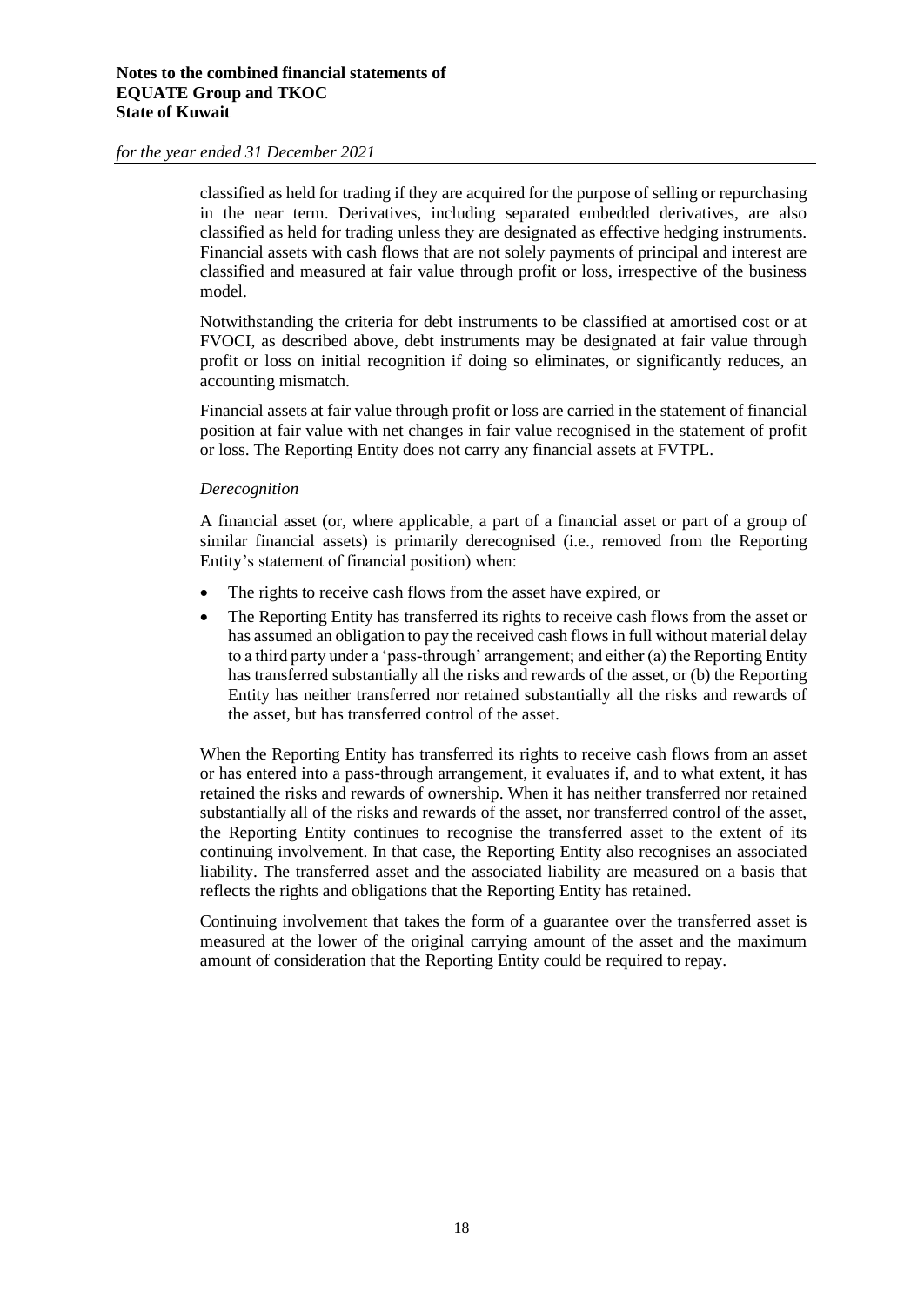#### *Impairment of financial assets*

The Reporting Entity recognises an allowance for expected credit losses (ECLs) for all debt instruments not held at fair value through profit or loss. ECLs are based on the difference between the contractual cash flows due in accordance with the contract and all the cash flows that the Reporting Entity expects to receive, discounted at an approximation of the original effective interest rate. The expected cash flows will include cash flows from the sale of collateral held or other credit enhancements that are integral to the contractual terms.

ECLs are recognised in two stages. For credit exposures for which there has not been a significant increase in credit risk since initial recognition, ECLs are provided for credit losses that result from default events that are possible within the next 12-months (a 12 month ECL). For those credit exposures for which there has been a significant increase in credit risk since initial recognition, a loss allowance is required for credit losses expected over the remaining life of the exposure, irrespective of the timing of the default (a lifetime ECL).

The Reporting Entity has established a policy to perform an assessment at the end of each reporting period of whether credit risk has increased significantly since initial recognition by considering the change in the risk of default occurring over the remaining life of the financial instrument.

Under the general approach, the Reporting Entity determines whether the financial asset is in one of the three stages in order to determine the amount of ECL to recognize:

Stage 1: 12 months ECL

For exposures where there has not been a significant increase in credit risk since initial recognition, the portion of the lifetime ECL associated with the probability of default events occurring within next 12 months is recognised.

Stage 2: Lifetime ECL – not credit impaired

For credit exposures where there has been a significant increase in credit risk since initial recognition but that are not credit impaired, a lifetime ECL is recognised.

Stage 3: Lifetime ECL – credit impaired

Financial assets are assessed as credit impaired when one or more events that have a detrimental impact on the estimated future cash flows of that asset have occurred. As this uses the same criteria as under IAS 39, the Reporting Entity methodology for specific provisions remains largely unchanged.

Lifetime ECL are recorded on financial assets that is credit-impaired. A financial asset is 'credit-impaired' when one or more events that have a detrimental impact on the estimated future cash flows of the financial asset have occurred.

For trade and other receivables, the Reporting Entity applies a simplified approach in calculating ECLs. Therefore, the Reporting Entity does not track changes in credit risk, but instead recognises a loss allowance based on lifetime ECLs at each reporting date.

The Reporting Entity allocates each exposure to a credit risk grade based on the data that is determined to be predictive of the risk of loss (including but not limited to external ratings, audited financial statements, management accounts and cash flow projections and available press information about customers) and applying experienced credit judgement. Credit risk grades are defined using qualitative and quantitative factors that are indicative of the risk of default.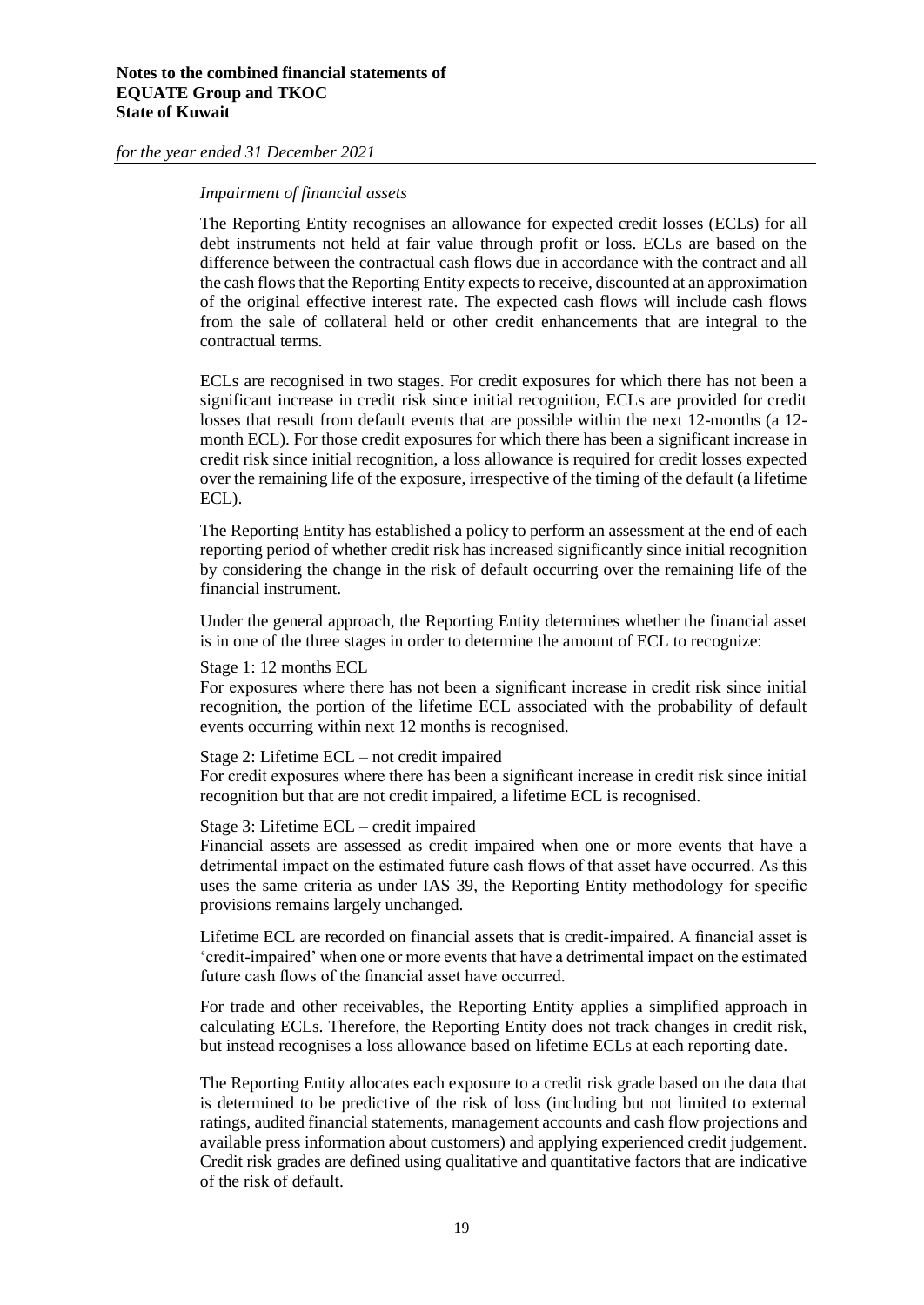Exposures within each credit risk grade are segmented by geographic region and industry classification and an ECL rate is calculated for each segment based on delinquency status and actual credit loss experience over the past four years. These rates are multiplied by scalar factors to reflect differences between economic conditions during the period over which the historical data has been collected, current conditions and the Reporting Entity's view of economic conditions over the expected lives of the receivables.

The Reporting Entity has elected to measure loss allowances at an amount equal to 12 month ECLs for the bank balances, loans to a related party and due from related parties, for which credit risk (i.e. the risk of default occurring over the expected life of the financial instrument) has not increased significantly since initial recognition.

When determining whether the credit risk of a financial asset has increased significantly since initial recognition and when estimating ECLs, the Reporting Entity considers reasonable and supportable information that is relevant and available without undue cost or effort. The Reporting Entity has established a provision matrix based on quantitative and qualitative information and analysis, Reporting Entity*'s* historical credit loss experience, adjusted for forward-looking factors considering the country ratings specific to the receivables and the economic environment.

The Reporting Entity evaluates the probability of default considering the period of past due receivables. However, in certain cases, the Reporting Entity may also consider a financial asset to be in default when internal or external information indicates that the Reporting Entity is unlikely to receive the outstanding contractual amounts in full before taking into account any credit enhancements held by the Reporting Entity. A financial asset is written off when there is no reasonable expectation of recovering the contractual cash flows.

ii) Financial liabilities

#### *Initial recognition and measurement*

Financial liabilities are classified, at initial recognition, as financial liabilities at fair value through profit or loss, loans and borrowings, payables, or as derivatives designated as hedging instruments in an effective hedge, as appropriate. All financial liabilities are recognised initially at fair value and, in the case of loans and borrowings and payables, net of directly attributable transaction costs. The Reporting Entity's financial liabilities include loans and borrowings, due to related parties, trade payables and trade and other payables.

#### *Subsequent measurement*

The measurement of financial liabilities depends on their classification, as described below:

- Financial liabilities at fair value through profit or loss
- Financial liabilities at fair value through profit or loss include financial liabilities held for trading and financial liabilities designated upon initial recognition as at fair value through profit or loss.

Financial liabilities are classified as held for trading if they are incurred for the purpose of repurchasing in the near term. This category also includes derivative financial instruments entered into by the Reporting Entity that are not designated as hedging instruments in hedge relationships as defined by IFRS 9.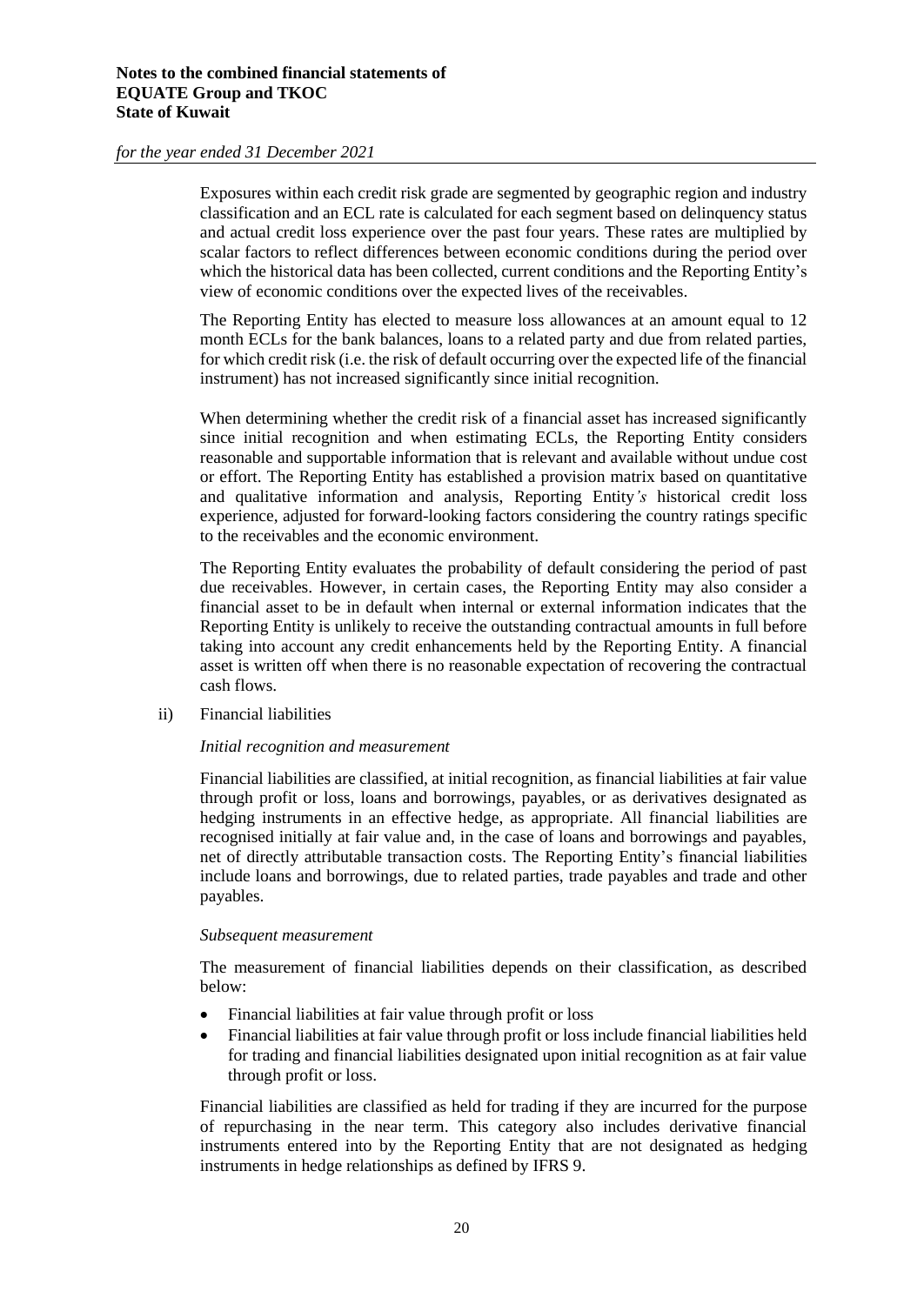Separated embedded derivatives are also classified as held for trading unless they are designated as effective hedging instruments. Gains or losses on liabilities held for trading are recognised in the combined statement of profit or loss.

Financial liabilities designated upon initial recognition at fair value through profit or loss are designated at the initial date of recognition, and only if the criteria in IFRS 9 are satisfied. The Reporting Entity has not designated any financial liability as at fair value through profit or loss.

#### *Derecognition*

A financial liability is derecognised when the obligation under the liability is discharged or cancelled or expires. When an existing financial liability is replaced by another from the same lender on substantially different terms, or the terms of an existing liability are substantially modified, such an exchange or modification is treated as the de-recognition of the original liability and the recognition of a new liability. The difference in the respective carrying amounts is recognised in the combined statement of profit or loss.

iii) Offsetting of financial instruments

Financial assets and financial liabilities are offset and the net amount is reported in the statement of financial position if there is a currently enforceable legal right to offset the recognised amounts and there is an intention to settle on a net basis, to realise the assets and settle the liabilities simultaneously.

iv) Derivative financial instruments and hedge accounting

The Reporting Entity uses derivative financial instruments, such as forward currency contracts, interest rate swaps and forward commodity contracts, to hedge its foreign currency risks, interest rate risks and commodity price risks, respectively. Such derivative financial instruments are initially recognised at fair value on the date on which a derivative contract is entered into and are subsequently remeasured at fair value. Derivatives are carried as financial assets when the fair value is positive and as financial liabilities when the fair value is negative.

For the purpose of hedge accounting, hedges are classified as:

- $\triangleright$  Fair value hedges when hedging the exposure to changes in the fair value of a recognised asset or liability or an unrecognised firm commitment;
- $\triangleright$  Cash flow hedges when hedging the exposure to variability in cash flows that is either attributable to a particular risk associated with a recognised asset or liability or a highly probable forecast transaction or the foreign currency risk in an unrecognised firm commitment;
- ➢ Net investment hedges.

At inception of designated hedging relationships, the Reporting Entity documents the risk management objective and strategy for undertaking the hedge. The Reporting Entity also documents the economic relationship between the hedged item and the hedging instrument, including whether the changes in cash flows of the hedged item and hedging instrument are expected to offset each other.

At the inception of a hedge relationship, the Reporting Entity formally designates and documents the hedge relationship to which it wishes to apply hedge accounting and the risk management objective and strategy for undertaking the hedge.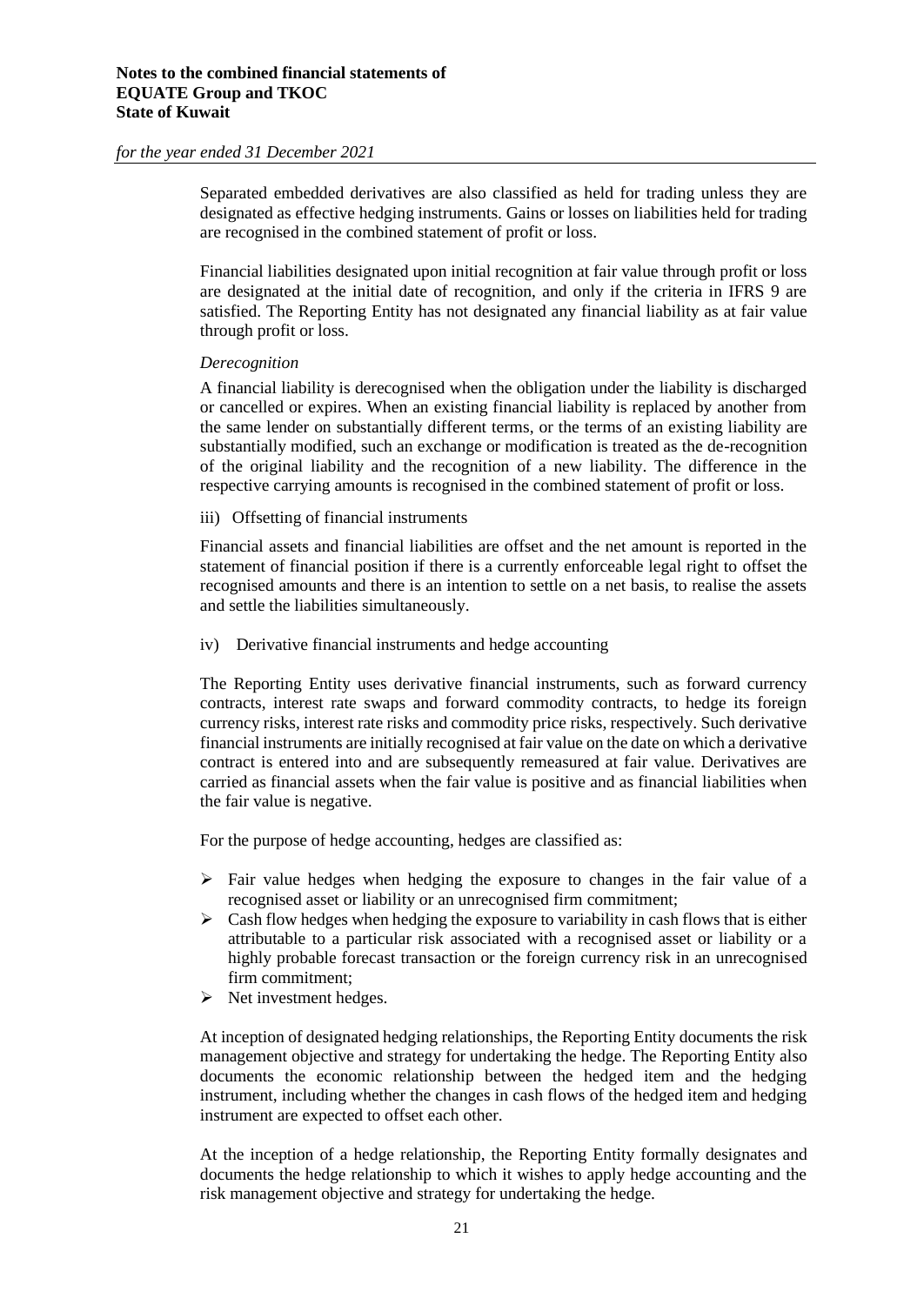The documentation includes identification of the hedging instrument, the hedged item, the nature of the risk being hedged and how the Reporting Entity will assess whether the hedging relationship meets the hedge effectiveness requirements (including the analysis of sources of hedge ineffectiveness and how the hedge ratio is determined). A hedging relationship qualifies for hedge accounting if it meets all of the following effectiveness requirements:

- ➢ There is 'an economic relationship' between the hedged item and the hedging instrument.
- $\triangleright$  The effect of credit risk does not 'dominate the value changes' that result from such economic relationship.
- $\triangleright$  The hedge ratio of the hedging relationship is the same as that resulting from the quantity of the hedged item that the Reporting Entity actually hedges and the quantity of the hedging instrument that the Reporting Entity actually uses to hedge that quantity of hedged item.

Hedges that meet all the qualifying criteria for hedge accounting are accounted for, as described below:

#### *Fair value hedges*

The change in the fair value of a hedging derivative is recognised in the combined statement of profit or loss. The change in the fair value of the hedged item attributable to the risk hedged is recorded as a part of the carrying value of the hedged item and is also recognised in the combined statement of profit or loss. For fair value hedges relating to items carried at amortised cost, the adjustment to carrying value is amortised through the combined statement of profit or loss over the remaining term to maturity. Amortisation may begin as soon as an adjustment exists and shall end no later than when the hedged item ceases to be adjusted for changes in its fair value attributable to the risk being hedged. If the hedged item is derecognised, the unamortised fair value is recognised immediately in the combined statement of profit or loss. When an unrecognised firm commitment is designated as a hedged item, the subsequent cumulative change in the fair value of the firm commitment attributable to the hedged risk is recognised as an asset or liability with a corresponding gain or loss recognised in the combined statement of profit or loss.

#### *Cash flow hedges*

When a derivative is designated as a cash flow hedging instrument, the effective portion of changes in the fair value of the derivative is recognised in other comprehensive income (OCI) and accumulated in the hedge reserve. The effective portion of changes in the fair value of the derivative that is recognised in OCI is limited to the cumulative change in fair value of the hedged item, determined on a present value basis, from inception of the hedge. Any ineffective portion of changes in the fair value of the derivative is recognised immediately in combined statement of profit or loss.

The Reporting Entity designates only the change in fair value of the spot element of forward contracts as the hedging instrument in cash flow hedging relationships. The change in fair value of the forward element of forward contracts (forward points) is separately accounted for as a cost of hedging and recognised in a cost of hedge reserve within equity.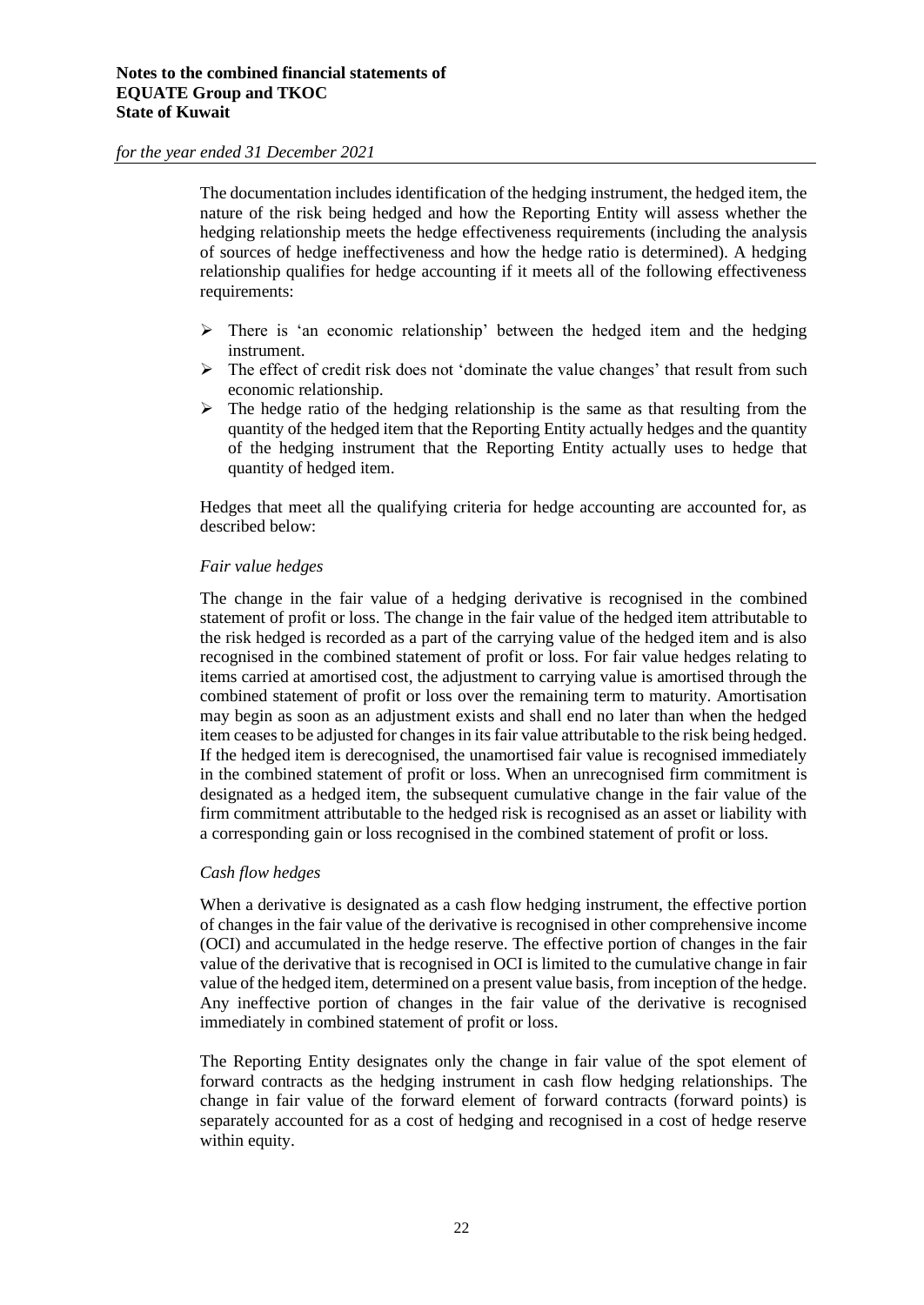When the hedged forecast transaction subsequently results in the recognition of a nonfinancial item such as inventory, the amount accumulated in the hedge reserve and the cost of hedge reserve is included directly in the initial cost of the non-financial item when it is recognised.

For all other hedged forecast transactions, the amount accumulated in the hedge reserve and the cost of hedge reserve is reclassified to combined statement of profit or loss in the same period or periods during which the hedged expected future cash flows affect profit or loss.

If the hedge no longer meets the criteria for hedge accounting or the hedging instrument is sold, expires, is terminated or is exercised, then hedge accounting is discontinued prospectively. When hedge accounting for cash flow hedges is discontinued, the amount that has been accumulated in the hedge reserve remains in equity until, for a hedge of a transaction resulting in the recognition of a non-financial item, it is included in the nonfinancial item's cost on its initial recognition or, for other cash flow hedges, it is reclassified to combined statement of profit or loss in the same period or periods as the hedged expected future cash flows affect profit or loss.

If the hedged future cash flows are no longer expected to occur, then the amounts that have been accumulated in the hedge reserve and the cost of hedge reserve are immediately reclassified to combined statement of profit or loss.

#### *Net investment hedges*

When a derivative instrument or a non-derivative financial liability is designated as the hedging instrument in a hedge of a net investment in a foreign operation, the effective portion of changes in the fair value of a derivative or foreign exchange gains and losses for a non-derivative is recognised in OCI and presented in the translation reserve within equity. Any ineffective portion of the changes in the fair value of the derivative or foreign exchange gains and losses on the non-derivative is recognised immediately in combined statement of profit or loss. The amount recognised in OCI is fully or partially reclassified to combined statement of profit or loss as a reclassification adjustment on disposal or partial disposal of the foreign operation, respectively.

#### f) Leases

At inception of a contract, the Reporting Entity assesses whether a contract is, or contains, a lease. A contract is, or contains, a lease if the contract conveys the right to control the use of an identified asset for a period of time in exchange for consideration. To assess whether a contract conveys the right to control the use of an identified asset, the Reporting Entity uses the definition of a lease in IFRS 16.

#### **As a lessee**

At commencement or on modification of a contract that contains a lease component, the Reporting Entity allocates the consideration in the contract to each lease component on the basis of its relative stand-alone prices.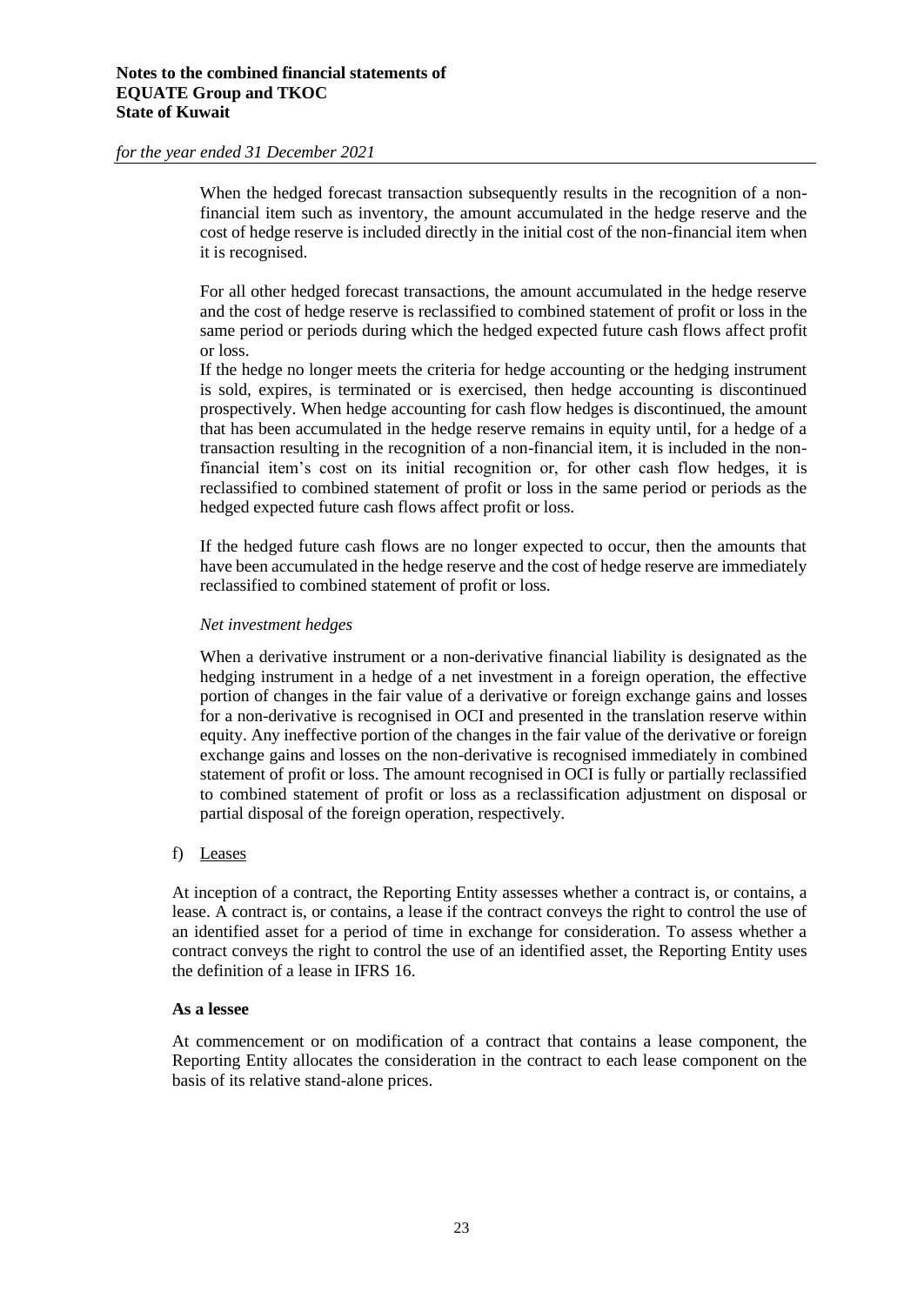The Reporting Entity recognises a right-of-use asset and a lease liability at the lease commencement date. The right-of-use asset is initially measured at cost, which comprises the initial amount of the lease liability adjusted for any lease payments made at or before the commencement date, plus any initial direct costs incurred and an estimate of costs to dismantle and remove the underlying asset or to restore the underlying asset or the site on which it is located, less any lease incentives received.

The right-of-use asset is subsequently depreciated using the straight-line method from the commencement date to the end of the lease term, unless the lease transfers ownership of the underlying asset to the Reporting Entity by the end of the lease term or the cost of the rightof-use asset reflects that the Reporting Entity will exercise a purchase option. In that case the right-of-use asset will be depreciated over the useful life of the underlying asset, which is determined on the same basis as those of property and equipment. In addition, the right-of-use asset is periodically reduced by impairment losses, if any, and adjusted for certain remeasurements of the lease liability.

The lease liability is initially measured at the present value of the lease payments that are not paid at the commencement date, discounted using the interest rate implicit in the lease or, if that rate cannot be readily determined, the Reporting Entity's incremental borrowing rate. Generally, the Reporting Entity uses its incremental borrowing rate as the discount rate.

The Reporting Entity determines its incremental borrowing rate by obtaining interest rates from various external financing sources and makes adjustments to reflect the terms of the lease and type of the asset leased.

Lease payments included in the measurement of the lease liability comprise the following:

- fixed payments, including in-substance fixed payments;
- amounts expected to be payable under a residual value guarantee; and
- Payments in an optional renewal period if the Group is reasonably certain to exercise an extension option, and penalties for early termination of a lease unless the Group is reasonably certain not to terminate early.

The lease liability is measured at amortised cost using the effective interest method. It is remeasured when there is a change in future lease payments arising from a change in an index or rate, if there is a change in the Reporting Entity's estimate of the amount expected to be payable under a residual value guarantee, if the Reporting Entity changes its assessment of whether it will exercise a purchase, extension or termination option or if there is a revised insubstance fixed lease payment.

When the lease liability is remeasured in this way, a corresponding adjustment is made to the carrying amount of the right-of-use asset, or is recorded in profit or loss if the carrying amount of the right-of-use asset has been reduced to zero.

#### *Short-term leases and leases of low-value assets*

The Reporting Entity applies the short-term lease recognition exemption to its short-term leases (i.e., those leases that have a lease term of 12 months or less from the commencement date and do not contain a purchase option). It also applies the lease of low-value assets recognition exemption to leases of office equipment that are considered of low value (i.e., below \$ 5,000). Lease payments on short-term leases and leases of low- value assets are recognised as expense on a straight-line basis over the lease term.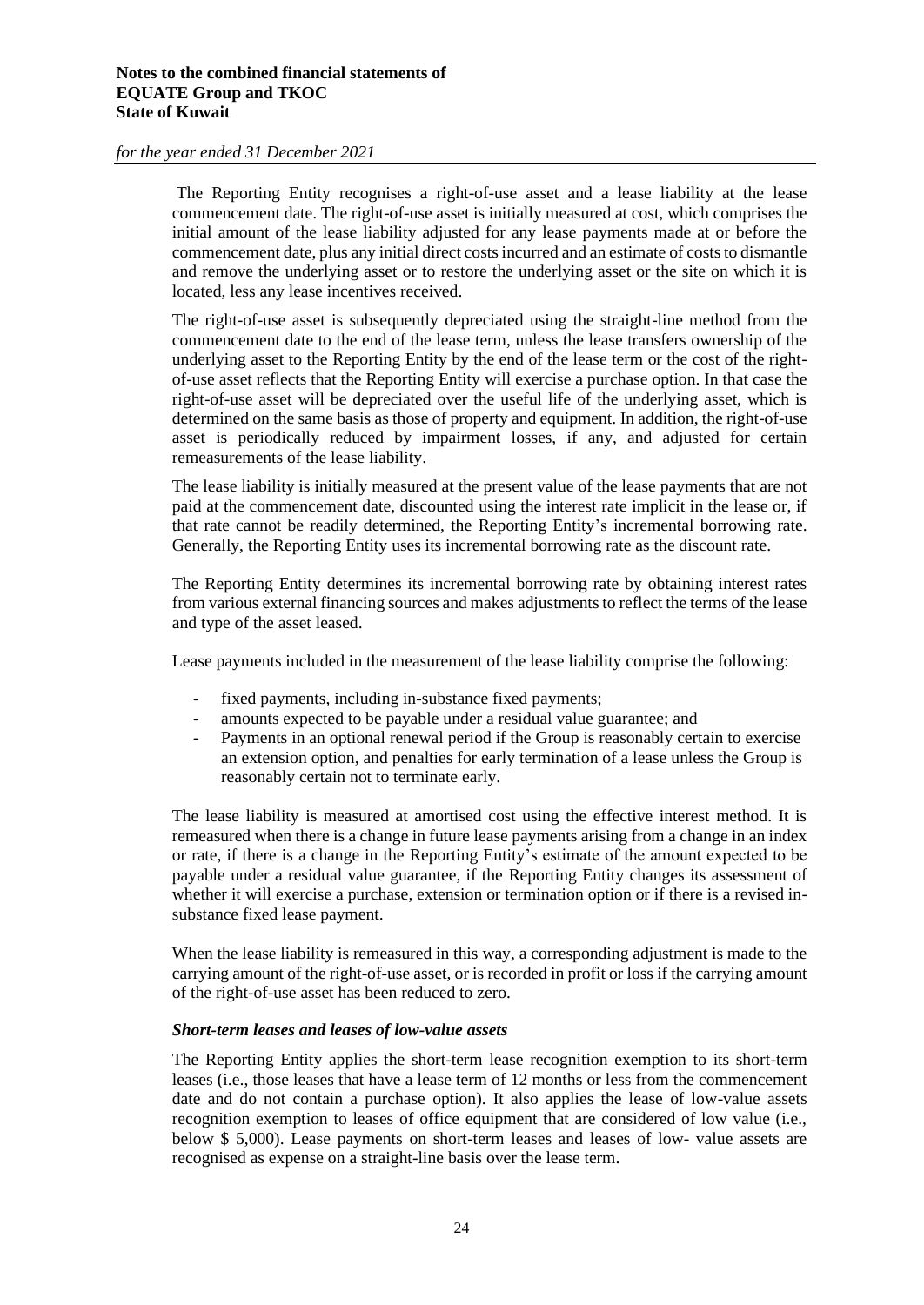#### *Significant judgement in determining the lease term of contracts with renewal options*

The Reporting Entity determines the lease term as the non-cancellable term of the lease, together with any periods covered by an option to extend the lease if it is reasonably certain to be exercised, or any periods covered by an option to terminate the lease, if it is reasonably certain not to be exercised.

The Reporting Entity applies judgement in evaluating whether it is reasonably certain to exercise the option to renew. That is, it considers all relevant factors that create an economic incentive for it to exercise the renewal. After the commencement date, the Reporting Entity reassesses the lease term if there is a significant event or change in circumstances that is within its control and affects its ability to exercise (or not to exercise) the option to renew (e.g., a change in business strategy).

#### g) Inventories

Finished goods are measured at the lower of weighted average cost or net realisable value. The cost of finished products includes direct materials, direct labour and fixed and variable manufacturing overhead and other costs incurred in bringing inventories to their present location and condition. Net realisable value is the estimated selling price for inventories in the ordinary course of business less estimated costs of completion and selling expenses.

Raw materials and catalysts are measured at weighted average cost net of allowance for slowmoving and obsolete items. Spare parts are not intended for resale and are measured at weighted average cost after making allowance for slow-moving and obsolete items. Purchase cost includes the purchase price, import duties, transportation, handling and other direct costs.

#### h) Cash and cash equivalents

Cash and cash equivalents consist of cash on hand, bank current accounts and short-term deposits with an original maturity of three months or less from the date of placement.

#### i) Treasury shares

When share capital recognised as equity is repurchased, the amount of the consideration paid, including directly attributable costs, is recognised as a deduction from equity. Repurchased shares are classified as treasury shares and are presented in the statement of changes in equity. When treasury shares are sold or reissued subsequently, the amount received is recognised as an increase in equity, and the resulting surplus or deficit on the transaction is presented in treasury shares reserve.

#### j) Retirement obligations

The Reporting Entity accounts for retirement benefits under IAS 19 "Employee Benefits". Benefits are payable to EQUATE Group and TKOC employees on completion of employment in accordance with the Kuwaiti Labour Law. The subsidiaries have various pension plans in accordance with the local conditions and practices in the Country in which they operate. Benefits payable under these plans are in accordance with the laws in those countries.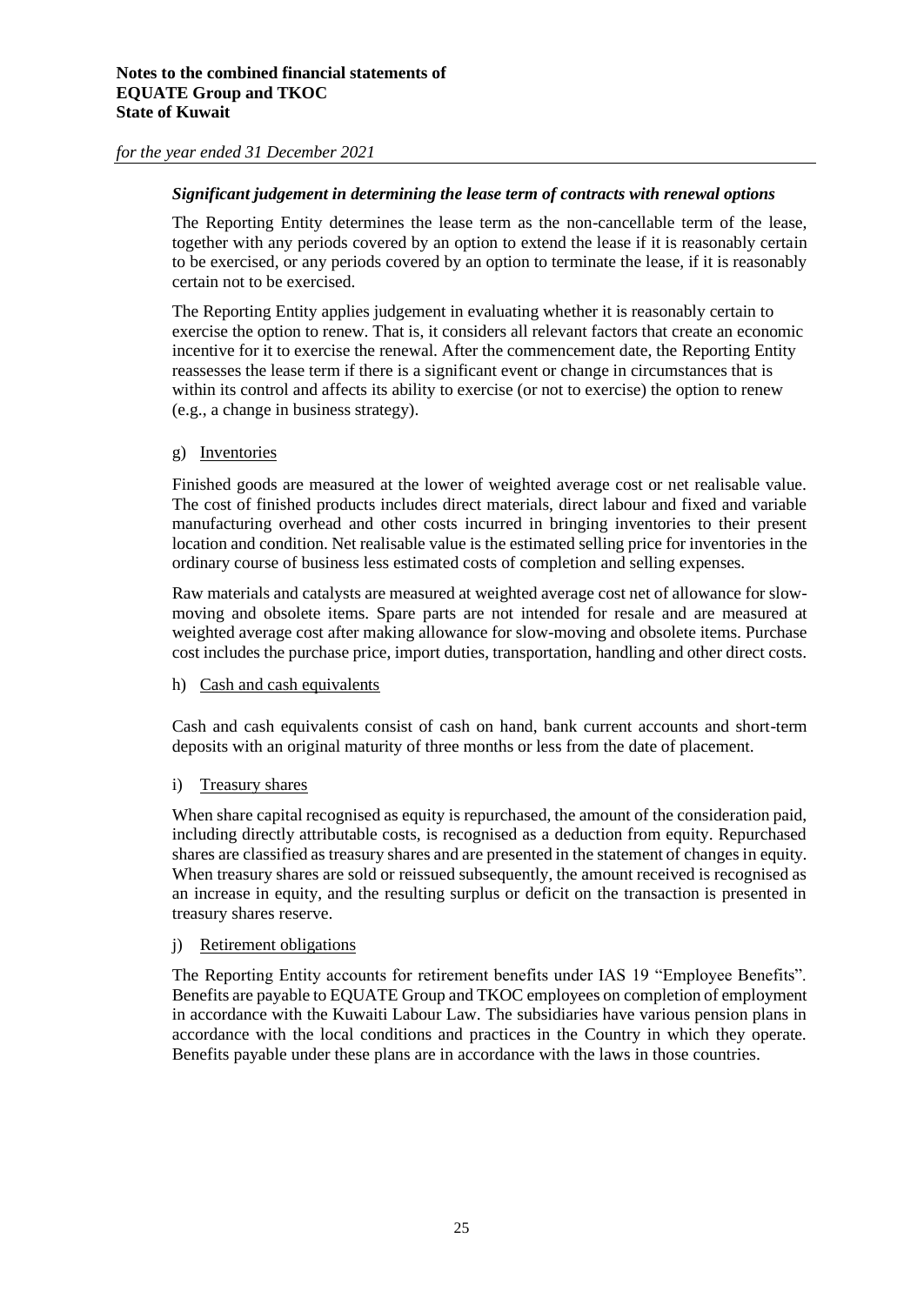The cost of providing defined retirement benefit plans are determined using the Projected Unit Credit Method, with actuarial valuations being carried out at each statement of financial position date. Re-measurement of the Reporting Entity's defined benefit obligation which mainly comprises actuarial gain and losses are recognised immediately in statement of other comprehensive income. Past service cost is recognised immediately in the period of plan amendment in the combined statement of profit or loss. Interest expense is determined on defined benefit obligation for the period by applying the discount rate used to measure the defined benefit obligation at the beginning of the annual period, taking into account any changes in the defined benefit obligation during the period as a result of benefit payments. The liability is not externally funded.

Liabilities for defined contribution plans are expensed as the related service is provided.

#### k) Provisions

A provision is recognised if, as a result of a past event, the Reporting Entity has a present legal or constructive obligation that can be estimated reliably, and it is probable that an outflow of economic benefits will be required to settle the obligation. Provisions are determined by discounting the expected future cash flows that reflects current market assessments of the time value of money and the risks specific to the liability.

#### l) Revenue recognition

Revenue is measured based on the consideration specified in a contract with a customer. The Reporting Entity recognizes revenue when it transfers control over a good or service to a customer. Revenue is measured at a fair value of the consideration received or receivable, taking into account defined terms of payment in a contract and net of applicable discounts.

#### *Revenue from sale of products:*

Revenue from the sale of products is recognised when a customer obtains control of those products, which normally is when title passes at point of delivery, based on the contractual terms of the agreements. The Reporting Entity determines that the customer obtains control of the goods based on the following factors:

- The Reporting Entity's right to reclaim / call back once the goods are on board;
- The Reporting Entity's right to divert / sell the goods once onboard
- The primary beneficiary in the event of losses from the insurance company.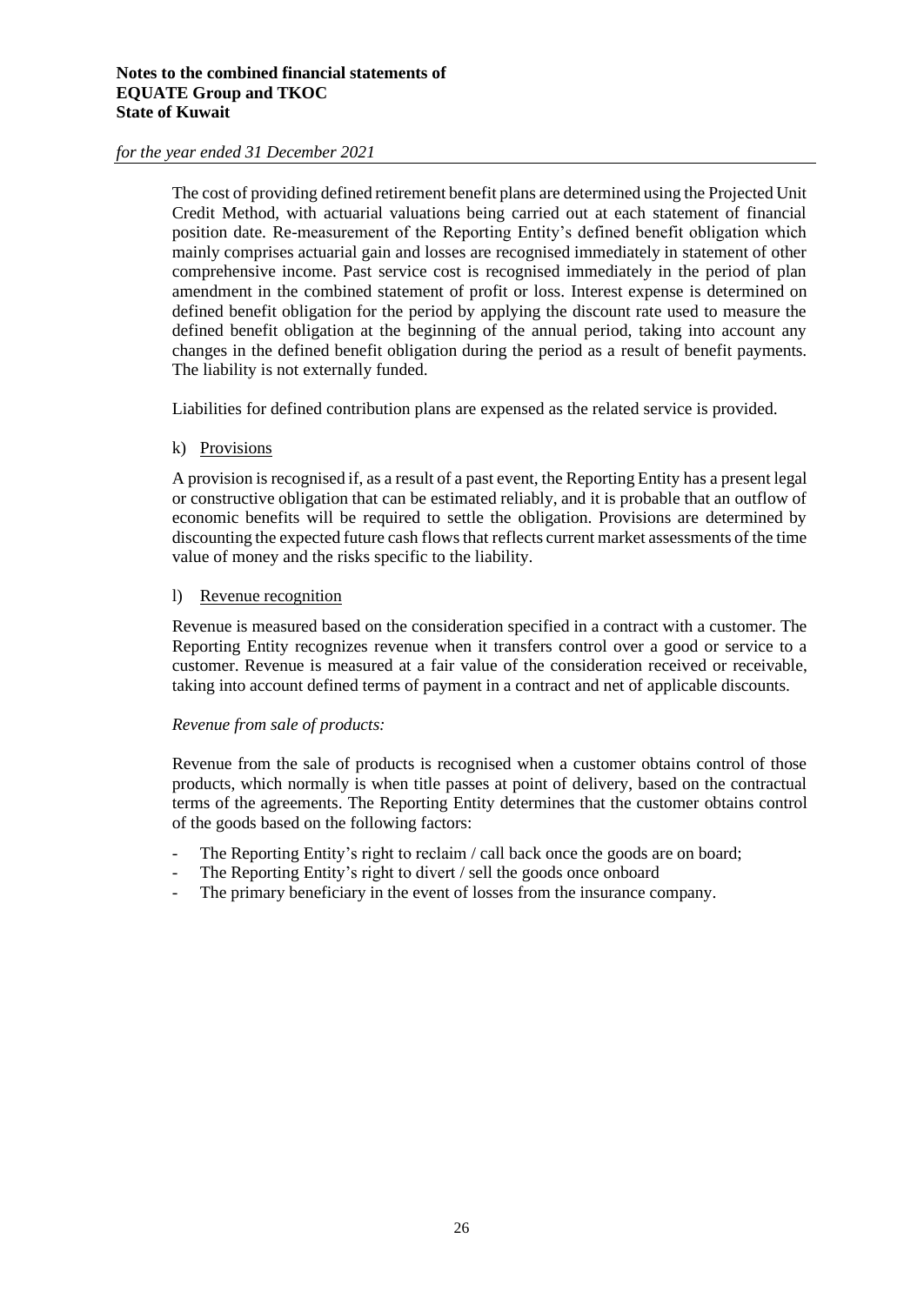The following table provides information about the nature and timing of satisfaction of performance obligations in contracts with customers, including significant payment terms, and the related revenue recognition policies:

#### **Nature and timing of satisfaction of performance obligations, including significant payment terms**

Customers obtain control of goods based on the agreed Incoterms. The invoices are generated at that point of time based on provisional pricing.

Invoices are usually paid within 90 days. Each such sale normally represents two performance obligations as below:

- Sale of goods
- Shipping, Insurance and logistics

#### *Revenue from shipping and handling services*

**Revenue recognition** 

Recognition of the revenues is done separately for the two performance obligations as follows:

- Sale of goods: At the time the control passes from the Reporting Entity to the customer based on the agreed Incoterms.
- Shipping, Insurance and logistics income and costs are recognised over the period of delivery.

The shipping and handling occurs after a customer obtains control of the goods, the Reporting Entity considered shipping and handling services to be a distinct service, in which the Reporting Entity allocates a portion of the transaction price to the shipping and handling. Revenue allocated to the goods is recognized when control of the goods transfers to the customer i.e. point in time. Revenue allocated to the shipping and handling is recognized as the shipping and handling performance obligation is satisfied i.e. over the time. The related costs are generally expensed as incurred. As a practical expedient, if an entity has a right to consideration (i.e. a right to an invoice) from a customer in an amount that corresponds directly to the value transferred to the customer to date, the entity may recognize revenue in that amount in line with IFRS 15.

#### *Variable pricing – preliminary pricing*

Certain products in certain markets may be sold with variable pricing arrangements. Such arrangements determine that a preliminary price is charged to the customer at the time of transfer of the control of products, while the price of products can only be determined by reference to a time period ending after that time. In such cases, and irrespective of the formula used for determining preliminary and final prices, revenue is recorded at the time of transfer of control of products at an amount representing the expected final amount of consideration that the Reporting Entity receives.

Where the Reporting Entity records receivable for the preliminary price, subsequent changes in the estimated final price will not be recorded as revenue until such point in time at which the final price is determined.

#### *Interest income*

Interest income is accrued on effective yield basis, which is the rate that exactly discounts estimated future cash receipts through the expected life of the financial asset to that asset's net carrying amount.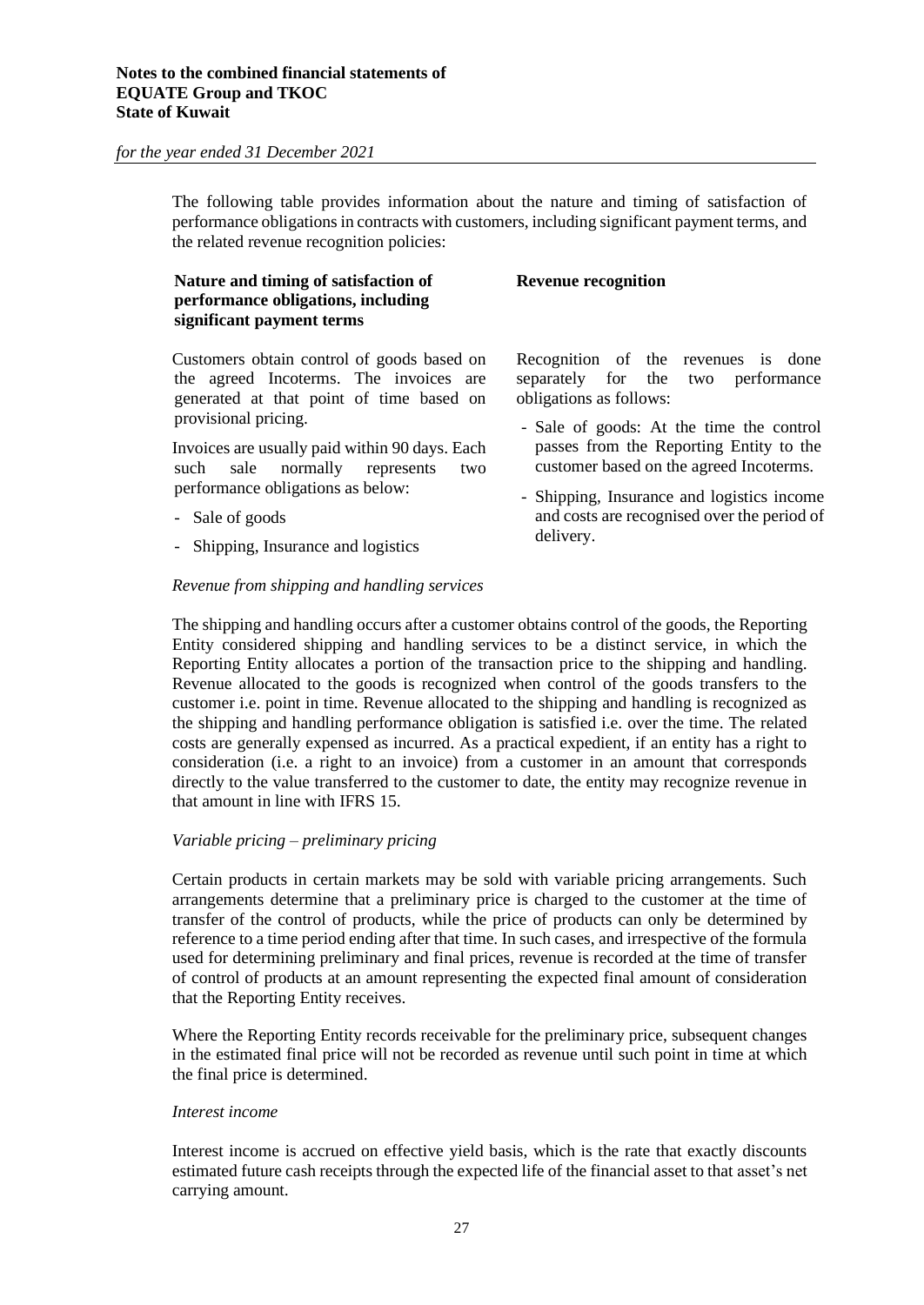#### m) Borrowing costs

Borrowing costs directly attributable to the construction of qualifying assets, which are assets that necessarily take a substantial period of time to get ready for their intended use, are added to the cost of those assets by applying a capitalisation rate on the expenditure on such assets, until such time as the assets are substantially ready for their intended use. The capitalisation rate used by the Reporting Entity is the weighted average of the borrowing costs applicable to the outstanding borrowings during the period. Borrowing costs that are not directly attributable to the acquisition, construction, or production of qualifying assets are recognised in the combined statement of profit or loss using the effective interest method in the period in which they are incurred.

#### n) Income taxes

Deferred income tax assets and liabilities are computed for differences between the financial statement and tax basis of assets and liabilities that will result in taxable or deductible amounts in the future. Such deferred income tax asset and liability computations are based on substantially enacted tax laws and rates applicable to periods in which the differences are expected to affect taxable income. Current and deferred tax are recognized as an expense or income in profit or loss, except when they relate to items credited or debited directly to equity, in which case the tax is also recognized directly in equity.

The carrying amount of deferred tax assets is reviewed at each combined statement of financial position date and reduced to the extent that it is no longer probable that sufficient taxable profits will be available to allow all or part of the asset to be recovered. Income tax expense is the tax payable or refundable for the period plus or minus the change during the period in deferred tax assets and liabilities.

Deferred tax assets and liabilities are offset when there is a legally enforceable right to set off current tax assets against current tax liabilities and when they relate to income taxes levied by the same taxation authority and the Reporting Entity intends to settle its current tax assets and liabilities on a net basis.

#### o) Reservation right fees

Reservation right fees are recognized in the combined statement of financial position as deferred income. The fees are presented as deferred income and recognized to combined statement of profit and loss on a systematic and rational basis over a period of 20 years, which represents the fees received from Olefins II project entities for usage of utility plant to the extent of construction cost of utility plant incurred by EQUATE and fee received from TKSC and KPPC for the usage of offtake from Sea Cooling Tower to the extent of acquisition cost incurred by the EQUATE.

#### p) Government Grants

Government grants related to assets are recognized in the combined statement of financial position as deferred income. The grants are presented as deferred income and recognized to income on a systematic and rational basis over a period of 20 years, which is the average life of the assets to which the grant relates.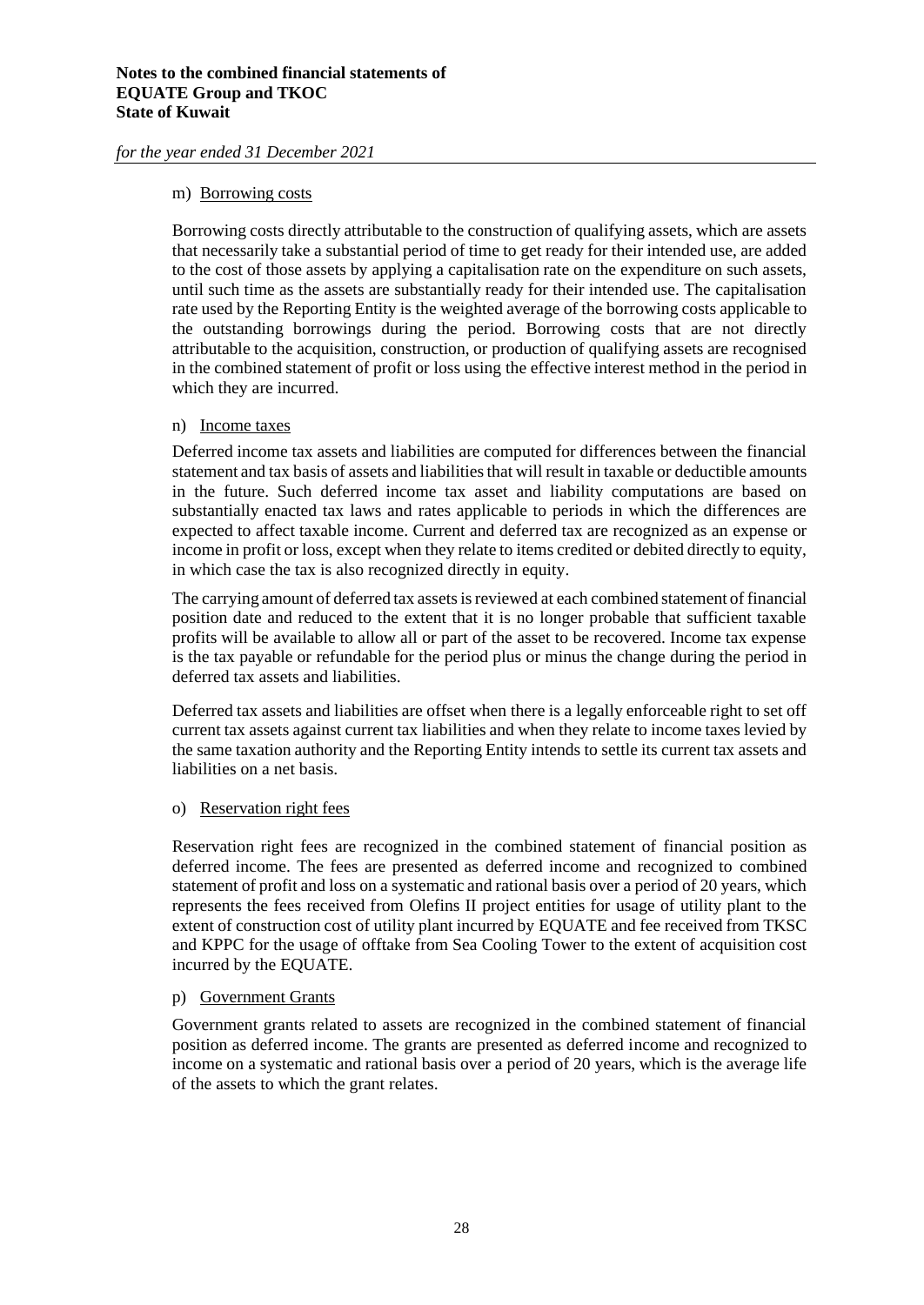#### q) Translation of foreign currencies

Transactions in foreign currencies are translated into USD at rates of exchange prevailing at the transaction dates. Monetary assets and liabilities denominated in foreign currencies at the reporting date are retranslated into USD at rates of exchange prevailing at the combined statement of financial position date. The resultant exchange differences are recorded in the combined statement of profit or loss.

Non-monetary assets and liabilities denominated in foreign currencies that are measured in terms of historical cost are translated using the exchange rate at the date of transaction.

Non-monetary assets and liabilities denominated in foreign currencies that are measured at fair value are retranslated to the functional currency at the exchange rate at the date that the fair value was determined. Foreign currency differences arising on retranslation are recognised in the combined statement of profit or loss.

The assets and liabilities of foreign operations are translated to USD at the exchange rates at the reporting date. The income and expenses of foreign operations are translated to USD at the average exchange rates for current year. Foreign exchange differences arising on translation are recognized in other comprehensive income and presented in the foreign currency translation reserve in equity.

When a foreign operation is disposed of such that control, significant influence or joint control is lost, the cumulative amount in the translation reserve related to that foreign operation is reclassified to profit or loss as part of gain or loss on disposal. When the Reporting Entity disposes of only part of its interest in a subsidiary that includes a foreign operation while retaining control, the relevant proportion of the cumulative amount is reattributed to the noncontrolling interests.

#### r) Operating segments

Segment reporting requires a "management approach" under which segment information is presented on the same basis as that used for internal reporting purposes. This leads to segments being reported in a manner that is more consistent with the internal reporting provided to the chief operating decision maker. A segment is distinguishable component of the Reporting Entity that engages in business activities from which it earns revenue and incurs costs. The operating segments are used by the management of the Reporting Entity to allocate resources and assess performance.

#### s) Critical accounting judgements and key sources of estimation uncertainty

The following are the critical accounting judgements, apart from those involving estimations that management has made in the process of applying the entity's accounting policies and that have the most significant effect on the amounts recognised in the combined financial statements: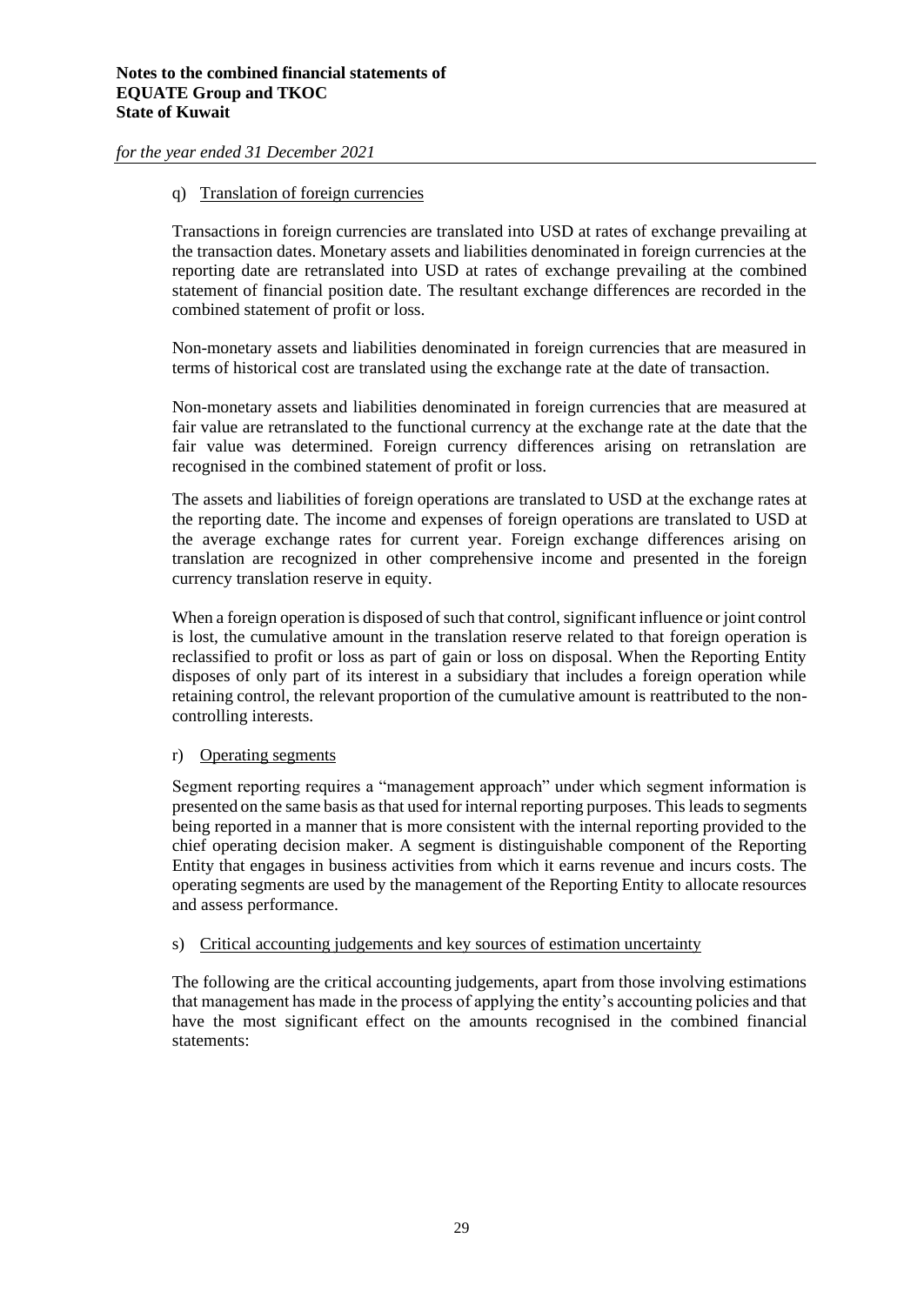#### *Retirement Benefit Obligation*

The cost of providing retirement benefits is determined using the Projected Unit Credit Method, with actuarial valuations being carried out at each statement of financial position date. Actuarial valuations are based on a number of assumptions and require significant judgements made by the management. The management believes that the assumptions used in determining the retirement benefit obligation using actuarial valuation method are reasonable.

#### *Determination of functional currency*

Functional currency is the currency of the primary economic environment in which the Reporting Entity operates. When indicators of the primary economic environment are mixed, management uses its judgment to determine the functional currency that most faithfully represents the economic effect of the underlying transactions, events and conditions. The management have determined that the functional currency of the Company is USD since the majority of the Reporting Entity's transactions are denominated in USD. Sales and Purchases are also received and paid in USD.

#### *Acquisition accounting*

The Reporting Entity assesses the fair value of assets and liabilities assumed in an acquisition on a provisional basis. If new information obtained within one year of the date of acquisition about facts and circumstances that existed at the date of acquisition identifies adjustments to the assessed fair values, or any additional provisions that existed at the date of acquisition, then the accounting for the acquisition will be revised.

#### *Deferred tax assets*

The net deferred tax asset represents income taxes recoverable through future deductions from taxable profits and are recorded on the statement of financial position. Deferred income tax assets are recorded to the extent that realization of the related tax benefit is probable. In determining future taxable profits and the amount of tax benefits that are probable in the future, management makes reasonable judgments and estimates based on taxable profits and expectations of future income. As tax losses do not expire in Germany and Italy, utilization of these tax losses require management to consider taxable profits well into the future. This significant long-term view increases the uncertainty of such projections.

As a result of this and certain limits on annual tax loss usage, the Reporting Entity limits its consideration of German and Italian tax losses to 10 years, which is considered a more foreseeable future, even though the ability to potentially utilize the tax losses extends beyond this period.

#### **Key sources of estimation uncertainty**

The key assumptions concerning the future and other key sources of estimation uncertainty at the statement of financial position date are discussed below:

#### *Measurement of fair values of financial instruments*

The Reporting Entity uses the following hierarchy for determining and disclosing the fair values of financial instruments by valuation technique:

• Quoted prices (unadjusted) in active markets for identical assets or liabilities (level 1).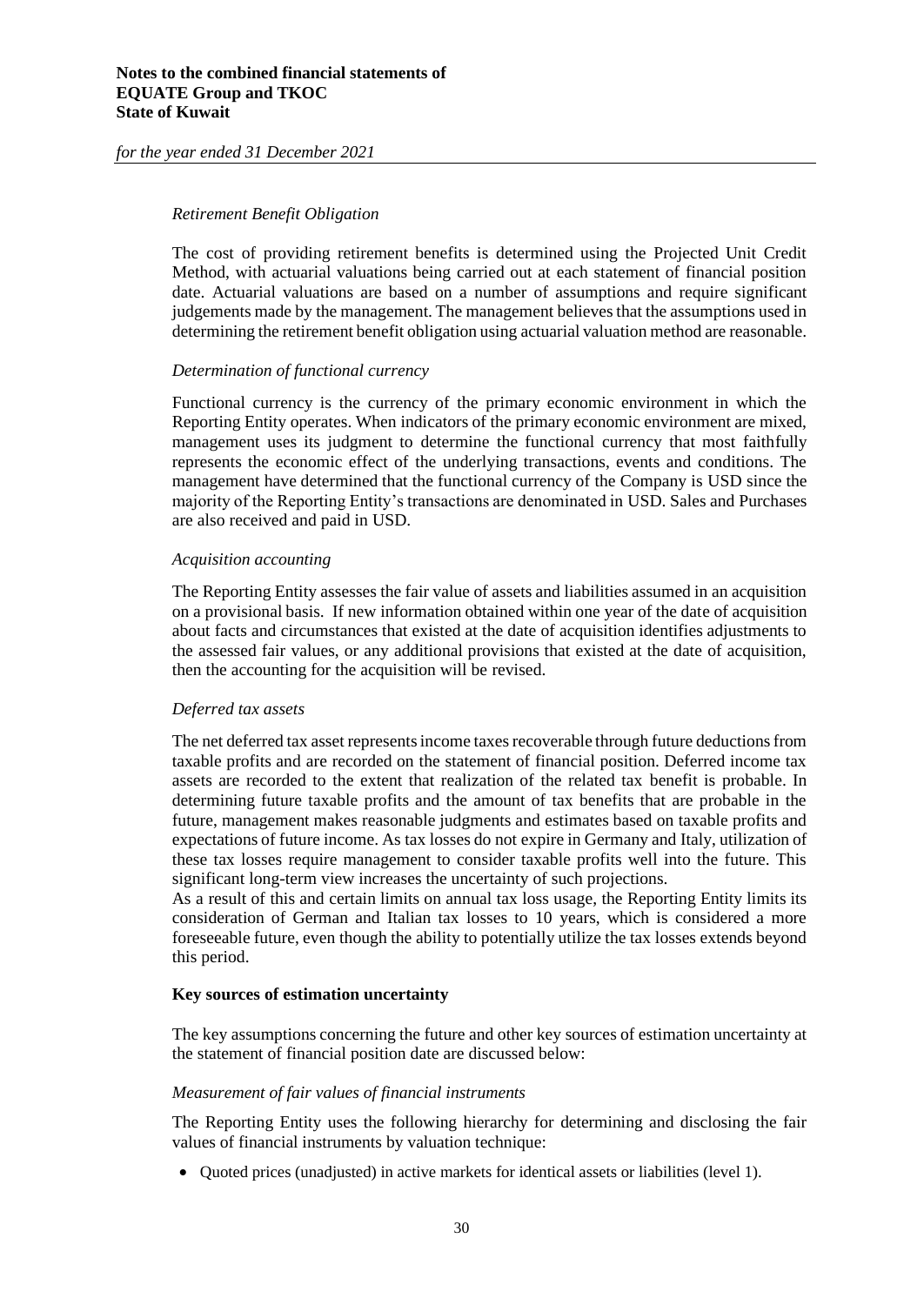- Inputs other than quoted prices included within level 1 that are observable for the asset or liability, either directly (that is, as prices) or indirectly (that is, derived from prices) (level 2).
- Inputs for the asset or liability that are not based on observable market data (that is, unobservable inputs) (level 3).

The level in the fair value hierarchy within which the fair value measurement is categorised in its entirety is determined on the basis of the lowest level input that is significant to the fair value measurement in its entirety. For this purpose, the significance of an input is assessed against the fair value measurement in its entirety. If a fair value measurement uses observable inputs that require significant adjustment based on unobservable inputs, that measurement is a level 3 measurement.

For financial instruments carried at amortized cost, fair values are not materially different from their carrying values and are used only for disclosure purpose. Fair value of such financial instruments are classified under level 3 determined based on discounted cash flow basis, with most significant inputs being the discount rate that reflects the credit risk of counterparties.

#### *Measurement of ECLs*

The measurement of ECLs on financial assets involves complex estimations. ECLs are probability weighted estimates of credit losses and are measured as the present value of all cash shortfalls discounted at the effective profit rate of the financial instrument. Cash shortfall represent the difference between cashflows due to the Reporting Entity in accordance with the contract and the cashflows that the Company expects to receive. The key elements in the measurement of ECL include probability of default, loss given default and exposure at default.

The Probability of Default ("PD") is an estimate of the likelihood of default over a given time horizon. A default may only happen at a certain time over the assessed period, if the financial asset has not been previously derecognized and is still in the portfolio.

The Exposure at Default ("EAD") is an estimate of the exposure at a future default date, taking into account expected changes in the exposure after the reporting date, including repayments of principal and profit, whether scheduled by contract or otherwise, expected drawdowns on committed facilities.

The Loss Given Default ("LGD") is an estimate of the loss arising in the case where a default occurs at a given time.

#### *Impairment of other tangible and intangible assets and useful lives*

The Reporting Entity's management tests annually whether tangible and intangible assets have suffered impairment in accordance with accounting policies. The recoverable amount of an asset is determined based on value-in-use method. This method uses estimated cash flow projections over the estimated useful life of the asset discounted using market rates.

#### *Impairment of goodwill*

Determining whether goodwill is impaired requires an estimation of the value in use of the cash-generating units to which goodwill has been allocated. The value in use calculation requires management to estimate the future cash flows expected to arise from the cashgenerating unit and a suitable discount rate in order to calculate present value.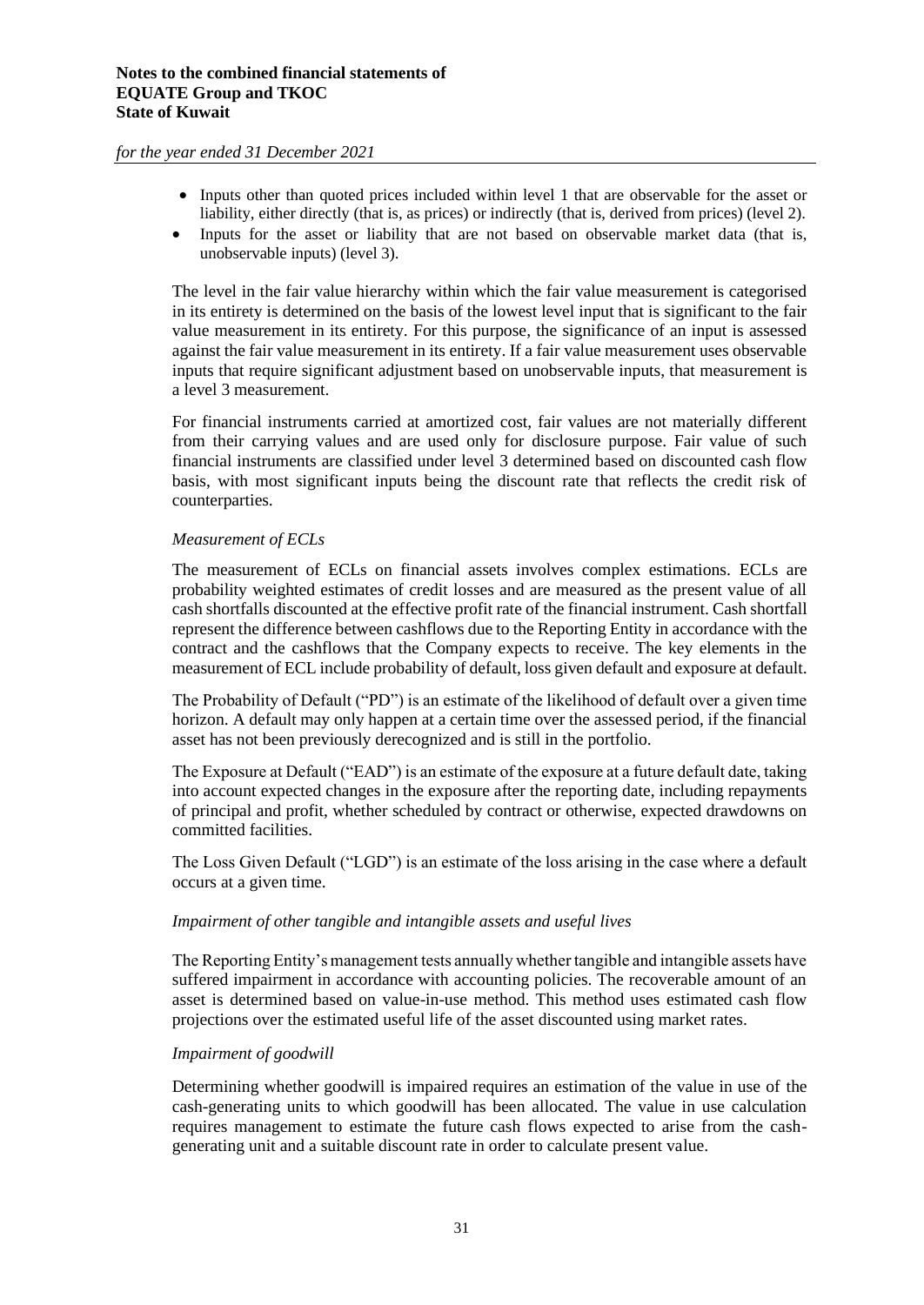#### *Legal contingencies*

Legal contingencies cover a wide range of matters threatened in various jurisdictions against the Reporting Entity. Provisions are recorded for pending litigation when it is determined that an unfavourable outcome is probable and the amount of loss can be reasonably estimated, after consideration of advice from attorneys. Due to the inherent uncertain nature of litigation, the ultimate outcome or actual cost of the settlement may materially vary from estimates.

#### t) Standards and interpretations issued but not yet effective

The new and amended standards and interpretations that are issued, but not yet effective, up to the date of issuance of the Reporting Entity's financial statements are disclosed below. The Reporting Entity intends to adopt these standards, if applicable, when they become effective.

- IFRS 17 Insurance Contracts;
- Amendments to IAS 1: Classification of Liabilities as Current or Non-current;
- Reference to the Conceptual Framework Amendments to IFRS 3;
- Property, Plant and Equipment: Proceeds before Intended Use Amendments to IAS 16;
- Onerous Contracts Costs of Fulfilling a Contract Amendments to IAS 37;
- IFRS 1 First-time Adoption of International Financial Reporting Standards Subsidiary as a first-time adopter;
- IFRS 9 Financial Instruments Fees in the '10 per cent' test for derecognition of financial liabilities;
- IAS 41 Agriculture Taxation in fair value measurements;
- Definition of Accounting Estimates Amendments to IAS 8;
- Disclosure of Accounting Policies Amendments to IAS 1 and IFRS Practice Statement 2

The new standards and amendments are not expected to have a material impact on the Reporting Entity's combined financial statements in the period of initial application.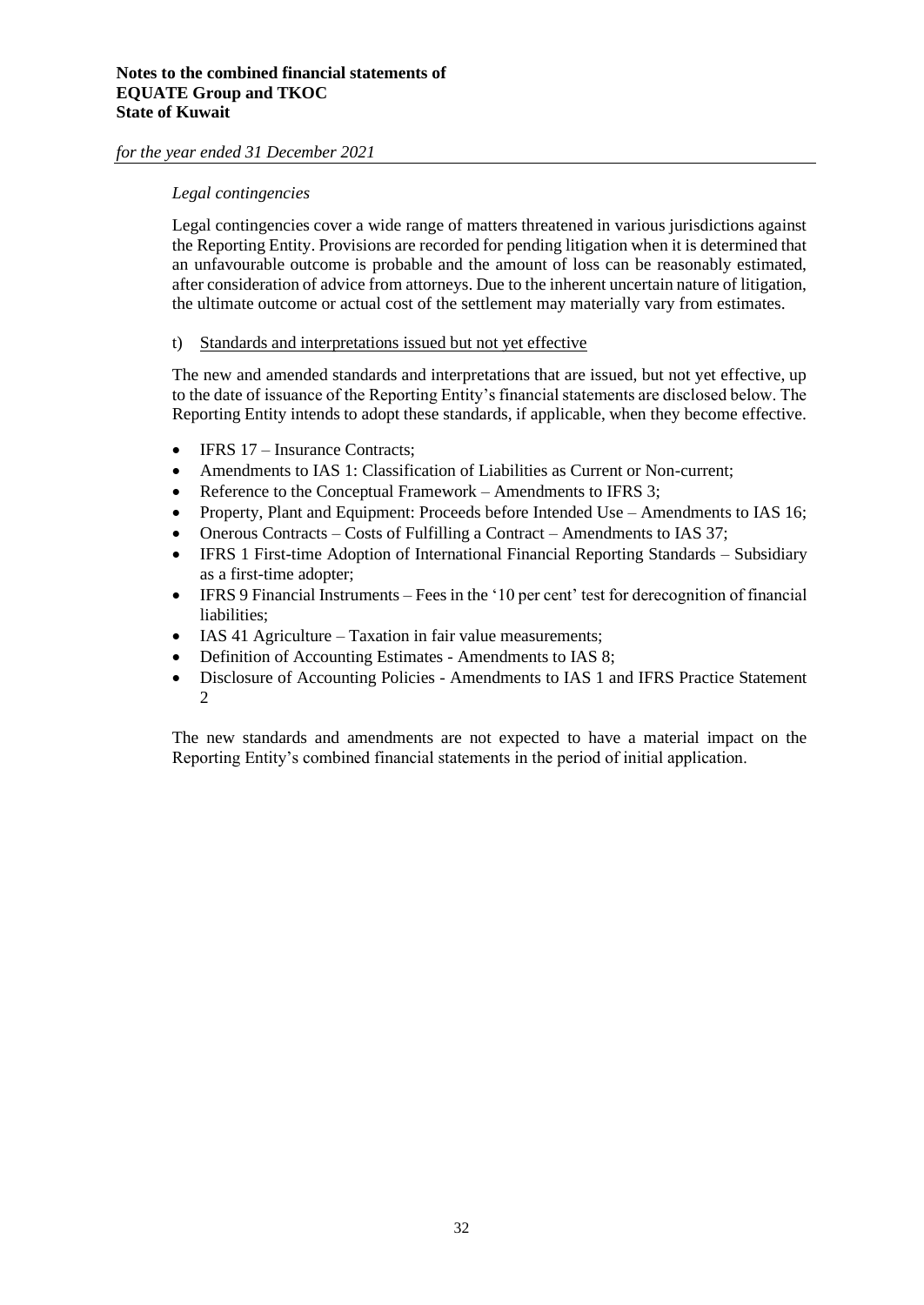#### **4. Property, plant and equipment**

|                                                          | <b>USD</b> million                                                  |                               |                                                |                  |                                     |                |  |
|----------------------------------------------------------|---------------------------------------------------------------------|-------------------------------|------------------------------------------------|------------------|-------------------------------------|----------------|--|
|                                                          | <b>Buildings,</b><br>land,<br>waterway<br>improvements<br>and roads | <b>Plant</b> and<br>equipment | <b>Office</b><br>furniture<br>and<br>equipment | <b>Catalysts</b> | <b>Assets under</b><br>construction | <b>Total</b>   |  |
| Cost                                                     |                                                                     |                               |                                                |                  |                                     |                |  |
| Balance at 1 January 2020                                | 562                                                                 | 5,815                         | 171                                            | 57               | 66                                  | 6,671          |  |
| <b>Additions</b>                                         |                                                                     | 142                           |                                                | $\overline{c}$   | 73                                  | 217            |  |
| Transfers                                                | 162                                                                 | (116)                         | 6                                              |                  | (52)                                |                |  |
| Disposal                                                 |                                                                     | (28)                          |                                                |                  |                                     | (28)           |  |
| Foreign currency translation                             | 7                                                                   | 7                             |                                                |                  |                                     | 14             |  |
| Balance at 31 December 2020                              | 731                                                                 | 5,820                         | 177                                            | 59               | 87                                  | 6,874          |  |
| Additions                                                |                                                                     | 20                            | 1                                              | 3                | 87                                  | 111            |  |
| <b>Transfers</b>                                         |                                                                     | 100                           | 5                                              | 10               | (115)                               |                |  |
| Foreign currency translation                             |                                                                     | (8)                           |                                                |                  |                                     | (8)            |  |
| Balance at 31 December 2021                              | 731                                                                 | 5,932                         | 183                                            | 72               | 59                                  | 6,977          |  |
| <b>Accumulated depreciation</b><br>and impairment losses |                                                                     |                               |                                                |                  |                                     |                |  |
| Balance at 1 January 2020                                | 106                                                                 | 3,243                         | 146                                            | 45               |                                     | 3,540          |  |
| Charge for the year                                      | 27                                                                  | 218                           | 11                                             | 8                |                                     | 264            |  |
| Disposal                                                 |                                                                     | (28)                          |                                                |                  |                                     | (28)           |  |
| Foreign currency translation                             |                                                                     | $\overline{c}$                |                                                |                  |                                     | $\overline{c}$ |  |
| Balance at 31 December 2020                              | 133                                                                 | 3,435                         | 157                                            | 53               |                                     | 3,778          |  |
| Charge for the year                                      | 22                                                                  | 218                           | 13                                             | 5                |                                     | 258            |  |
| Foreign currency translation                             |                                                                     | (11)                          |                                                |                  |                                     | (11)           |  |
| Balance at 31 December 2021                              | 155                                                                 | 3,642                         | 170                                            | 58               |                                     | 4,025          |  |
| <b>Carrying amounts</b>                                  |                                                                     |                               |                                                |                  |                                     |                |  |
| At 31 December 2020                                      | 598                                                                 | 2,385                         | 20                                             | 6                | 87                                  | 3,096          |  |
| At 31 December 2021                                      | 576                                                                 | 2,290                         | 13                                             | 14               | 59                                  | 2,952          |  |

Assets under construction comprise of improvement projects for the existing plants. Such assets are not subject to depreciation until the improvements are tested and available and ready for use.

Depreciation is allocated to cost of sales and general, administrative and selling expenses in order to reflect appropriately the way in which economic benefits are derived from the use of property, plant and equipment (Note 18 and Note 19).

EQUATE and TKOC's plants was constructed on land leased from Government of Kuwait and these renewable leases are valid until April 2031 and May 2031 respectively.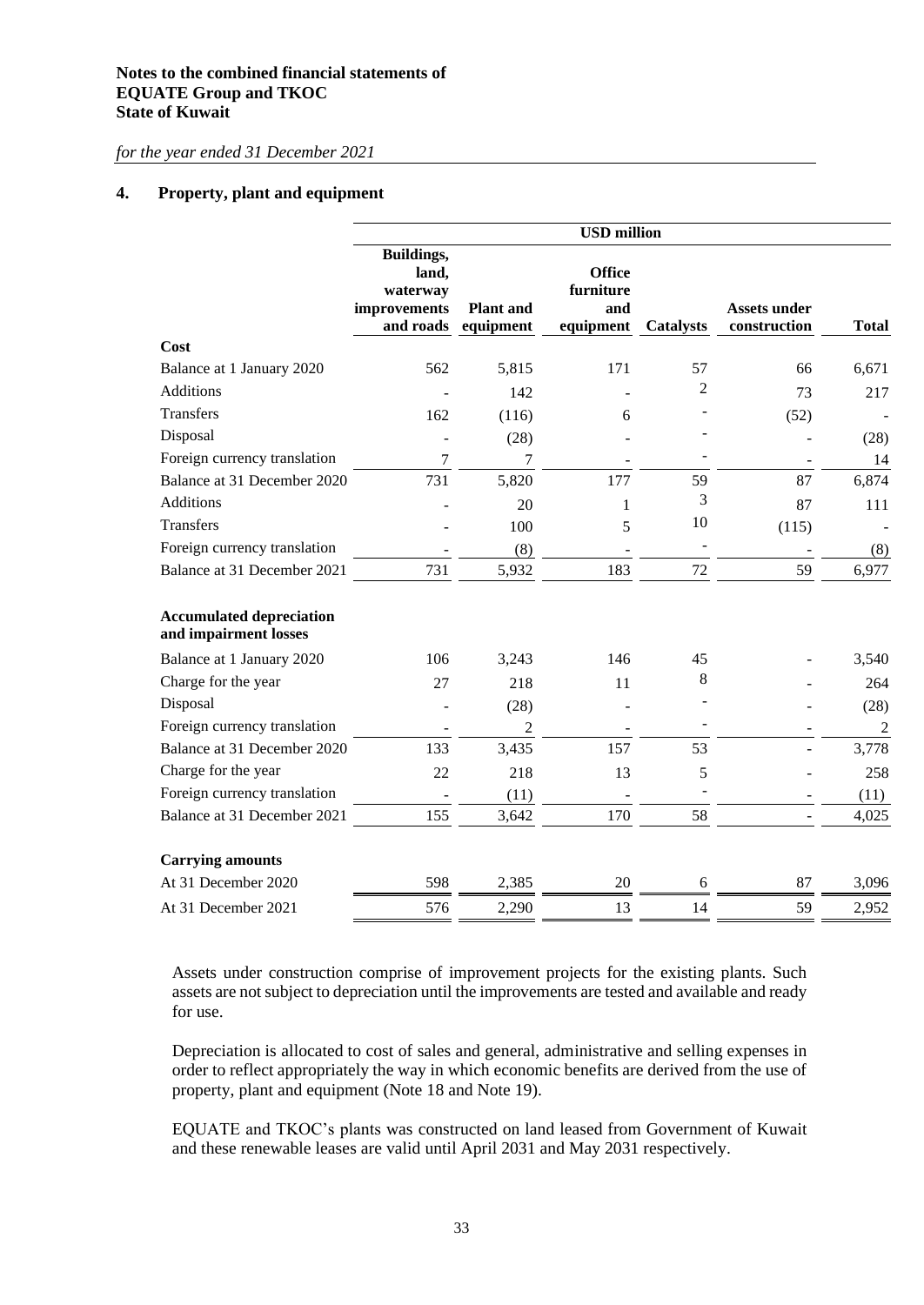#### **5. Goodwill**

Goodwill and indefinite useful life intangibles acquired in a business combination is allocated at acquisition to the Cash Generating Unit ('CGU') that is expected to benefit from that business combination. Goodwill represents expected economic benefits from the business combination including the future growth of the operations, synergies expected from supply chain and logistics, reduction of cost, silver leasing programs and access to global market and network. The impairment testing for Goodwill is carried out annually. The carrying amount of goodwill has been allocated to the Ethylene Glycol (EG) CGU. The recoverable amount of this cash-generating unit is determined based on a value in use calculation which uses cash flow projections based on future production volume increases, financial budgets, market prices, and the industry supply demand balance of glycol as reviewed by the directors.

The Reporting Entity tests goodwill annually for impairment or more frequently if there are indications that goodwill might be impaired.

The recoverable amounts of the cash generating units are determined based on the value in use method. The key assumptions used in value in use calculations are discount rates, growth rates and expected changes to product selling prices and direct costs. Management estimates discount rates using rates that reflect current market assessments of the time value of money and the risks specific to the cash generating units. The growth rates are based on industry growth forecasts. Changes in product selling prices and direct costs are based on the historical data and expectations of future changes in the market.

The key assumption used in the estimation of the recoverable amount are set out below:

|                                                          | 2021         | 2020         |
|----------------------------------------------------------|--------------|--------------|
| Weighted Average Cost of Capital (WACC)                  | 6.36%        | 8.01%        |
| Terminal value growth rate                               | 1\% to 2.5\% | 1\% to 2.5\% |
| Budgeted EBITDA growth rate (average of next five years) | 7%           | 12%          |

WACC was estimated based on estimated rate of return (cost of equity) and cost of debt, with a possible debt leveraging of 69% (2020: 77%) at the market interest of 3.67% (2020: 3.77%).

The cashflow projections includes estimate for five years and a terminal growth rate thereafter. The terminal growth rate determined based on management's estimate of the long-term compound annual EDITDA growth rate, consistent with the assumptions that are market participant would make.

Budgeted EBITDA was based on expectation of future outcomes taking into account historical data adjusted for anticipated revenue growth. Revenue growth was projected taking into account the average growth level experienced over the past five years and the estimated sales volume and prices for the next five years.

Based on the impairment analysis as at 31 December 2021, the estimated recoverable amount of the CGUs exceeded their carrying amounts. Management has not identified any reasonably possible change in the key assumptions which could cause the carrying amount to exceed the recoverable amount. Management is confident that based on its assessment goodwill is recoverable and accordingly, no impairment loss has been recorded.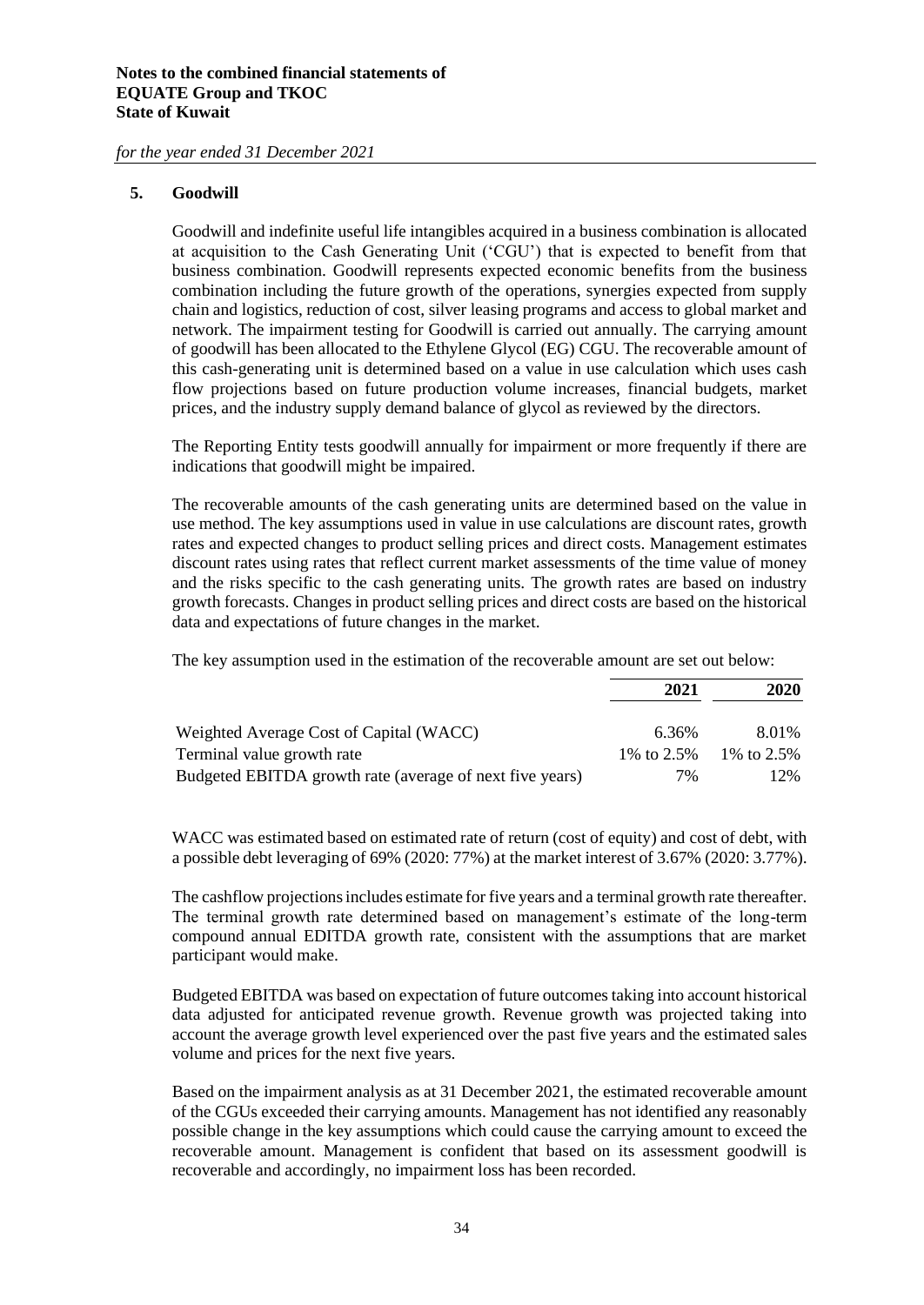#### **Notes to the combined financial statements of EQUATE Group and TKOC State of Kuwait**

#### *for the year ended 31 December 2021*

#### **6. Intangible assets**

|                                                       | <b>USD</b> million                       |                                         |                          |                                 |                 |              |  |
|-------------------------------------------------------|------------------------------------------|-----------------------------------------|--------------------------|---------------------------------|-----------------|--------------|--|
|                                                       | <b>Technology</b><br>and license<br>fees | <b>Customer</b><br><b>Relationships</b> | <b>Brand</b>             | <b>Intellectual</b><br>property | <b>Software</b> | <b>Total</b> |  |
| Cost                                                  |                                          |                                         |                          |                                 |                 |              |  |
| Balance at 1 January 2020                             | 337                                      | 320                                     | 88                       | 11                              | 31              | 787          |  |
| <b>Additions</b>                                      |                                          |                                         | $\overline{\phantom{a}}$ |                                 |                 |              |  |
| Balance at 31 December 2020                           | 337                                      | 320                                     | 88                       | 11                              | 31              | 787          |  |
| <b>Additions</b>                                      |                                          |                                         |                          |                                 |                 |              |  |
| Balance at 31 December 2021                           | 337                                      | 320                                     | 88                       | 11                              | 31              | 787          |  |
| <b>Accumulated amortisation and impairment losses</b> |                                          |                                         |                          |                                 |                 |              |  |
| Balance at 1 January 2020                             | 265                                      | 131                                     |                          |                                 | 18              | 415          |  |
| Charge for the year                                   | 6                                        | 32                                      |                          |                                 |                 | 40           |  |
| Balance at 31 December 2020                           | 271                                      | 163                                     |                          |                                 | 19              | 455          |  |
| Charge for the year                                   | 6                                        | 32                                      |                          |                                 |                 | 40           |  |
| Balance at 31 December 2021                           | 277                                      | 195                                     |                          |                                 | 20              | 495          |  |
| <b>Carrying amounts</b>                               |                                          |                                         |                          |                                 |                 |              |  |
| At 31 December 2020                                   | 66                                       | 157                                     | 88                       | 9                               | 12              | 332          |  |
| At 31 December 2021                                   | 60                                       | 125                                     | 88                       | 8                               | 11              | 292          |  |

In conjunction with the business combination between EQUATE, EQUATE BV and MEGC, the EQUATE Group obtained access to the distribution channels and customer relationships. These relationships have been recognized on acquisition and are being amortized over a 10 year period. The amortization period of customer relationships represents management's best estimate of the expected usage or consumption of the economic benefits of the acquired assets, which is based on historical experience of customer attrition rates. The amortization of customer relationships is included in cost of sales. The EQUATE Group has also recognized the MEGlobal brand as an intangible asset on its acquisition of the MEGBV and MEGC business. Brand is tested for impairment. Refer note 5.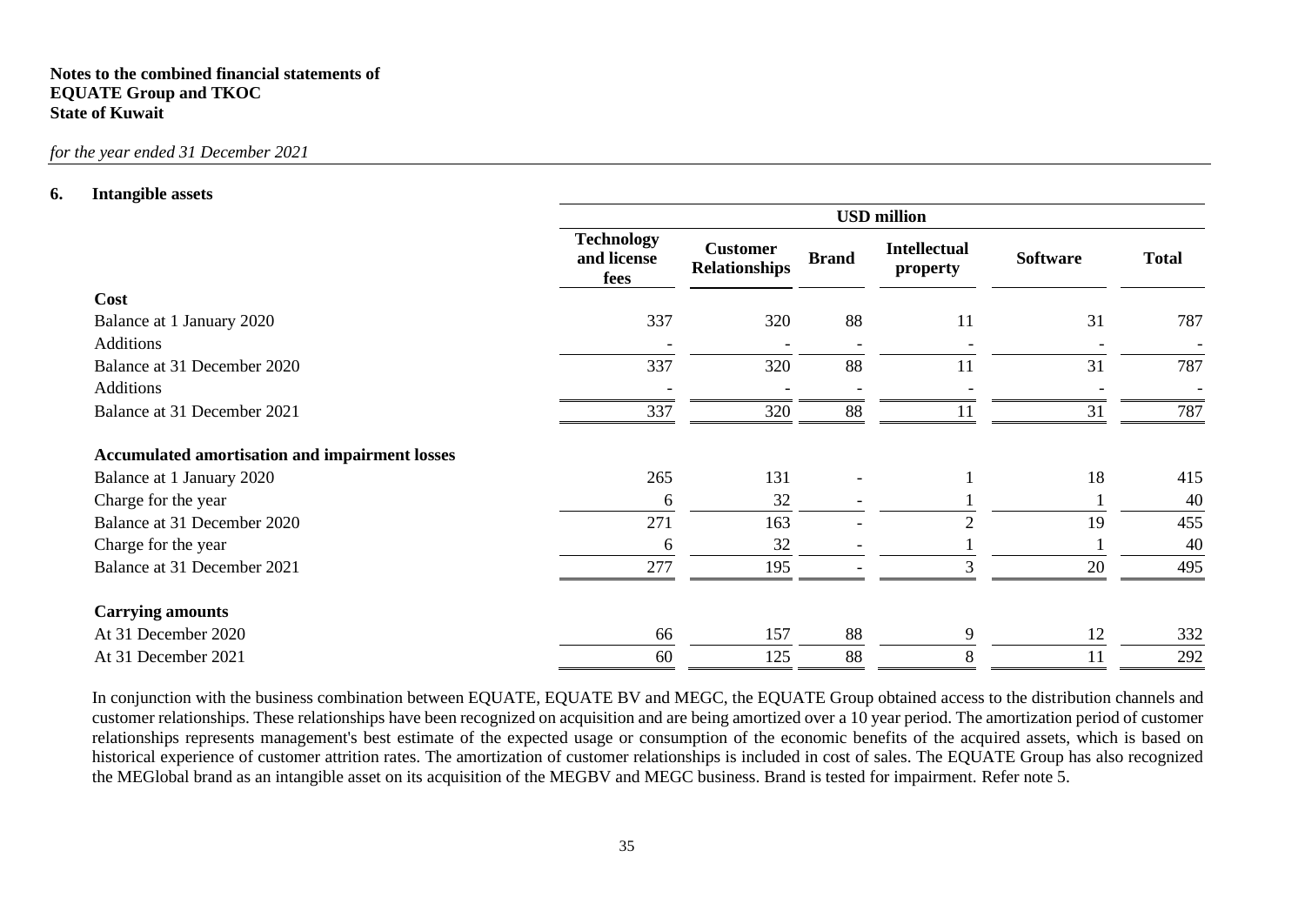#### **7. Right of use assets and lease liabilities**

The Reporting Entity leases many assets including land, plants, equipment and vehicles. The leases typically run for a period of 2-24 years, with an option to renew the lease after that date. The weighted average rate applied is within the range of 3.25% to 4.33% (2020: 3.25% - 4.33%).

Information about leases for which the Group is a lessee is presented below

|                                  | <b>USD</b> million      |                                    |  |
|----------------------------------|-------------------------|------------------------------------|--|
|                                  | Right-of-<br>use assets | <b>Lease</b><br><b>liabilities</b> |  |
| As at 1 January 2020             | 585                     | 587                                |  |
| Depreciation charge for the year | (44)                    |                                    |  |
| Addition                         |                         | 5                                  |  |
| Derecognition                    | (169)                   | (171)                              |  |
| Finance cost                     |                         | 23                                 |  |
| Lease payments                   |                         | (63)                               |  |
| As at 31 December 2020           | 377                     | 381                                |  |
| Depreciation charge for the year | (29)                    |                                    |  |
| Addition                         | 3                       | 3                                  |  |
| Derecognition                    |                         |                                    |  |
| Finance cost                     |                         | 16                                 |  |
| Lease payments                   |                         | (41)                               |  |
| As at 31 December 2021           | 351                     | 359                                |  |

Amounts recognised in profit or loss and other comprehensive income are as follows:

|                                  |      | <b>USD million</b> |
|----------------------------------|------|--------------------|
|                                  | 2021 | 2020               |
| Interest on lease liabilities    | 16   | 23                 |
| Depreciation charge for the year | 29   | 44                 |

The current and non-current portion of lease liability is set out below:

|             |      | <b>USD</b> million |  |
|-------------|------|--------------------|--|
|             | 2021 | 2020               |  |
| Current     | 65   | 65                 |  |
| Non-current | 294  | 316                |  |
|             | 359  | 381                |  |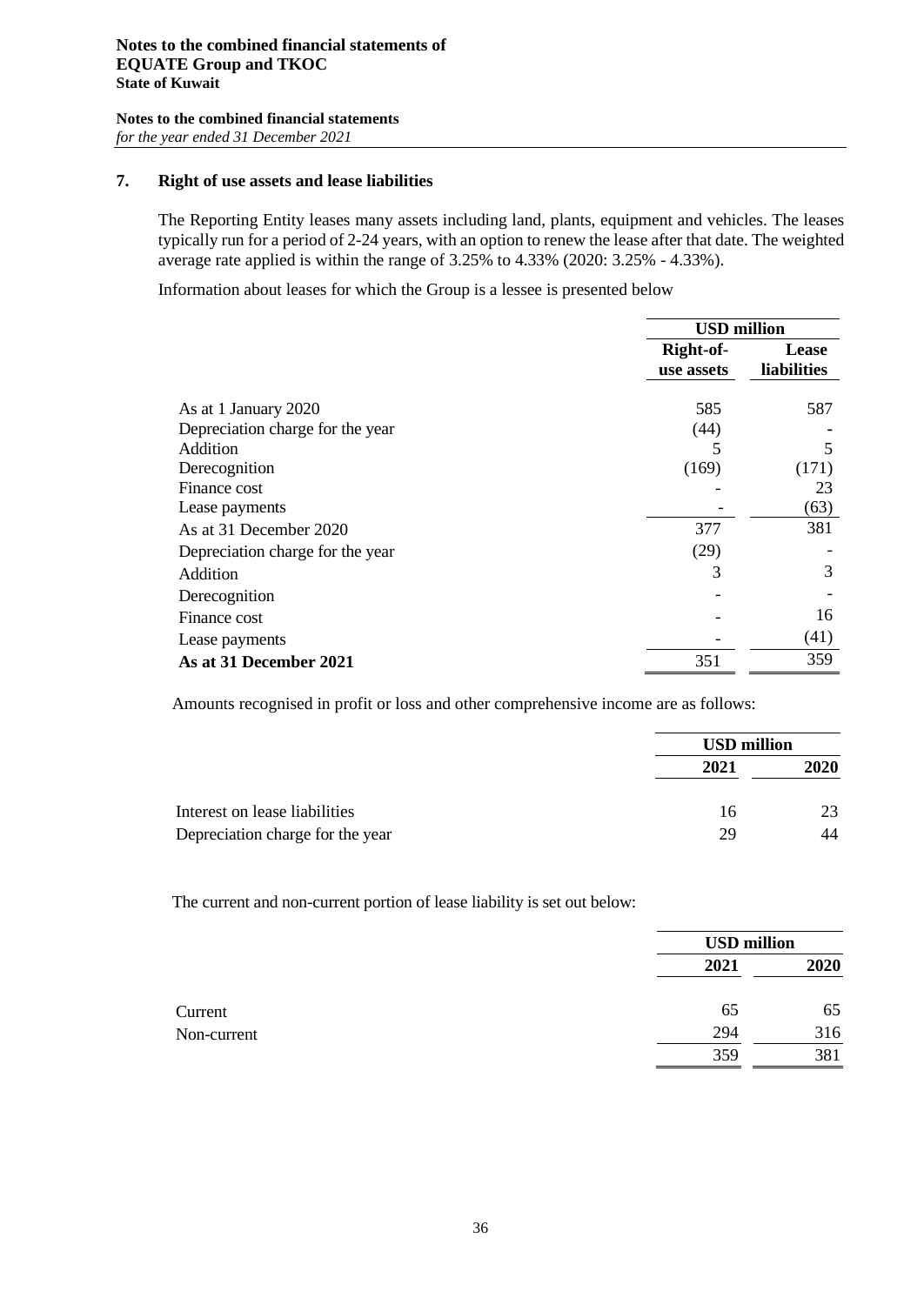## **8. Deferred tax assets and liabilities**

The provision for income taxes consists of the following:

|                | <b>USD million</b> |      |
|----------------|--------------------|------|
|                | 2021               | 2020 |
| Income tax-net |                    |      |
| Current        | 12                 | 8    |
| Deferred       | $\gamma$           | (25) |
|                | 14                 |      |

Net income taxes paid in 2021 were USD 15 million (2020: USD 18 million). Thisrepresents deferred tax assets and liabilities of subsidiaries.

|                                       | <b>USD</b> million |             |
|---------------------------------------|--------------------|-------------|
|                                       | 2021               | <b>2020</b> |
| Deferred tax assets                   |                    |             |
| Post – retirement benefit obligations | 5                  | 9           |
| Tax losses                            | 168                | 156         |
| Glycol capacity reservation agreement | 40                 | 42          |
| Interest                              | 10                 | 6           |
| Property, plant and equipment         | (158)              | (142)       |
| Others                                | 3                  | 3           |
|                                       | 68                 | 74          |
| Deferred tax liabilities              |                    |             |
| Intangible assets                     | (33)               | (37)        |
| Property, plant and equipment         | (96)               | (88)        |
| Others                                | (39)               | (43)        |
|                                       | (168)              | (168)       |

At 31 December 2021, the EQUATE Group has unused significant tax losses of USD 919 million (2020: USD 926 million) available for offset against the future profits, with no expiration dates.

Reconciliation of effective tax rate as follows:

|                                                                                                                                        | <b>USD</b><br>million<br>2021 |       | <b>USD</b><br>million<br>2020 |
|----------------------------------------------------------------------------------------------------------------------------------------|-------------------------------|-------|-------------------------------|
| Profit before tax from continuing operation                                                                                            | 1,123                         |       | 341                           |
| Tax using the Company's domestic tax rate<br>$0\%$                                                                                     | $\theta$                      | $0\%$ | $\theta$                      |
| Effect of different tax rates of subsidiaries operating in<br>other jurisdictions<br>Tax effect of expenses that are not deductible in | (1)                           |       | (44)                          |
| determining taxable profit                                                                                                             | 5                             |       | 21                            |
| Tax effect of previous year losses for which deferred tax<br>assets have been unrecognized                                             | 10                            |       | 6                             |
| Recognition of previously unrecognised tax losses                                                                                      |                               |       | $\Omega$                      |
| Tax expense / (benefits)                                                                                                               | 14                            |       | (17)                          |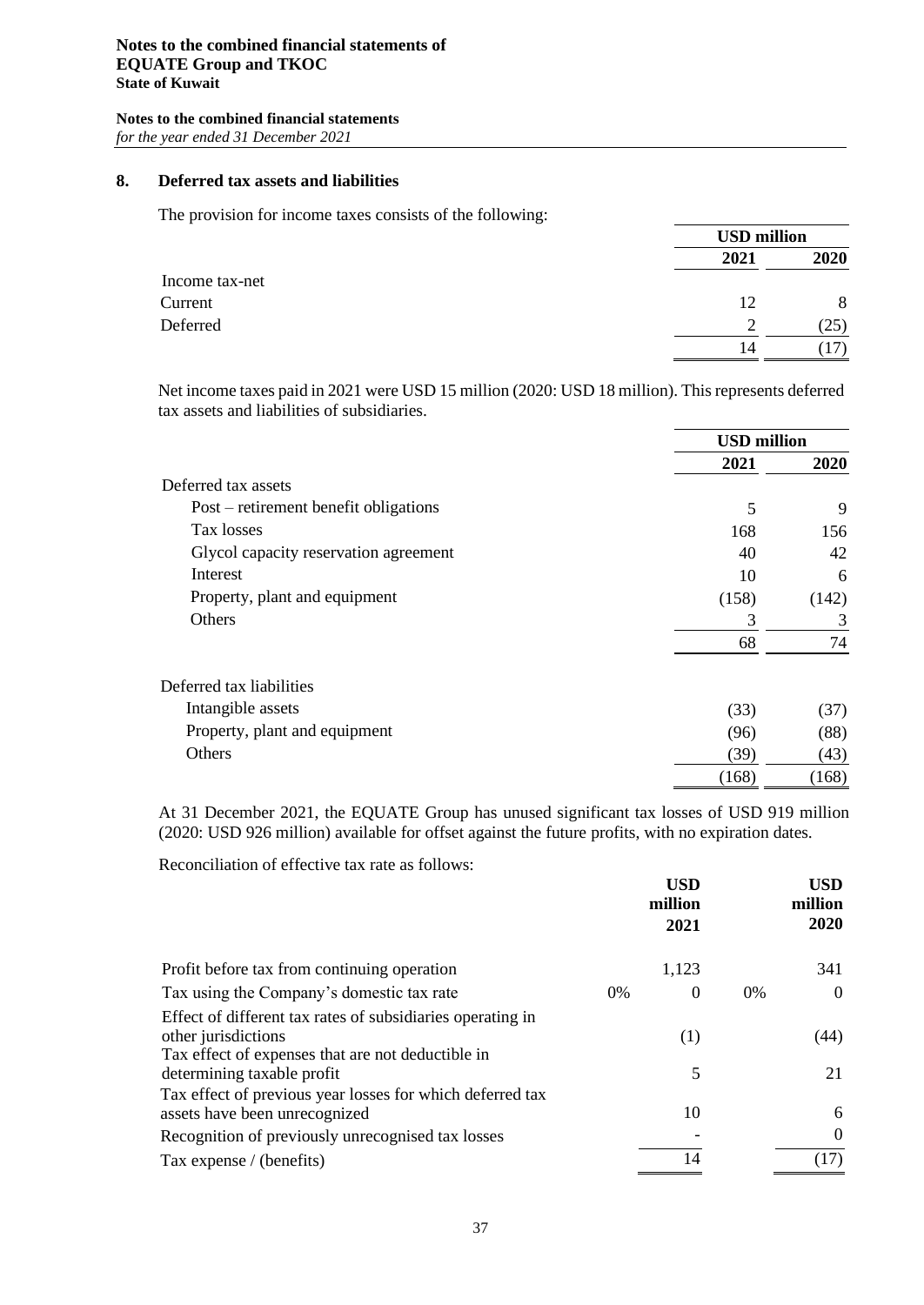#### **Notes to the combined financial statements of EQUATE Group and TKOC State of Kuwait**

**Notes to the combined financial statements** *for the year ended 31 December 2021*

#### **9. Deferred charges and other assets**

|                                                                    | <b>USD</b> million |      |
|--------------------------------------------------------------------|--------------------|------|
|                                                                    | 2021               | 2020 |
| Ethylene supply agreement – Canadian plants                        | 252                | 266  |
| Ethylene subscription rights - Oyster creek plant                  | 641                | 664  |
| Ethylene Supply Agreement - Light hydro carbon (LHC 1) turnaround, |                    |      |
| Canadian plant                                                     | 53                 |      |
| <b>Others</b>                                                      |                    |      |
|                                                                    | 946                | 931  |
| $Classified as: -$                                                 |                    |      |
| Current                                                            | 49                 | 42   |
| Non-current                                                        | 897                | 889  |
|                                                                    | 946                | 931  |

- *Ethylene supply agreement -Canadian plants*: This represents amounts paid to Dow towards the Ethylene supply rights for various Canadian Plants.
- *Ethylene subscription rights – Oyster Creek Plant*: The EQUATE Group, under the Ethylene Subscription Agreement, has committed to purchase and obligates DOW to supply 20% of output of one of the Dow's ethylene crackers (TX-9), for Oyster Creek plant in United States of America, through the earlier of a) Dow Cracker facility permanently cease to operate or b) MEGlobal Americas plant ceases to operate, subject to certain other conditions. These amounts are amortised over a useful life of 25 years.
- *Light Hydro Carbon Turnaround Cracker -* During the year, the Group paid US\$ 60 million, its share in Dow's LHC1 turnaround. This addition is presented as deferred assets and amortised on a systematic and rational basis over a period of 8 years.

#### **10. Related party transactions**

In the normal course of business, the Reporting Entity enter into transactions with its shareholders PIC (directly owned by Kuwait Petroleum Corporation ("KPC")), BPC, QPIC and DEHBV, part of TDCC.

EQUATE Marketing Company EC, Bahrain ("EMC"), which is owned by PIC and DEHBV, is the exclusive sales agent in certain territories for the marketing of PE produced by the EQUATE. EQUATE reimburses all the actual expenses incurred by EMC.

EQUATE owns and operates petrochemical complexes in Kuwait, North America and Europe through its subsidiary MEGlobal and the Greater EQUATE joint venture which holds under one fullyintegrated operational umbrella each of EQUATE, The Kuwait Styrene Company ("TKSC"), Kuwait Paraxylene Production Company ("KPPC") and The Kuwait Olefins Company ("TKOC").

EQUATE provides operating, maintenance and other services to the above entities for which the Company receives a fixed management fee over and above the actual operating cost under the Operations, Maintenance and Services Agreement ("OMSA") and received a reservation right fee that equals the total capital construction costs incurred by the Company on the new utilities and infrastructure facilities under the Materials and Utility Supply Agreement ("MUSA").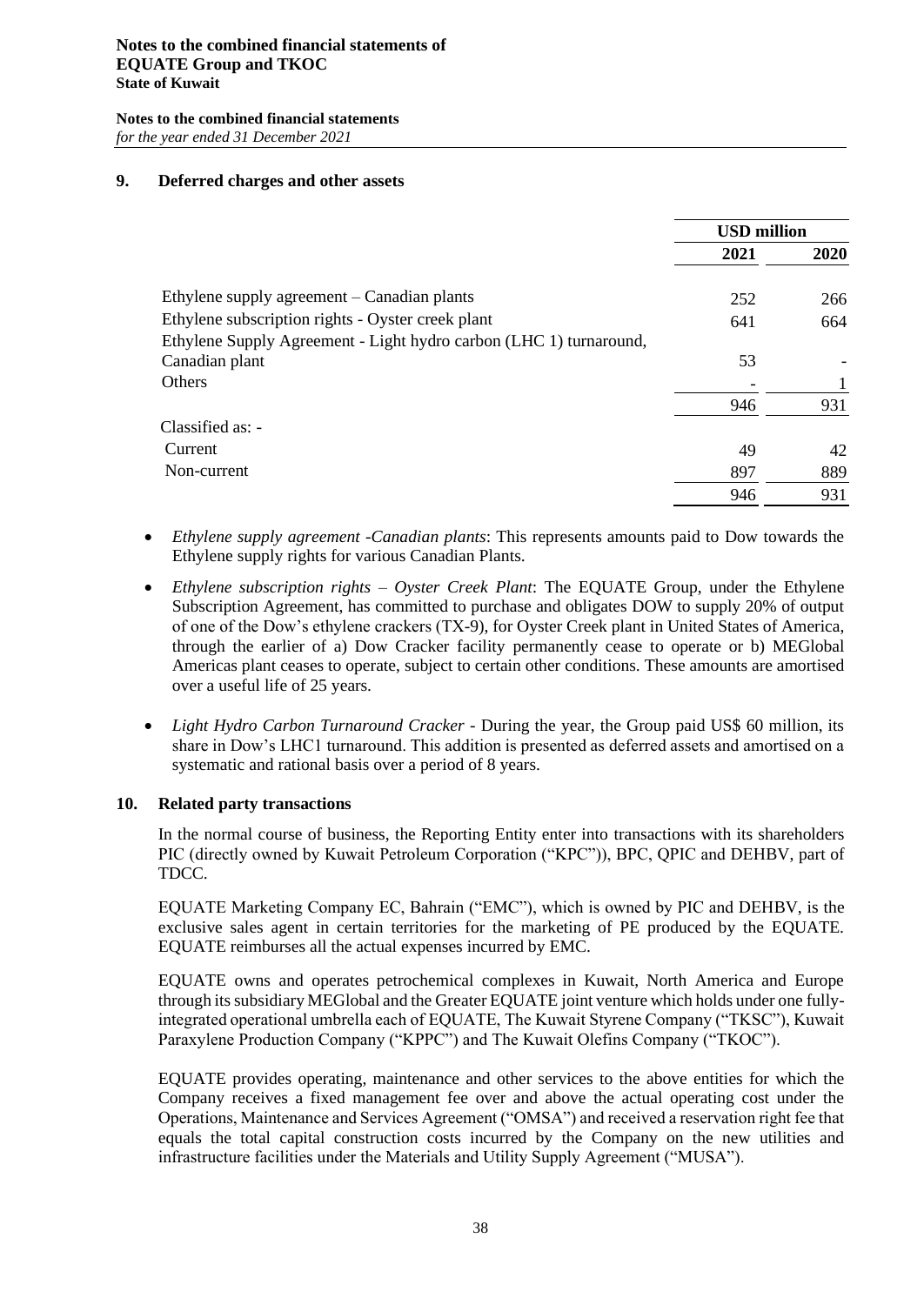On 2 December 2004, EQUATE signed an Ethylene Supply Agreement with TKOC. Under the terms of the agreement, the price per metric tonne of Ethylene is paid to TKOC based on the quantities delivered by them at the contract price.

During 2005, services agreements were signed between DEHBV, PIC and EQUATE with TKOC, TKSC, KARO and PIC for the provision of various services to the Olefins II projects. An agreement to amend MUSA and service agreements ("primary agreements") was signed between the parties to the primary agreements on 8 February 2006 releasing KARO from its obligations and liabilities under the primary agreements and appointing Kuwait Paraxylene Production Company K.S.C.C. ("KPPC") in place of KARO to assume and perform all obligations of KARO as if KPPC were and had been a party to the primary agreements. KPPC is a 100% owned subsidiary of KARO.

During 2020, EQUATE acquired a sea cooling tower from PIC for a consideration of USD 105 million. The output from the sea cooling tower is reserved by TKOC, TKSC and KPPC for reservation right fees received.

**Operational Facility** – Under the cash management services provided by MEG B.V, the EQUATE Group entities and TKOC have an overnight cash sweeping facility with MEG B.V. Under this arrangement, the EQUATE Group and TKOC sweep selected bank accounts with MEG B.V. This allows the subsidiaries and TKOC either to invest or borrow funds on an overnight basis. Under the terms of the agreement, the subsidiaries and TKOC can borrow or deposit with MEG B.V at an interest rate of LIBOR plus a positive spread set by the management of the Group, accrued on monthly basis. The spread is determined based on the creditworthiness of the counterpart and characteristics of the debt financing agreement. These are indefinite credit arrangements subject to termination by either party.

All transactions with related parties are carried out on a negotiated contract basis.

The following is a description of significant related party agreements and transactions, other than the one described above:

- a) Supply by Union Carbide Corporation ("UCC") of technology and licences relating to manufacture of PE and EG;
- b) Feed gas and fuel agreement with PIC
- c) Supply by the EQUATE Group of certain materials and services required by PIC to operate and maintain the polypropylene plant
- d) Excess EG Marketing Agreement
- e) General Services Agreement
- f) Secrecy Agreement
- g) Long Term Land Lease Agreement
- h) Site Services Agreement
- i) Employee Seconding Agreement
- j) Catalyst License Agreement
- k) Binding Term sheet Gulf Coast
- l) Other Assignment and Assumption Agreements
- m) Ethylene supply agreement by MEGC with DEHBV/TDCC.
- n) Feedstock supply agreement by MEGC with DEHBV/TDCC for the USGC Project
- o) Master service agreement with DEHBV/TDCC
- p) Ethylene Oxide (EO)/EG Swap Agreement (MEGC)
- q) Technology License Intellectual Property (IP) Agreement (MEGC)
- r) Catalyst Supply Agreement (MEGC)
- s) Storage Sublease (MEGC)
- t) Ground Lease (MEGC)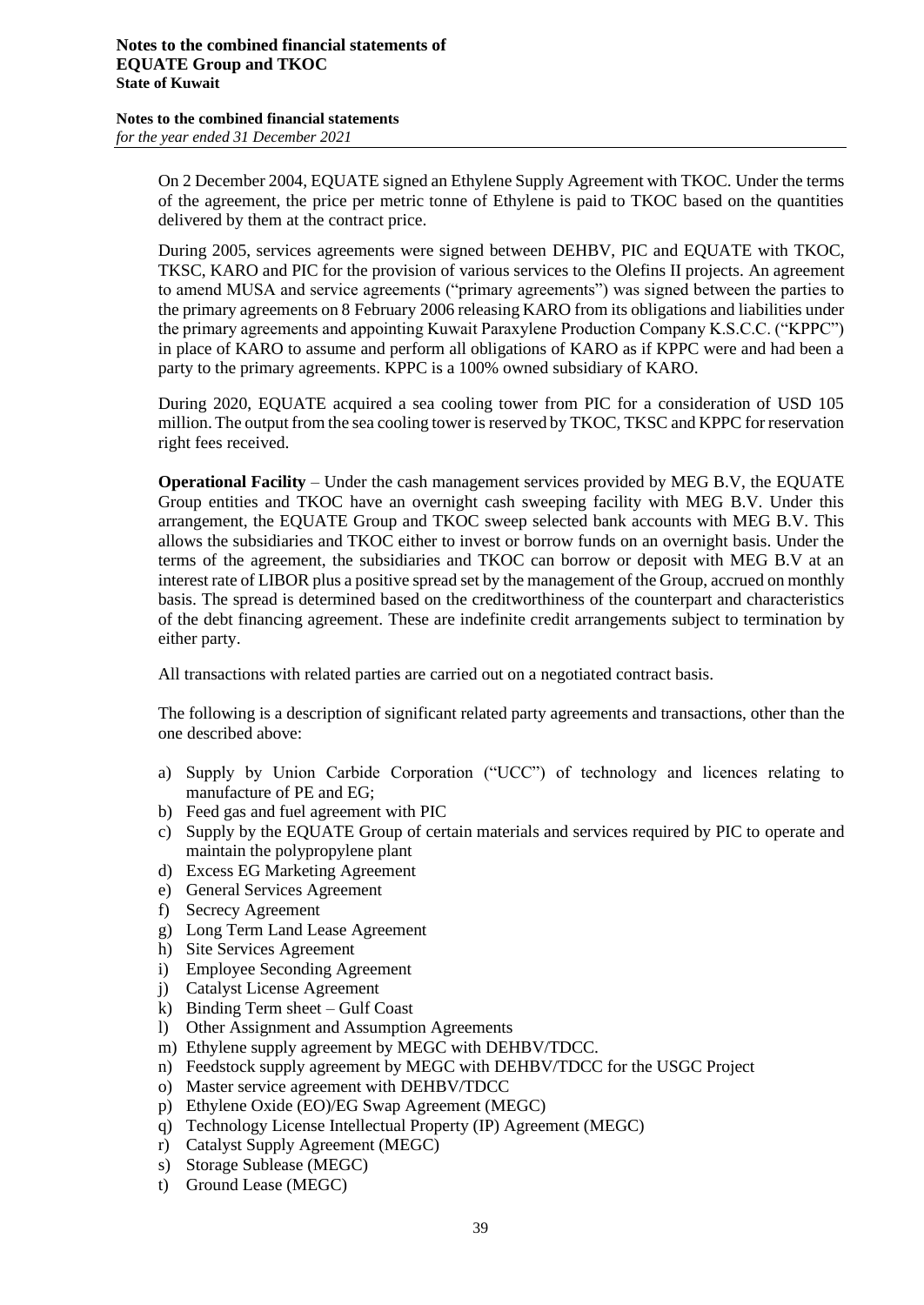## **Notes to the combined financial statements**

*for the year ended 31 December 2021*

- u) Utilities Services Agreements (MEGC)
- v) Technical Services Agreement (MEGC)

In addition to the above there are number of arrangements with the related parties which are disclosed below.

|              |                                                                        | <b>USD</b> million |                |
|--------------|------------------------------------------------------------------------|--------------------|----------------|
|              |                                                                        | 2021               | 2020           |
| a)           | Sales and management fee                                               |                    |                |
|              | Polypropylene plant management fees from PIC                           | 1                  | 1              |
|              | Styrene plant management fees from TKSC                                | $\overline{2}$     | $\overline{2}$ |
|              | Aromatics Plant management fees from KPPC                              | 3                  | 3              |
|              | Sale of ethylene, utilities and services to KPPC, TKSC and PIC         | 50                 | 50             |
|              | Operating cost reimbursed by PIC for running of<br>Polypropylene plant | $\overline{7}$     | 20             |
|              | Operating and utility cost reimbursed by TKSC for                      |                    |                |
|              | running of Styrene plant                                               | 50                 | 40             |
|              | Operating and utility cost reimbursed by KPPC for                      |                    |                |
|              | running of Aromatics plant                                             | 74                 | 61             |
| $\mathbf{b}$ | <b>Purchases and expenses</b>                                          |                    |                |
|              | Feed gas and fuel gas purchased from KPC                               | 357                | 334            |
|              | Catalyst and other raw materials purchased from DEHBV                  |                    | 10             |
|              | Ethylene Purchase from Dow Chemical Canada ULC                         | 235                | 193            |
|              | Ethylene Purchase from TDCC                                            | 240                | 149            |
|              | Service cost reimbursed to Dow Chemical Canada ULC                     | 102                | 62             |
|              | Service cost reimbursed to TDCC                                        | 43                 | 12             |
|              | Service cost reimbursed to DEHBV                                       |                    | 36             |
|              | Glycol purchase from TDCC                                              | 165                | 107            |
|              | Purchase of sea cooling water from PIC                                 |                    | 21             |
|              | Catalyst purchased from UNIVATION                                      | 12                 | 9              |
|              | Operating costs reimbursed to EMC                                      | 2                  | $\overline{2}$ |
|              | Staff secondment costs reimbursed to DEHBV                             |                    | 3              |
|              | Toggling fees payments to Kuwait Oil Company K.S.C.C. ("KOC")          | 9                  | 9              |
| c)           | Key management compensation                                            |                    |                |
|              | Salaries, short term and terminal benefits                             | 5                  | 3              |

Terminal benefits 0 0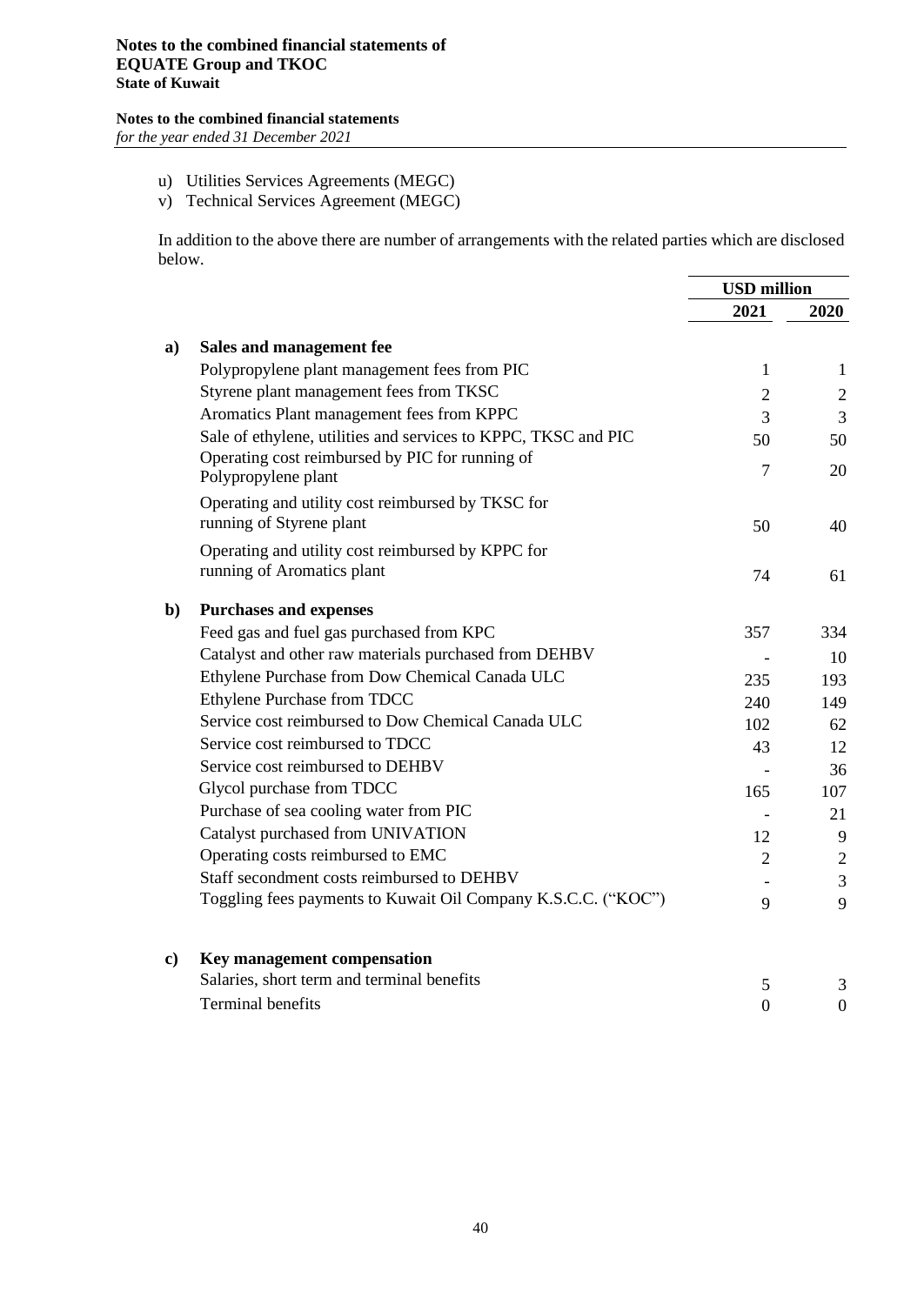|           |                                                         | <b>USD</b> million |                |
|-----------|---------------------------------------------------------|--------------------|----------------|
|           |                                                         | 2021               | 2020           |
|           |                                                         |                    |                |
| d)        | Due from related parties                                |                    |                |
|           | Due from PIC                                            | $\overline{2}$     | 8              |
|           | Due from UCC                                            | 3                  | 0              |
|           | Due from TDCC                                           | 4                  | 1              |
|           | Due from Dow Chemical Canada ULC                        | 8                  | 9              |
|           | Due to Dow Europe GMBH                                  | $\overline{2}$     | 2              |
|           | Due from TKSC                                           | 11                 | 27             |
|           | Due from KPPC                                           | 13                 | 5              |
|           | Due from KARO                                           |                    | 0              |
|           | Due from KPC                                            | $\Omega$           | 1              |
|           | Due from Kuwait National Petroleum Corporation K.S.C.C. | $\overline{0}$     | 2              |
|           | Due from Others                                         | $\theta$           | 0              |
|           |                                                         | 43                 | 55             |
|           |                                                         |                    |                |
| $\bf{e})$ | Due to related parties                                  |                    |                |
|           | Due to KPC                                              | 60                 | 67             |
|           | Due to PIC                                              | 3                  | 95             |
|           | Due to Kuwait Oil Company K.S.C                         | 4                  | 23             |
|           | Due to TDCC                                             | 1                  | $\overline{2}$ |
|           | Due to Dow Olefinverbund GMBH                           |                    | 1              |
|           | Due to Dow Chemical Canada ULC                          | 7                  | 1              |
|           | Due to Dow Canada Limited                               | 1                  | 1              |
|           | Due to DEHBV                                            | 3                  | 8              |
|           | Due to Dow Chemical China Investment Co                 |                    | 4              |
|           | Due to KPPC                                             | 2                  | 1              |
|           | Due to UNIVATION                                        |                    | 0              |
|           | Due to TKSC                                             | 1                  | 1              |
|           | Others                                                  | $\boldsymbol{0}$   | $\overline{2}$ |
|           |                                                         | 82                 | 206            |
|           | <b>Inventories</b>                                      |                    |                |
|           |                                                         | <b>USD</b> million |                |
|           |                                                         | 2021               | 2020           |
|           |                                                         |                    |                |
|           | Raw materials and consumables                           | 43                 | 47             |
|           | Finished goods                                          | 111                | 85             |
|           | Spare parts                                             | 71                 | 65             |
|           |                                                         | 225                | 197            |

Provision for obsolete and slow moving inventories (0) 0

**11.** 

225 197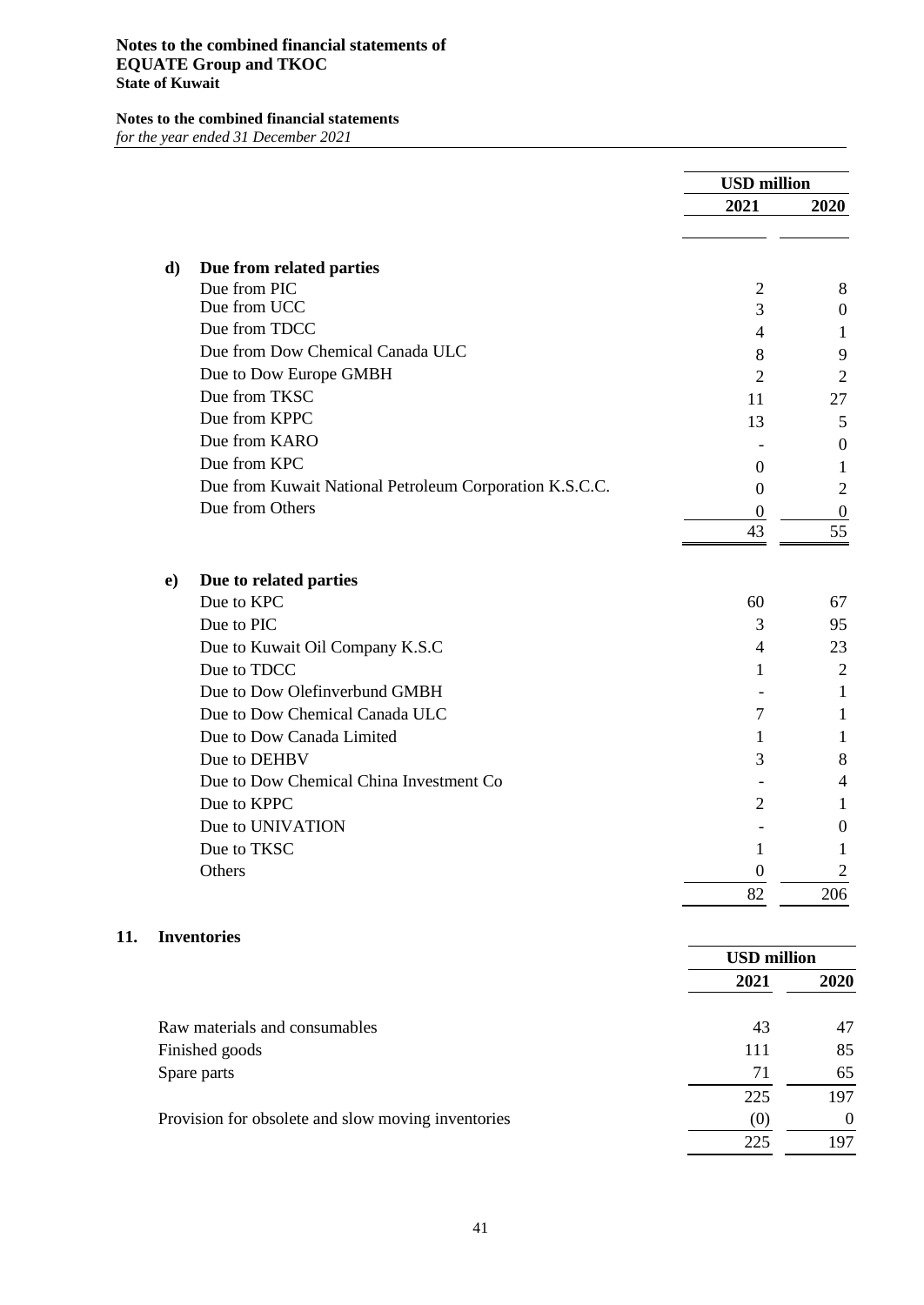#### **12. Trade and other receivables**

|                         |       | <b>USD</b> million |  |
|-------------------------|-------|--------------------|--|
|                         | 2021  | 2020               |  |
| Trade receivables       | 827   | 373                |  |
| Less: Provision for ECL | (9)   | (9)                |  |
| Prepayments and other   | 182   | 159                |  |
|                         | 1,000 | 523                |  |

#### **13. Cash and bank balances**

|                                                                 | <b>USD million</b> |      |
|-----------------------------------------------------------------|--------------------|------|
|                                                                 | 2021               | 2020 |
| Cash balances                                                   | $\Omega$           |      |
| <b>Bank</b> balances                                            | 129                | 253  |
| Term deposits                                                   | 1,147              | 480  |
| Total cash and bank balances                                    | 1,276              | 733  |
| Less: Amount reserved relating to staff saving scheme (Note 17) | (57)               | (55) |
| Cash and cash equivalent for the statement of cash flows        | 1,219              | 678  |

The effective interest rate on time deposits as at 31 December 2021 was 0.33% (31 December 2020: 1.16%) per annum.

#### **14. Loans and borrowings**

The movement in loans and borrowings is as follows:

|                                                       | <b>USD million</b> |             |
|-------------------------------------------------------|--------------------|-------------|
|                                                       | 2021               | <b>2020</b> |
| Balance at 1 January                                  | 4,621              | 4,607       |
| Loan origination fee                                  | (5)                | (10)        |
| Amortization for the year                             | 10                 | 24          |
| Repayment of long-term loan                           | (75)               | (1,900)     |
| Issue of conventional bonds                           | 699                | 1,600       |
| Buy back of bonds                                     | (572)              |             |
| New loan facilities (Murabaha and Term loan facility) | 75                 | 300         |
| Balance at 31 December                                | 4,753              | 4,621       |

At the reporting date, the following loans and borrowings were outstanding: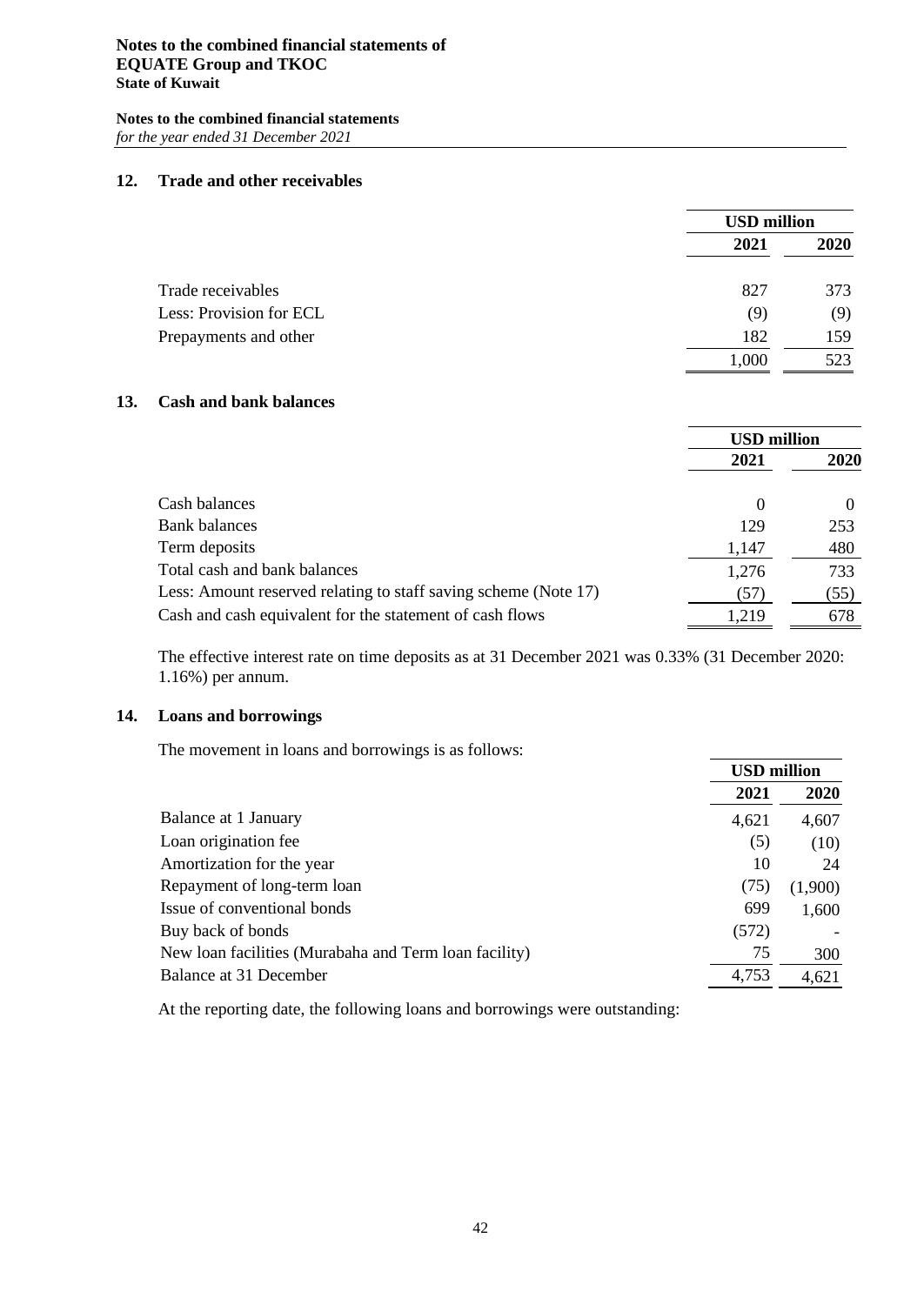|                                                                                                                                                                                                                                                                                                             | <b>USD</b> million |       |
|-------------------------------------------------------------------------------------------------------------------------------------------------------------------------------------------------------------------------------------------------------------------------------------------------------------|--------------------|-------|
|                                                                                                                                                                                                                                                                                                             | 2021               | 2020  |
| Fixed interest rate Notes (GMTN 1) amounting to US\$ 428 million<br>$\mathbf{i}$<br>(net of discount of US\$ 1 million), having a term of 5.4 years,<br>maturing in March 2022, with an effective interest rate of 3.338%<br>and carrying a coupon rate of 3% per annum payable on a semi-<br>annual basis. |                    |       |
| During the year, the EQUATE Group bought back Notes (GMTN<br>1) amounting to US\$ 572 million, which was to mature in 2022 at a<br>price of 102.375 per cent. The loss on buy back net of write off of<br>unamortised loan origination fees, amounting US\$ 14 million is<br>included in finance cost.      | 427                | 983   |
| Fixed interest rate Notes (GMTN 1) amounting to US\$ 1,250<br>$\overline{11}$ )<br>million (net of discount of US\$ 15 million) having a term of 10<br>years, maturing in November 2026, with an effective interest rate of<br>4.402% and carrying a coupon rate of 4.25%.                                  | 1,235              | 1,235 |
| iii) Fixed interest rate Notes (GMTN 2) amounting to US\$ 1,000<br>million having a term of 5 years, maturing in May 2025, with an<br>effective interest rate and coupon rate of 5.000% per annum payable<br>on a semi-annual basis.                                                                        | 1,000              | 1,000 |
| iv) Fixed interest rate Notes (GMTN 2) amounting to US\$ 600 million<br>having a term of 10 years, maturing in May 2030, with an effective<br>interest rate and coupon rate of 5.875% per annum payable on a<br>semi-annual basis.                                                                          | 600                | 600   |
| Fixed interest rate Notes (GMTN 3) amounting to US\$ 700 million<br>V)<br>(net of discount of US\$ 1 million) having a term of 7 years, maturing<br>in April 2028, with an effective interest rate of 2.641% and carrying<br>a coupon rate of 2.625% per annum payable on a semiannual basis.               | 699                |       |
| vi) Fixed profit rate Sukuk amounting to US\$ 500 million having a term<br>of 7 years, maturing in February 2024, with a profit rate of 3.944%<br>per annum payable on a semi-annual basis.                                                                                                                 | 500                | 500   |
| vii) Term loan facility amounting to US\$ 225 million having a term of<br>3 years, maturing in June 2023, with an effective interest rate of<br>$LIBOR + 1.60\%$ per annum payable on a quarterly basis.                                                                                                    | 225                | 225   |
| viii) Murabaha facility amounting to US\$ 150 million having a term of<br>3 years, maturing in June 2023, with an effective profit rate of<br>$LIBOR + 2.65\%$ per annum payable on a quarterly basis.                                                                                                      |                    |       |
| ix) Murabaha facility amounting to US\$ 150 million having a term of<br>3 years, maturing in December 2024, with an effective profit rate of<br>$LIBOR + 1.50\%$ per annum payable on a quarterly basis.                                                                                                    |                    | 75    |
| Out of which, the EQUATE Group has withdrawn US\$ 75 million<br>during the year.                                                                                                                                                                                                                            | 75                 |       |
|                                                                                                                                                                                                                                                                                                             | 4,761              | 4,618 |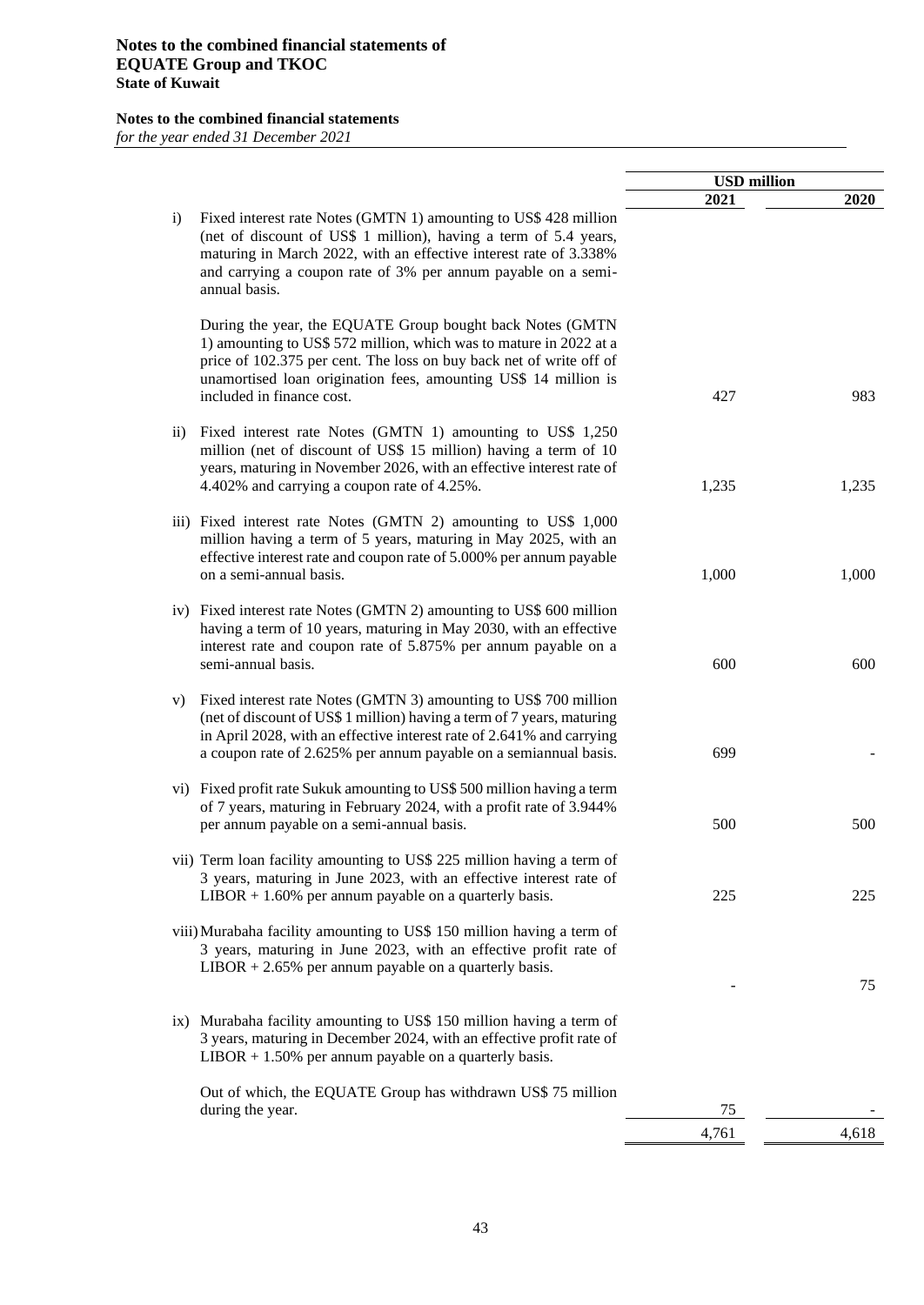During the year, the EQUATE Group updated the GMTN 1 and on 28 April 2021 EQUATE B.V issued notes amounting to US\$ 700 million with 7 years tenor maturing in 2028. The note is described in v) above.

The effective interest rate as at 31 December 2021 on the term and murabaha loans is 2.45% (31 December 2020: 2.70%).

As at 31 December 2021, medium term notes described in i), ii), iii) and iv) above are quoted at 100.387, 109.10, 109.34 and 121.50 respectively (31 December 2020: 102.18, 111.93, 113.00 and 124.87 respectively). The medium term notes described in v) are quoted at 100.4. These quotes are based on level 1 inputs of fair value. All the notes are listed on EURONEXT.

As at 31 December 2021, Sukuk described in vi) are quoted at 105.66 (31 December 2020: 106.91), based on level 1 inputs of fair value and listed in EURONEXT.

During 2020, the EQUATE Group fully settled Tranche A Term Loan amounting to US\$ 1,900 million using the proceeds from issuance of new notes amounting to US\$ 1,600 million and a new 3- year Term and Murabaha loans amounting to US\$ 300 million. Additionally, the existing revolver facility commitment was reduced to US\$ 500 million maturing in June 2022. In 2021, the EQUATE Group has extended the US\$ 500 million revolving facility until 2024.

The payments due in respect of medium term notes described in i), ii), iii), iv) and v), sukuk described in vi), term loan described in vii) as well as Murabaha facility described in ix) above are unconditionally and irrevocably guaranteed, jointly and severally, and not severally, by the Company and TKOC.

In 2021, the EQUATE Group early settled the Murabaha term loan facility amounting to USD 75 million and secured a new 3 years Murabaha facility amounting to US\$ 150 million, of which US 75 million was withdrawn, with Murabaha working capital facility amounting to US\$100 million valid until 2024. Additionally, the EQUATE Group secured a new bilateral revolving facility amounting \$200 million valid until 2024 with two years extension option.

#### **15. Deferred income**

Deferred income comprises of the following:

|                                               |      | <b>USD million</b> |  |
|-----------------------------------------------|------|--------------------|--|
|                                               | 2021 | 2020               |  |
| Reservation right fees for Olefins II project | 124  | 142                |  |
| Reservation right fees for Sea Cooling Tower  | 32   | 33                 |  |
| Government grants                             | 16   | 6                  |  |
| Others                                        |      |                    |  |
|                                               | 173  | 182                |  |

*Reservation right fees for Olefins II Project* - represents payments received from Olefins II project entities for usage of utility plant relating to Olefins II project, to the extent of construction cost of utility plant incurred by the Company. The deferred income is amortised over the useful life of plant, which is 20 years.

*Reservation right fees for Sea Cooling Tower* – represents amounts receivable from TKSC and KPPC for securing offtake from Sea Cooling Tower owned and operated by EQUATE, to the extent of acquisition cost of Sea Cooling Tower incurred by EQUATE. The deferred income is amortised over the useful life of Sea Cooling Tower, which is 20 years.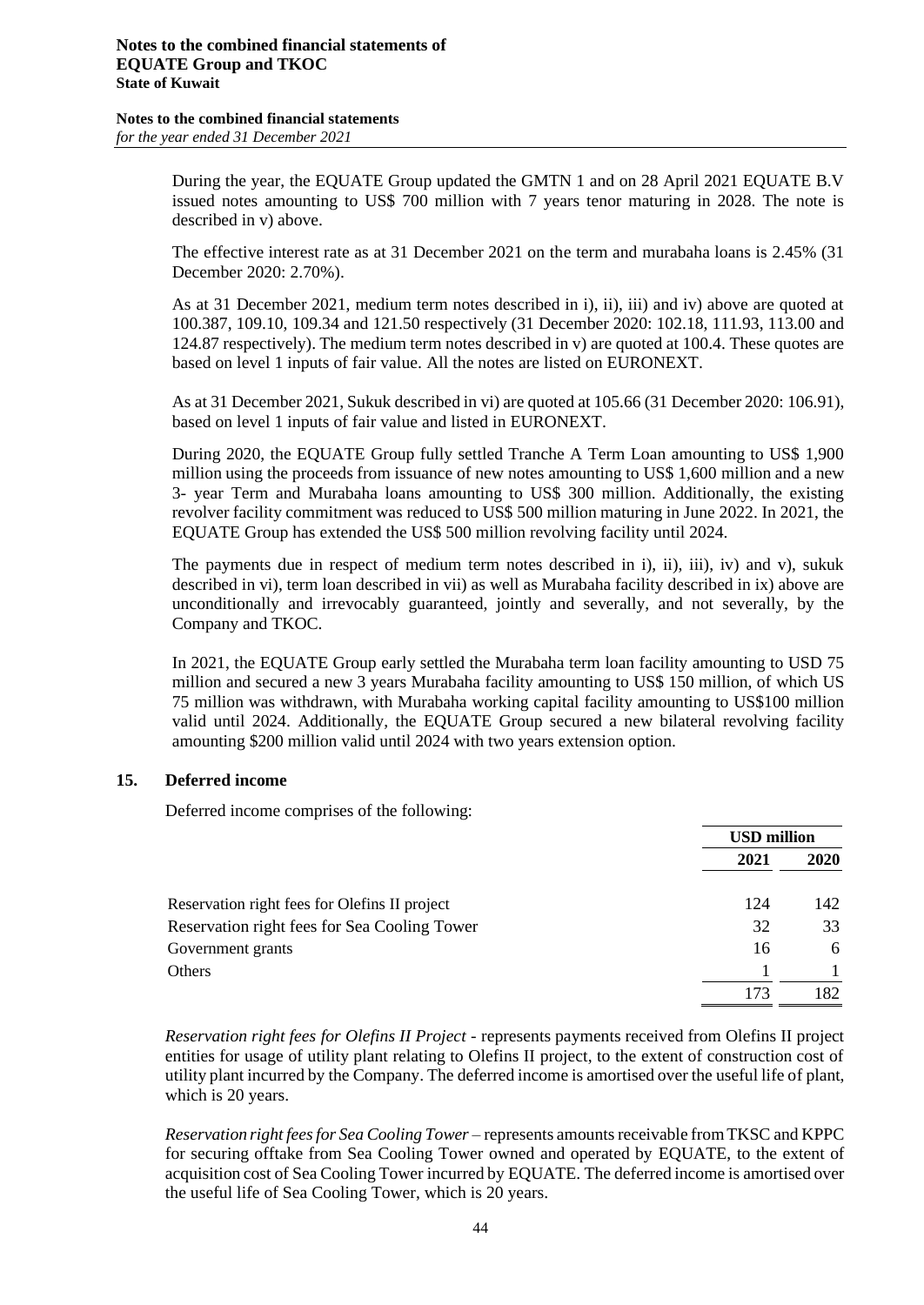Government grants - EQUATE Group received a total of USD 34 million in 2005 and 2006 in government grants for the construction of the PET manufacturing facility at its Schkopau site. The government grants are presented as deferred income and recognized to income on a systematic and rational basis over a period of 20 years.

During the year, the EQUATE Group recognized a Grant of USD 12 million as receivable from Alberta Petrochemicals Incentive Program (APIP) against the LHC-1 expansion project Investment with Dow Chemical Canada ULC. The government grants are presented as deferred income and recognized to income on a systematic and rational basis over a period of 13 years.

|                                        |      | <b>USD million</b> |  |
|----------------------------------------|------|--------------------|--|
|                                        | 2021 | 2020               |  |
| Non-current portion of deferred income | 156  | 165                |  |
| Current portion of deferred income     | 17   | 17                 |  |
|                                        | 173  | 182                |  |

#### **16. Retirement benefit obligation**

The most recent actuarial valuation of the present value of various defined benefit obligations were carried out at 31 December 2021. The present value of the defined benefit obligations and the related current service cost and past service cost were measured using the Projected Unit Credit Method.

The principal assumptions used for the purposes of the actuarial valuations were as follows:

|                                                                           | 2021                       | 2020                                |
|---------------------------------------------------------------------------|----------------------------|-------------------------------------|
| <b>Economic assumptions</b>                                               |                            |                                     |
| Discount rate                                                             |                            | $2.60\% - 3.50\% - 2.58\% - 3.25\%$ |
| Expected rate of increase in                                              |                            |                                     |
| - Basic salary & variable allowances including overtime and<br>incentives | $3.5\% - 6\%$              | $3.5\% - 6\%$                       |
| - Average annual $&$ quarterly incentives                                 | 19% p.a                    | 23% p.a                             |
| Long-term inflation                                                       |                            | $2\% - 3.0\%$ p.a $2\% - 2.5\%$ p.a |
| Management variable incentive pay<br>(as a percentage of basic salary)    | Target<br>percentage level | Target<br>percentage<br>level       |
| <b>Demographic assumptions</b>                                            |                            |                                     |
| Retirement age                                                            |                            |                                     |
| - Kuwaiti employees                                                       | Age $55$                   | Age 55                              |
| - Non-Kuwaiti employees                                                   | Age 55                     | Age 55                              |
| Decrement                                                                 |                            |                                     |
| - Mortality                                                               | None                       | None                                |
| - Turnover                                                                | Service related            | Service related                     |
|                                                                           | rates                      | rates                               |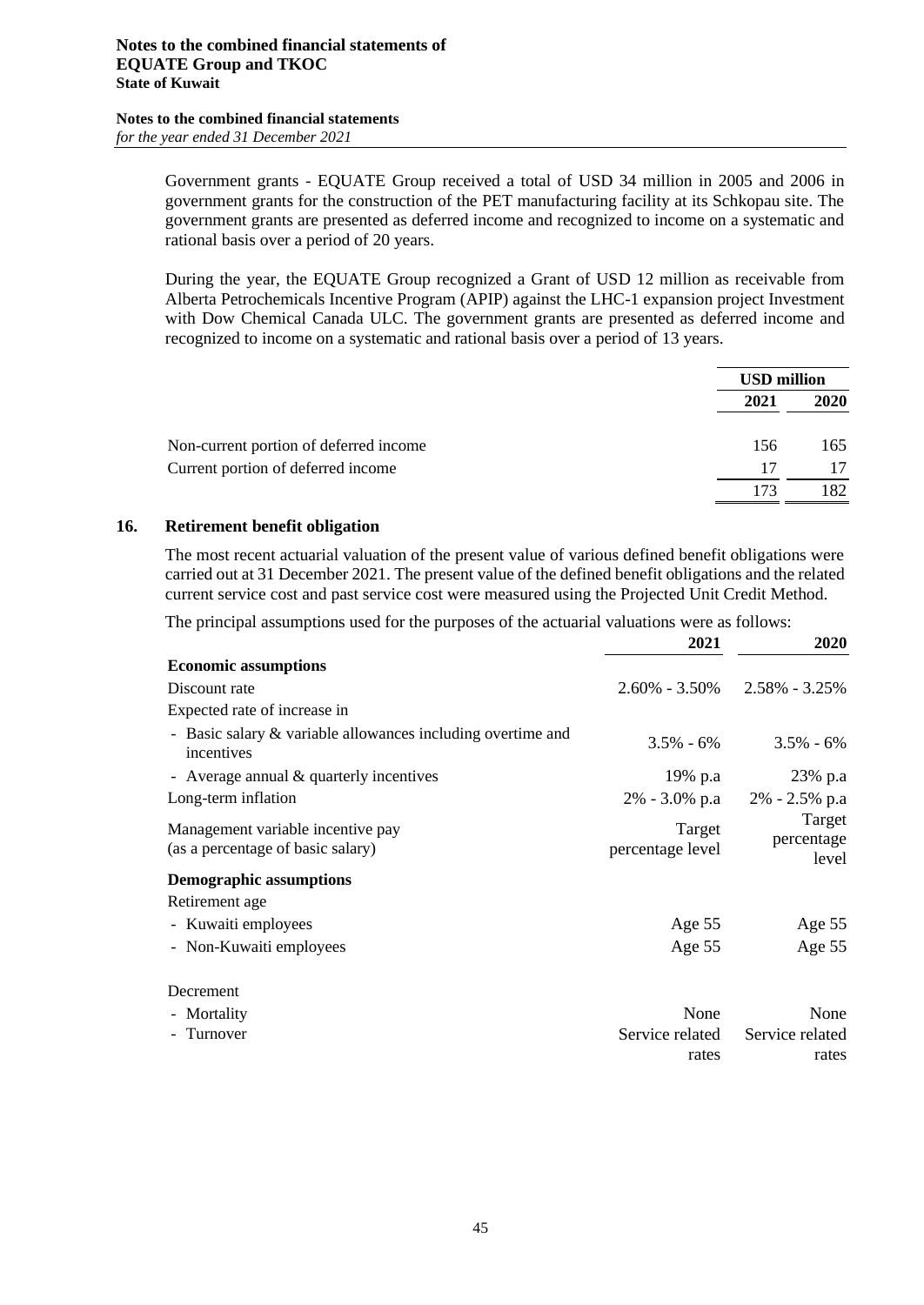The total expense recognised in the combined statement of profit or loss is as follows:

|      | <b>USD</b> million |
|------|--------------------|
| 2021 | 2020               |
| 28   | 24                 |
| 14   | 18                 |
| 42   | 42                 |
|      |                    |

The total charge for the year, which has been included in the combined statement of profit or loss, is as follows:

|                                              | <b>USD million</b> |             |
|----------------------------------------------|--------------------|-------------|
|                                              | 2012               | <b>2020</b> |
| Cost of sales                                | 36                 | 36          |
| General, administrative and selling expenses | 6                  | 6           |
|                                              |                    |             |

Movement in the retirement benefit obligation is as follows:

|                                                                  | <b>USD</b> million |      |
|------------------------------------------------------------------|--------------------|------|
|                                                                  | 2021               | 2020 |
| Retirement benefit obligation as at 1 January                    | 436                | 421  |
| Included in the combined statement of profit or loss             |                    |      |
| Current service costs                                            | 28                 | 24   |
| Interest on obligation                                           | 14                 | 18   |
|                                                                  | 42                 | 42   |
| Included in other comprehensive income                           |                    |      |
| Re measurement (gain) / loss                                     |                    |      |
| - Experience adjustment                                          | (18)               |      |
| - Actuarial changes arising from changes in economic assumptions | (21)               | 8    |
|                                                                  | (39)               | 9    |
| Benefits paid                                                    | (27)               | (34) |
| Foreign currency translation adjustment                          |                    | (2)  |
| Retirement benefit obligation as at 31 December                  | 413                | 436  |

The EQUATE Group's defined benefit obligation is unfunded. However, the subsidiaries of EQUATE have invested in Plan Assets.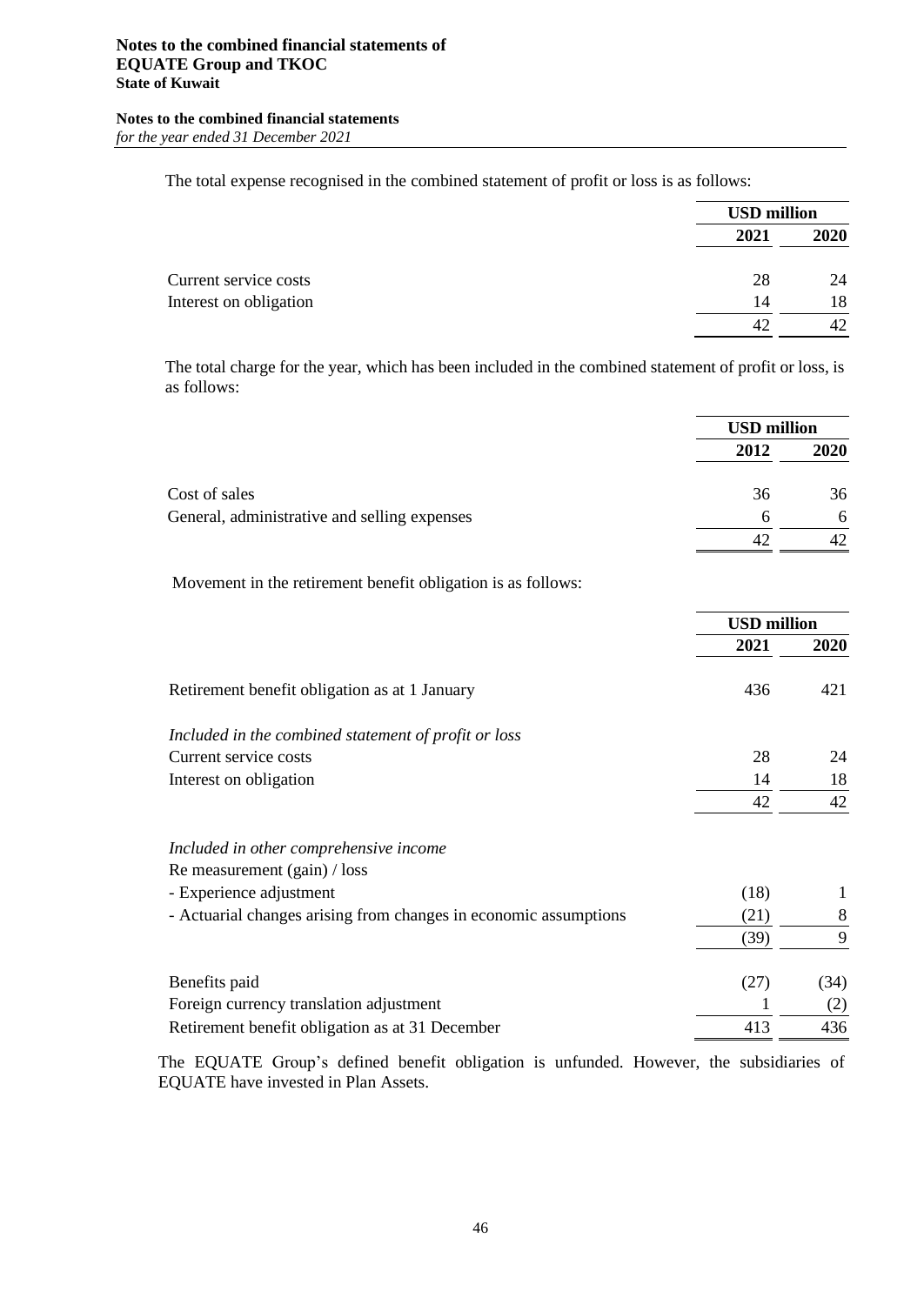#### Reconciliation of fair value of Plan Assets of the subsidiaries

|                                                | <b>USD million</b> |             |
|------------------------------------------------|--------------------|-------------|
|                                                | 2021               | <b>2020</b> |
| Defined benefit obligation of the subsidiaries | 113                | 125.        |
| Fair value of plan assets of the subsidiaries  | (90)               | (83)        |
| Net retirement benefit                         | 23                 | 42.         |

A sensitivity analysis of possible changes at the reporting date to one of the relevant actuarial assumptions, holding other assumptions constant, would have affected the retirement benefit obligation by the amounts shown below:

|                                                            |      | <b>USD million</b> |  |
|------------------------------------------------------------|------|--------------------|--|
|                                                            |      | $0.25\%$ increase  |  |
|                                                            | 2021 | <b>2020</b>        |  |
| Discount rate                                              | (9)  | (10)               |  |
| Basic salary & variable allowances including overtimes and |      | 9                  |  |

#### **17. Trade and other payables**

|                                         | <b>USD</b> million |      |
|-----------------------------------------|--------------------|------|
|                                         | 2021               | 2020 |
| Trade payables                          | 206                | 203  |
| <b>Staff incentives</b>                 | 38                 |      |
| Staff saving schemes                    | 47                 | 45   |
| Staff leave and other employee benefits | 45                 | 17   |
| Accrual for KFAS and Zakat              | 23                 | 15   |
| Income tax                              | 69                 | 30   |
| Accrued turnaround and capital expense  | 5                  | 18   |
| Interest payable                        | 35                 | 57   |
| Others                                  | 129                | 99   |
|                                         | 597                | 485  |

#### **18. Cost of sales**

|                               |       | <b>USD</b> million |  |
|-------------------------------|-------|--------------------|--|
|                               | 2021  | 2020               |  |
| Materials                     | 1,659 | 1,303              |  |
| Distribution expenses         | 289   | 289                |  |
| Staff cost                    | 212   | 150                |  |
| Depreciation and amortisation | 364   | 381                |  |
| Others                        | 199   | 186                |  |
|                               | 2,723 | 2,309              |  |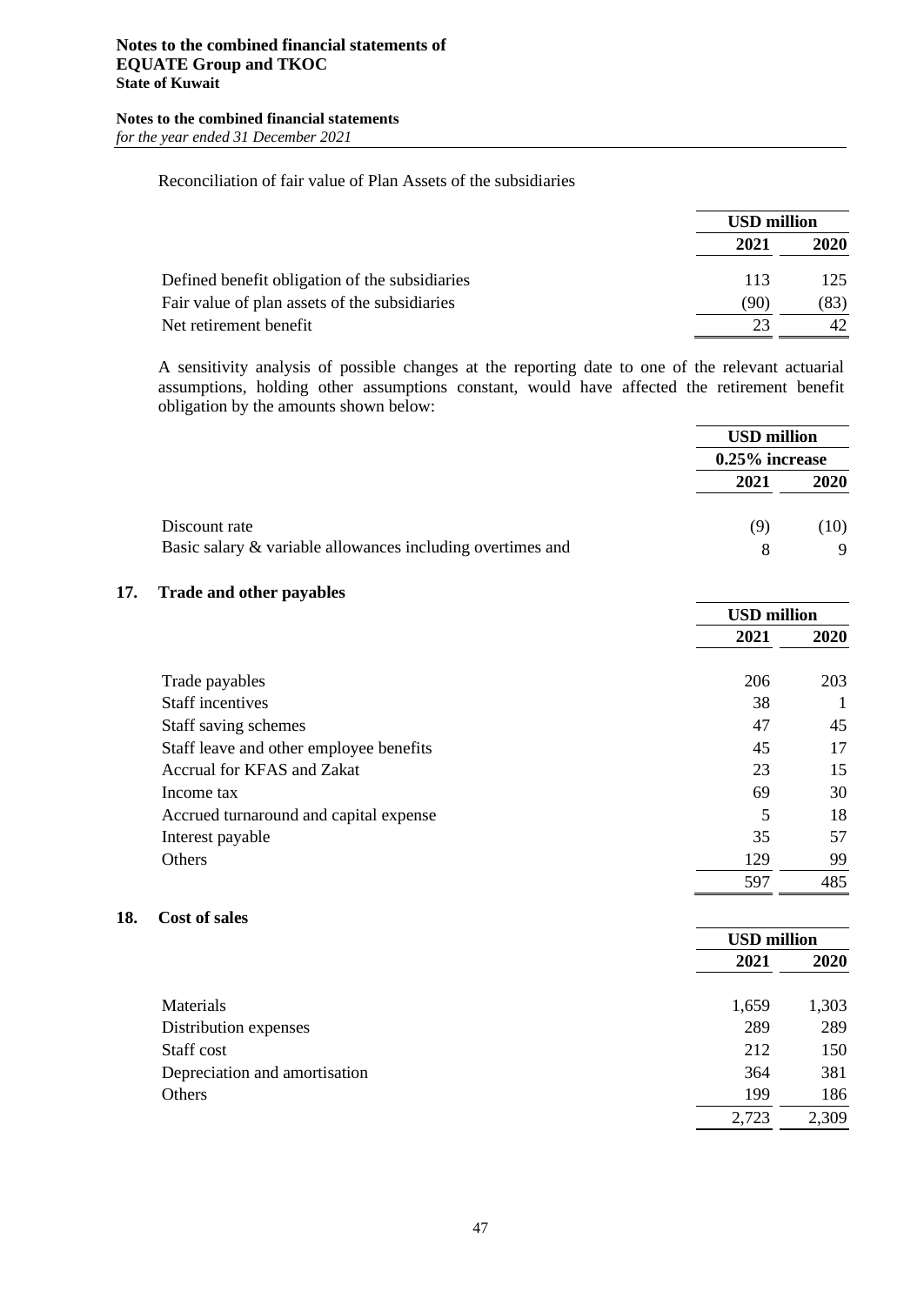#### **19. General, administrative and selling expenses**

|                  |      | <b>USD</b> million |  |
|------------------|------|--------------------|--|
|                  | 2021 | 2020               |  |
| Staff costs      | 33   | 22                 |  |
| Depreciation     | 8    | 9                  |  |
| Selling expenses | 28   | 22                 |  |
| Others           | 8    | $\overline{4}$     |  |
|                  |      | 57                 |  |

#### **20. Contribution to Kuwait Foundation for the Advancement of Sciences (KFAS)**

KFAS is calculated at 1% of the net profit for the year of EQUATE and TKOC after deducting the transfer to statutory reserves.

#### **21. Contribution to Zakat**

Zakat is calculated at 1% on the net profit for the year attributable to Kuwaiti shareholders of the Reporting Entity after allowable deductions.

#### **22. Additional Business and Geographical Information**

#### *Basis for segmentation*

The Reporting Entity has one significant business segment i.e; Performance Materials & Chemicals ("PMC"), which is the reportable segment. Under PMC segment, the Group manufactures and markets different types of basic petrochemical products (refer note 1 for more details).

Equate Management Team ("EMT"), a committee comprising of certain board members of EQUATE Group and TKOC and key members of management, reviews the internal management reports of segments to monitor the performance and allocate capital. Earnings before Interest, Tax, Depreciation and Amortization ("EBITDA") is the key measure used to monitor the performance of business because management believes that this information is the most relevant in evaluating the results of the business relative to other entities that operate in similar industries. In addition to PMC business, Reporting Entity is engaged in managing operations of petrochemical plants of certain related parties, which did not meet the quantitative threshold for reportable segment.

## **USD million 2021 2020 PMC Others Total PMC Others Total** External segment revenue 3,974 185 4,159 2,736 181 2,917 EBITDA 1,683 52 1,735 858 87 945 Net profit for the period 1,085 24 1,109 323 35 358 Interest income (2) - (2) (4) (0) (4) Interest expenses 235 4 239 215 12 227 Depreciation, amortization and reservation rights 331 24 355 334 41 375 Income tax expenses/ KFAS/ ZAKAT 34 - 34 (10) (1) (11)

#### *Information about reportable segments*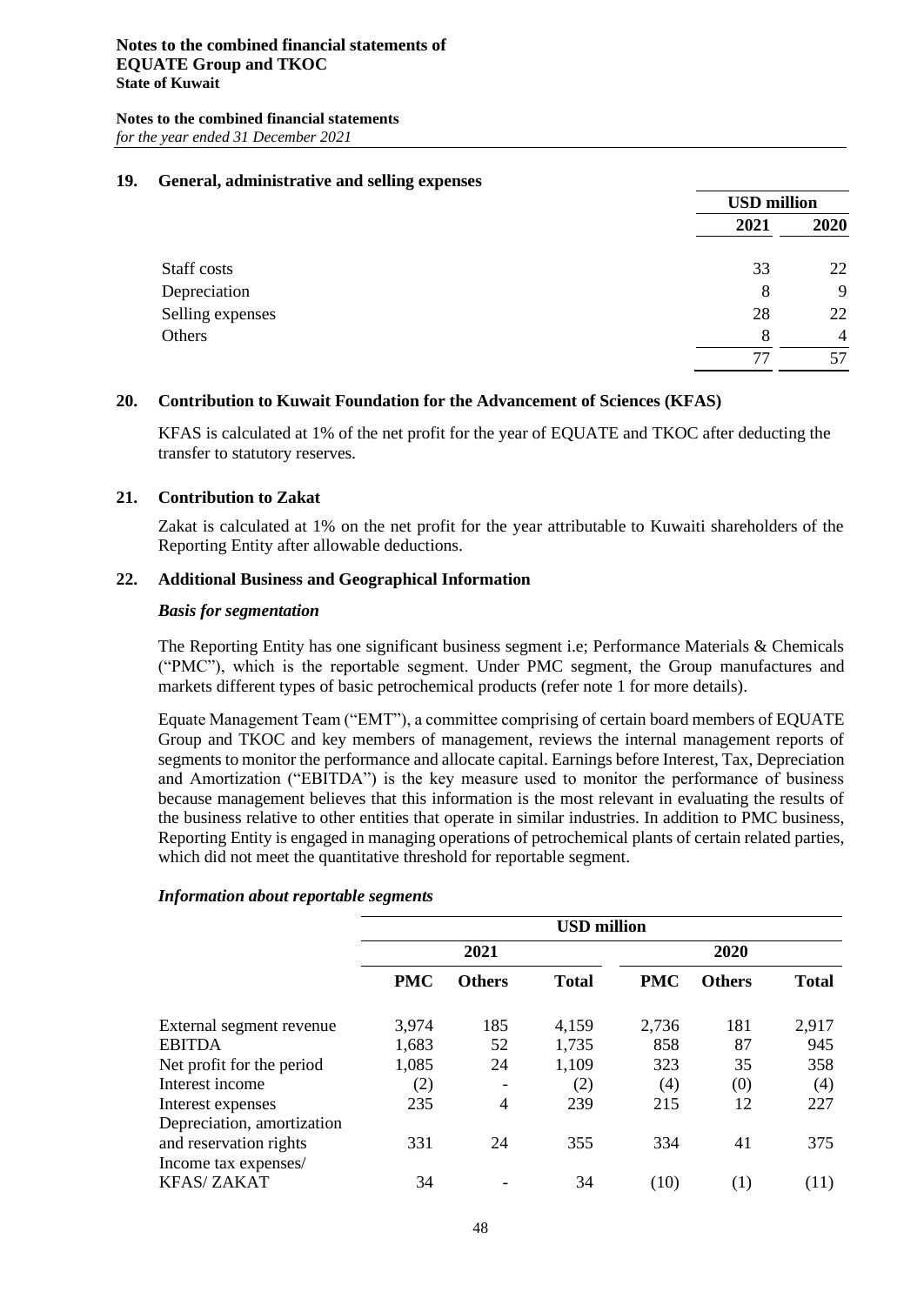#### *Revenue by product/ services and geography*

PMC business is managed on a worldwide basis, but operate manufacturing facilities and sales offices primarily in Kuwait, Canada, Germany, Dubai, Hong Kong and Singapore. The geographical information analyses the Reporting Entity' revenue by the Company's country of domicile and other countries. In presenting the geographical information, the segment revenue has been based on geographic location of customers.

|                                             |       |     | <b>USD</b> million |                              |              |
|---------------------------------------------|-------|-----|--------------------|------------------------------|--------------|
| Revenue by product / services and geography | EG    | PE  | <b>PET</b>         | <b>Others</b>                | <b>Total</b> |
| 31 December 2021                            |       |     |                    |                              |              |
| Americas                                    | 575   |     |                    |                              | 575          |
| North Asia                                  | 1,197 | 286 |                    | $\qquad \qquad \blacksquare$ | 1,483        |
| India sub-continental                       | 550   | 74  |                    |                              | 624          |
| Europe                                      | 318   | 139 | 356                |                              | 813          |
| Rest of the World                           | 122   | 357 |                    | 185                          | 664          |
| External revenue                            | 2,762 | 856 | 356                | 185                          | 4,159        |
|                                             |       |     |                    |                              |              |
| <b>31 December 2020</b>                     |       |     |                    |                              |              |
| Americas                                    | 340   |     |                    |                              | 340          |
| North Asia                                  | 897   | 297 |                    |                              | 1,194        |
| India sub-continental                       | 260   | 41  |                    |                              | 301          |
| Europe                                      | 213   | 61  | 270                |                              | 544          |
| Rest of the World                           | 99    | 258 |                    | 181                          | 538          |
| External revenue                            | 1,809 | 657 | 270                | 181                          | 2,917        |

\* Rest of the World includes revenue from sale of products in Kuwait of USD 63 million (2020: USD 45 million).

There are no customers that contributed more than 5% of the total revenue.

#### **Timing of revenue recognition**

|                                              | <b>USD million</b> |       |  |
|----------------------------------------------|--------------------|-------|--|
|                                              | 2021               | 2020  |  |
| Products transferred at a point in time      | 3,740              | 2,525 |  |
| Products and services transferred over time  | 234                | 211   |  |
| <b>Revenue from contracts with customers</b> | 3,974              | 2,736 |  |
| Other revenue                                | 185                | 181   |  |
|                                              | 4.159              | 2.917 |  |
|                                              |                    |       |  |

|                                  | <b>USD million</b> |     |                |               |              |  |  |
|----------------------------------|--------------------|-----|----------------|---------------|--------------|--|--|
| <b>EBITDA</b> by<br>product line | EG                 | PE  | <b>PET</b>     | <b>Others</b> | <b>Total</b> |  |  |
| 31 December 2021                 | 1,164              | 491 | 28             | 52            | 1,735        |  |  |
| 31 December 2020                 | 558                | 296 | $\overline{4}$ | 87            | 945          |  |  |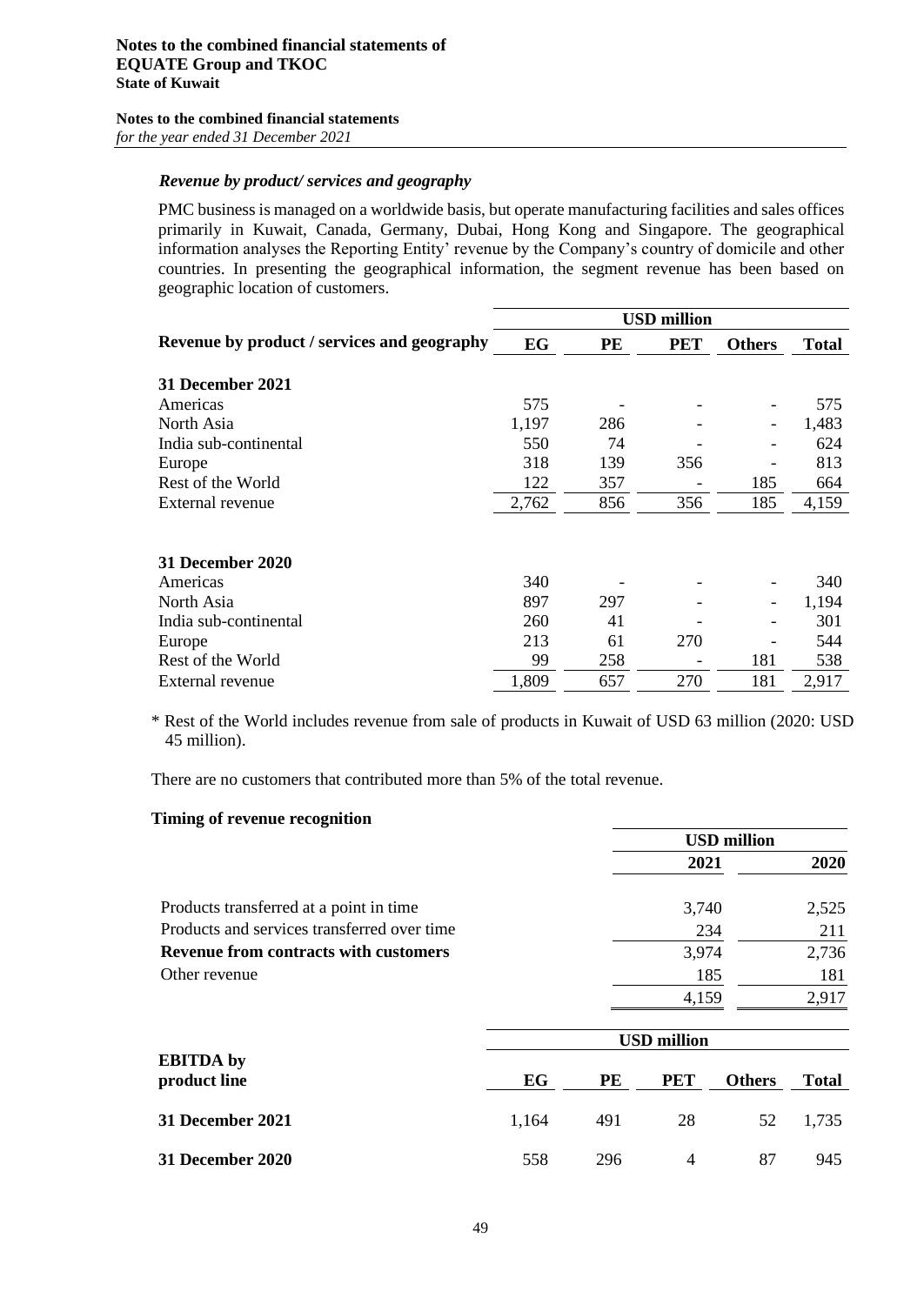#### **23. Financial risk management**

#### **Overview**

The Reporting Entity is exposed to the following risks from its use of financial instruments:

- credit risk
- liquidity risk
- market risk

#### **Financial management framework**

This note presents information about the Reporting Entity's exposure to each of the above risks, its objectives, policies and processes for measuring and managing risk, and the Reporting Entity's management of capital. Further quantitative disclosures are included throughout these combined financial statements.

The Board of Directors of the Reporting Entity has overall responsibility for the establishment and oversight of the Reporting Entity's risk management framework. The Board has established the Finance Committee, which is responsible for developing and monitoring the Reporting Entity's risk management policies. The Committee reports regularly to the Board of Directors on its activities.

The Audit Committee oversees how management monitors compliance with the Reporting Entity's risk management policies and procedures, and reviews the adequacy of the risk management framework in relation to the risks faced by the Reporting Entity. The Audit Committee is assisted in its oversight role by Internal Audit. Internal Audit undertakes both regular and ad hoc reviews of risk management controls and procedures, the results of which are reported to the Audit Committee.

The Reporting Entity's Corporate Treasury function provides services to the business, co-ordinates access to domestic and international financial markets, monitors and manages the financial risks relating to the operations of the Reporting Entity through internal risk reports which analyse exposures by degree and magnitude of risks.

#### **Credit risk**

Credit risk is the risk of financial loss to the Reporting Entity if a customer or counterparty to a financial instrument fails to meet its contractual obligations, and arises principally from the Reporting Entity's trade and other receivables, due from related parties, loans to related parties and bank balances.

#### *Exposure to credit risk*

The carrying amount of following financial assets represents the maximum credit exposure of the Reporting Entity:

|                          |       | <b>USD</b> million |  |
|--------------------------|-------|--------------------|--|
|                          | 2021  | 2020               |  |
| Trade receivables        | 818   | 364                |  |
| Due from related parties | 43    | 55                 |  |
| Other receivables        | 170   | 159                |  |
| <b>Bank balances</b>     | 1,276 | 733                |  |
|                          | 2,307 | 1,311              |  |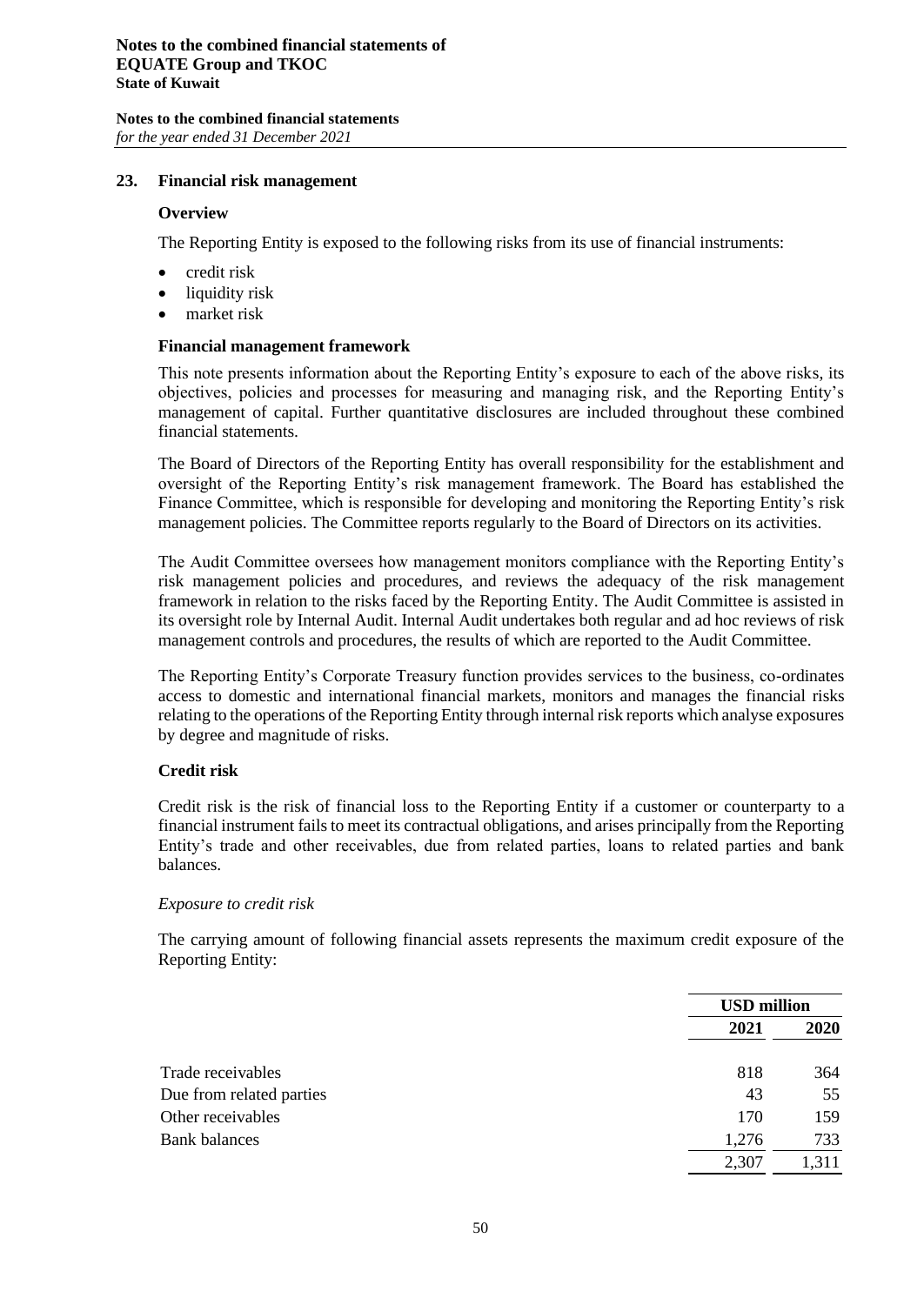#### **Notes to the combined financial statements of EQUATE Group and TKOC State of Kuwait**

#### **Notes to the combined financial statements** *for the year ended 31 December 2021*

#### *Trade receivables*

The Reporting entity's exposure to credit risk is influenced mainly by the individual characteristics of each customer. However, management also considers the factors that may influence the credit risk of its customer base, including the default risk associated with the country in which customers operate. The Reporting entity has a credit evaluation and customer acceptance system in place. The Reporting entity has adopted a policy of only dealing with creditworthy counterparties and obtaining sufficient collateral, where appropriate, as a means of mitigating the risk of financial loss from defaults.

The Reporting Entity only transacts with entities that are rated the equivalent of investment grade and above. This information is supplied by independent rating agencies where available and, if not available, the Reporting Entity uses other publicly available financial information and its own trading records to rate its major customers. Further, qualitative factors are also considered as a part of credit evaluation process. The Reporting Entity's exposure to and the credit ratings of its counterparties are continuously monitored and the aggregate value of transactions concluded is spread amongst approved counterparties. If no credit ratings of customers are available, the Reporting Entity ensures that any sales with them are fully insured and are covered with collaterals. The Credit exposure is controlled by counterparty limits that are reviewed and approved by the management annually.

Trade receivables consist of a large number of customers, spread across diverse industries and geographical areas. Ongoing credit evaluation is performed on the financial condition of trade receivables. The average credit period on sales is 45 days (2020: 44 days) except for some customers where a longer credit period has been approved. The average age of these receivables is 47days (2020: 48 days). The Reporting Entity has provided fully for all receivables over 90 days because historical experience is that, such receivables past due beyond 90 days are generally not recoverable. Trade receivables between 60 days and 90 days are provided for based on estimated irrecoverable amounts from the sale of goods, determined by reference to past default experience and historical data of payment statistics.

Included in the Reporting entity's trade receivables balance are debtors with a carrying amount of USD 9 million (2020: USD 9 million) which are past due and fully impaired.

In determining the recoverability of a trade receivable, the Reporting Entity considers any change in the credit quality of the trade receivable from the date credit was initially granted up to the reporting date. The concentration of credit risk is limited due to the customer base being large and unrelated.

The maximum exposure to credit risk for trade receivables at the reporting date by geographic region was:

|                                                 | <b>USD million</b> |      |
|-------------------------------------------------|--------------------|------|
|                                                 | 2021               | 2020 |
| Domestic and Gulf Cooperation Council Countries | 15                 | 23   |
| North America                                   | 89                 | 28   |
| Asia                                            | 537                | 174  |
| Europe                                          | 86                 | 66   |
| Other regions                                   | 91                 | 73   |
|                                                 | 818                | 364  |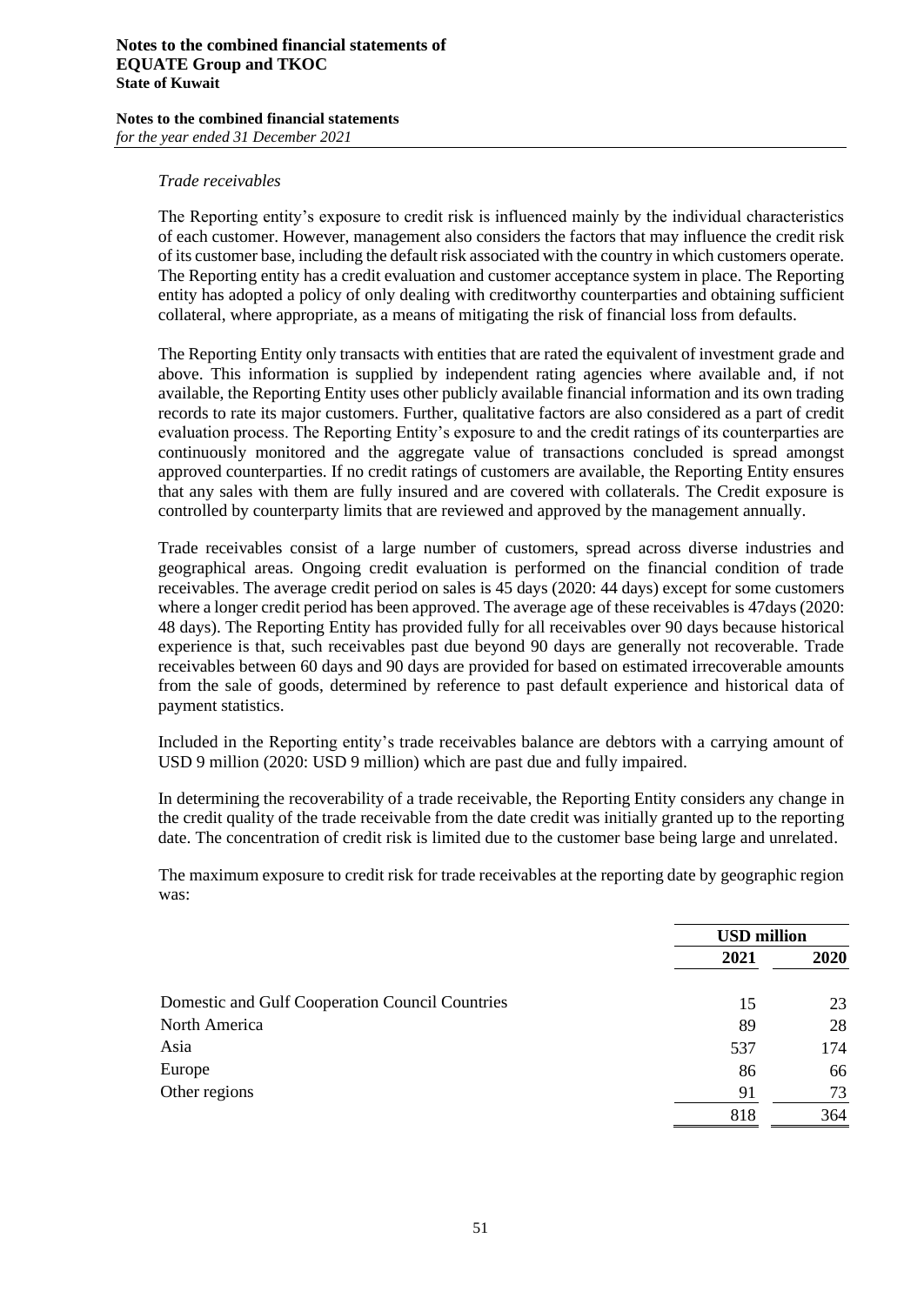A summary of the Reporting Entity's exposure for trade receivables are as follows:

|                            | <b>USD million</b>     |                    |                  |                    |  |
|----------------------------|------------------------|--------------------|------------------|--------------------|--|
|                            | 2021                   |                    | 2020             |                    |  |
|                            | Non-credit<br>impaired | Credit<br>impaired | $Non-$<br>credit | Credit<br>impaired |  |
| Not due                    | 815                    |                    | 333              |                    |  |
| Past due                   |                        |                    |                  |                    |  |
| - Secured with collaterals | 3                      | 8                  | 27               | 8                  |  |
| - Not secured              |                        |                    | 4                |                    |  |
| Gross carrying amount      | 818                    | 9                  | 364              | 9                  |  |
| Loss allowance             |                        | (9)                |                  | (9)                |  |
|                            | 818                    |                    | 364              |                    |  |

#### *Due from related parties*

Transactions with related parties are carried out on a negotiated contract basis. The related parties are with high credit rating and repute in the market. Impairment on the due from a related party have been measured on the basis of lifetime expected credit losses. The Reporting Entity considers that these have low credit risk based on historical experiences, available press information and experienced credit judgment. As on 31 December 2021, these are neither impaired nor due.

#### *Bank balances and time deposits*

Bank balances and time deposits are held with bank and financial institution counterparties, which are highly rated. Impairment on bank balances has been measured on a 12-month expected loss basis and reflects the short maturities of the exposures. The Reporting Entity considers that its bank balances have low credit risk based on the external credit ratings of the counterparties. The 12-month ECL computed on the bank balances and term deposits is considered negligible.

#### **Liquidity risk**

Liquidity risk is the risk that the Reporting Entity will encounter difficulty in meeting the obligations associated with its financial liabilities that are settled by delivering cash or another financial asset. The Reporting Entity's approach to managing liquidity is to ensure, as far as possible, that it will always have sufficient liquidity to meet its liabilities when due, under both normal and stressed conditions, without incurring unacceptable losses or risking damage to the Reporting Entity's reputation.

Ultimate responsibility for liquidity risk management rests with the Board of Directors, which has built an appropriate liquidity risk management framework for the management of the Reporting Entity's short, medium and long-term funding and liquidity management requirements. The Reporting Entity manages liquidity risk by maintaining adequate reserves, banking facilities and reserve borrowing facilities, by continuously monitoring forecast and actual cash flows and matching the maturity profiles of financial assets and liabilities.

The table below analyses the Reporting Entity's non-derivative financial liabilities based on the remaining period at the combined statement of financial position to the contractual maturity date. The amounts disclosed in the table are the contractual undiscounted cash flows.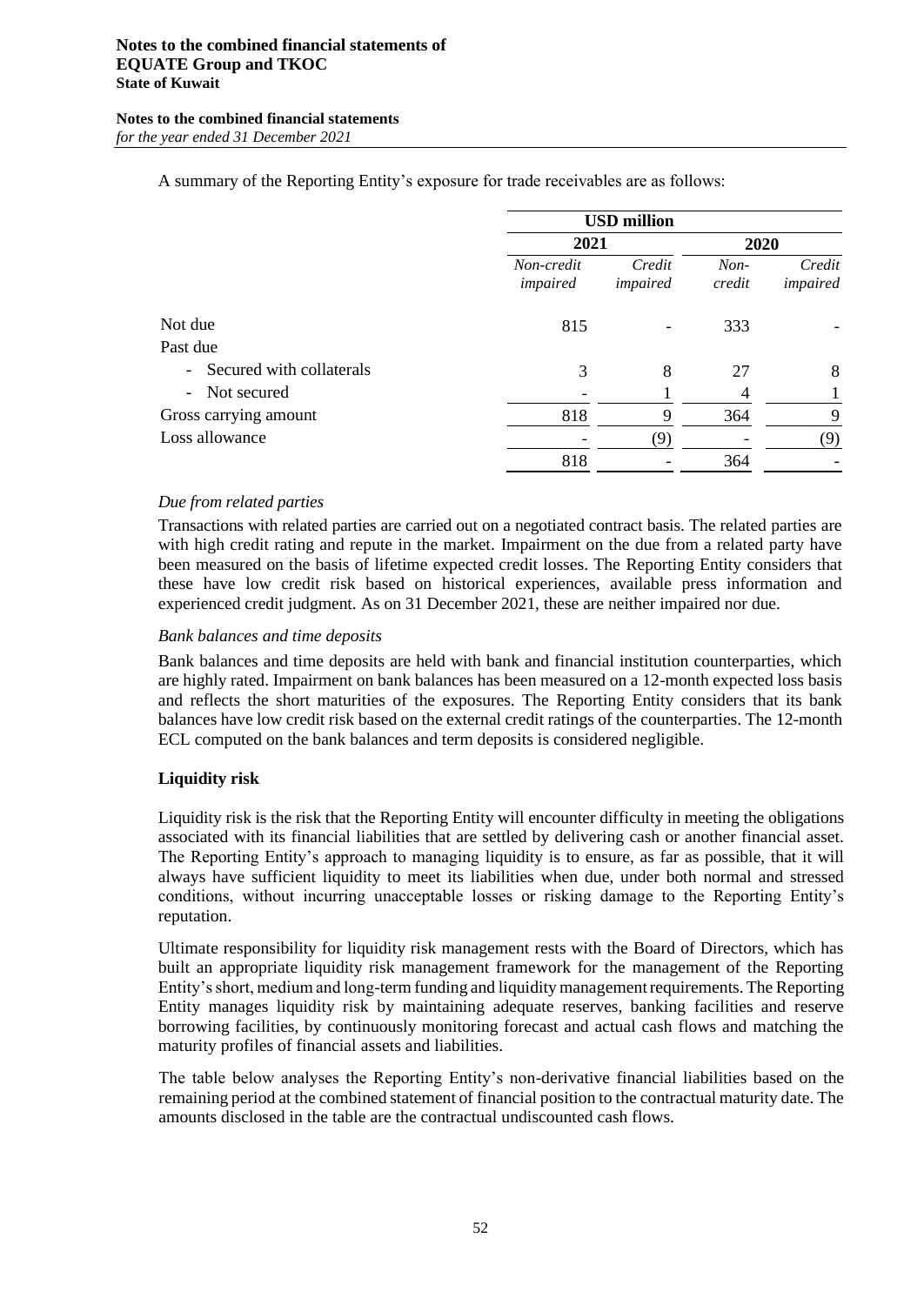#### **Notes to the combined financial statements of EQUATE Group and TKOC State of Kuwait**

## **Notes to the combined financial statements**

*for the year ended 31 December 2021*

|                          | <b>USD million</b>  |                  |                                             |                 |              |                    |  |
|--------------------------|---------------------|------------------|---------------------------------------------|-----------------|--------------|--------------------|--|
|                          | Less than<br>1 year | <b>Between 1</b> | <b>Between 2</b><br>and 2 years and 5 years | Over<br>5 years | <b>Total</b> | Carrying<br>amount |  |
| As at 31 December 2021   |                     |                  |                                             |                 |              |                    |  |
| Trade and other payables | 597                 |                  |                                             |                 | 597          | 597                |  |
| Due to related parties   | 82                  |                  |                                             |                 | 82           | 82                 |  |
| Loans and borrowings     | 621                 | 410              | 3,220                                       | 1,445           | 5,696        | 4,753              |  |
| Lease liabilities        | 43                  | 47               | 150                                         | 264             | 504          | 359                |  |
| <b>Total</b>             | 1,343               | 457              | 3,370                                       | 1,709           | 6,879        | 5,791              |  |
| As at 31 December 2020   |                     |                  |                                             |                 |              |                    |  |
| Trade and other payables | 485                 |                  |                                             |                 | 485          | 485                |  |
| Due to related parties   | 206                 |                  |                                             |                 | 206          | 206                |  |
| Loans and borrowings     | 177                 | 1,174            | 764                                         | 3,459           | 5,574        | 4,621              |  |
| Lease liabilities        | 44                  | 46               | 150                                         | 264             | 504          | 381                |  |
| Total                    | 912                 | 1,220            | 914                                         | 3,723           | 6,769        | 5,693              |  |

#### **Market risk**

Market risk is the risk that changes in market prices, such as foreign exchange rates, interest rates and equity prices will affect the Reporting Entity's income or the value of its holdings of financial instruments. The objective of market risk management is to manage and control market risk exposures within acceptable parameters, while optimising the return.

The Reporting Entity's activities expose it primarily to the financial risks of changes in foreign currency exchange rates and interest rates.

#### **Foreign currency risk**

The Reporting Entity undertakes certain transactions denominated in foreign currencies. Hence, exposures to exchange rate fluctuations arise.

The Reporting Entity's on balance sheet exposure to foreign currency denominated monetary assets and monetary liabilities at the reporting date are as follows:

|                  | <b>USD million</b> |                           |                        |              |              |  |
|------------------|--------------------|---------------------------|------------------------|--------------|--------------|--|
|                  | Euro               | Canadian<br><b>Dollar</b> | Kuwait<br><b>Dinar</b> | <b>Other</b> | <b>Total</b> |  |
| 31 December 2021 |                    |                           |                        |              |              |  |
| Assets           | 67                 | 157                       | 87                     | 5            | 316          |  |
| Liabilities      | (37)               | (165)                     | (609)                  | (4)          | (815)        |  |
| Net exposure     | 30                 | (8)                       | (522)                  |              | (499)        |  |
| 31 December 2020 |                    |                           |                        |              |              |  |
| Assets           | 253                | 15                        | 70                     | 64           | 402          |  |
| Liabilities      | (268)              | (31)                      | (598)                  | (17)         | (914)        |  |
| Net exposure     | (15)               | (16)                      | (528)                  | 47           | (512)        |  |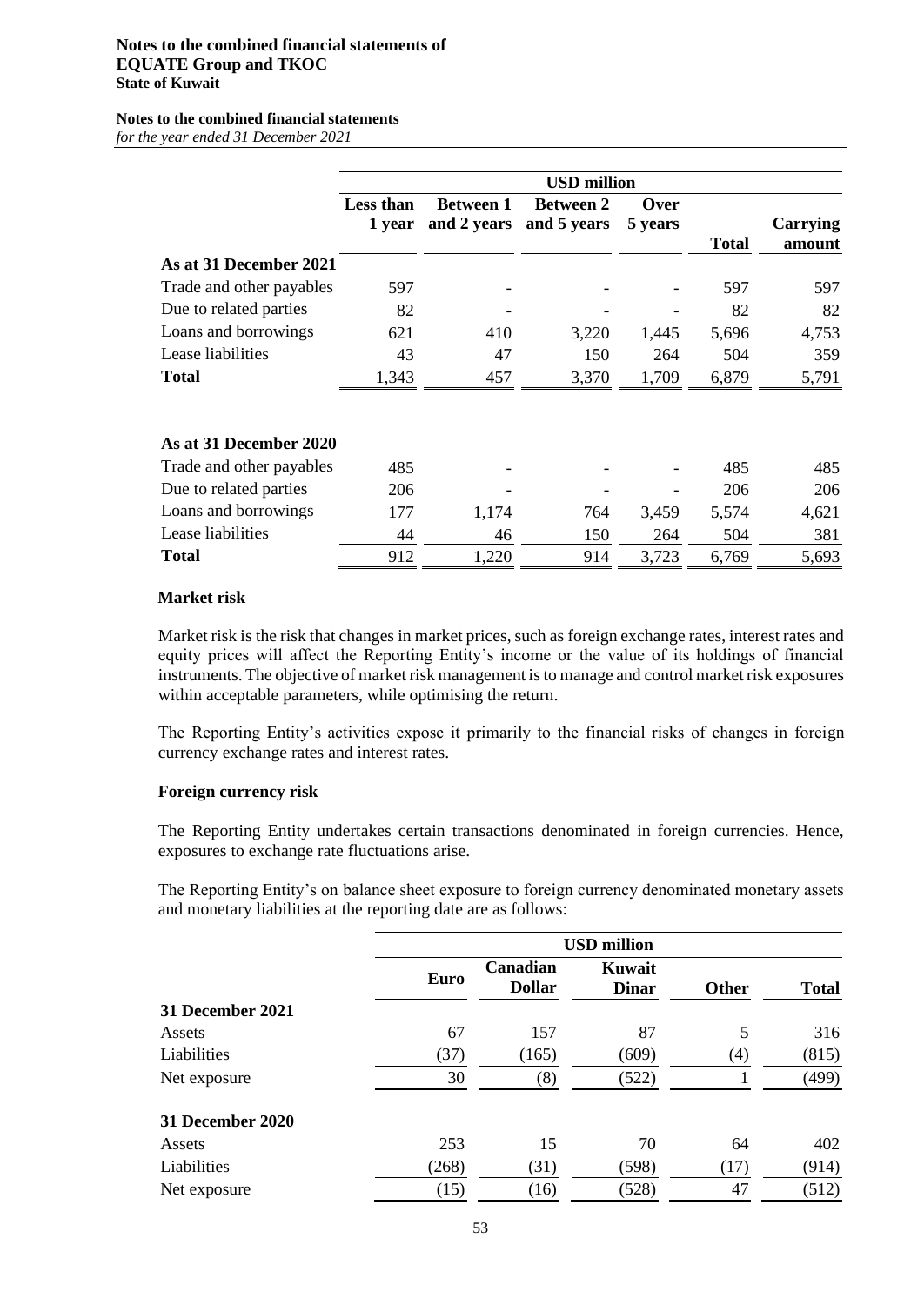The following exchange rates were applied to translate the monetary assets and liabilities at 31 December 2021:

|                 |       | <b>Reporting date</b><br>Mid-spot rate |  |
|-----------------|-------|----------------------------------------|--|
|                 | 2021  | 2020                                   |  |
| Euro            | 0.883 | 0.814                                  |  |
| Canadian Dollar | 0.787 | 0.785                                  |  |
| Kuwaiti Dinar   | 0.302 | 0.303                                  |  |

#### *Foreign currency sensitivity analysis*

As at 31 December 2021, if the USD had weakened / strengthened by 5% against the Euro, Canadian dollar and Kuwaiti Dinar with all other variables held constant, profit for the year would have been lower / higher by USD 25 million (2020: USD 26 million).

Foreign currency exposure risks are managed by dealing in forward contracts within approved limits. As at 31 December 2021, the Reporting Entity had following net notional forward exchange contracts (off balance sheet exposure)

|                       | <b>USD</b> million |      |
|-----------------------|--------------------|------|
|                       | 2021               | 2020 |
| Long position         |                    |      |
| KD                    | 1,037              | 827  |
| CAD                   | 121                | 107  |
| Others                | 42                 | 69   |
|                       |                    |      |
|                       | <b>USD</b> million |      |
|                       | 2021               | 2020 |
| <b>Short position</b> |                    |      |
| KD                    | 461                | 419  |
| CAD                   | 62                 | 94   |
| Others                | 97                 | 68   |

The fair value of forward foreign exchange contracts is estimated by discounting the difference between the contractual forward price and the current forward price for the residual maturity of the contract using a risk free interest rate. These are classified as Level II. The fair value of the forward foreign exchange contract as at 31 December 2021 amounting to US\$ 4 million (2020: US\$ 12.5 million).

#### *Cash flow hedge*

The Reporting Entity sells Monoethylene (MEG) in normal course of its business. The increased volatility in sale price of MEG over the past 12 months has led to the decision to enter into commodity forward contracts. The contracts are expected to reduce the volatility attributable to sale price fluctuations of MEG. Hedging the price volatility of forecast highly probable future sales of MEG is in accordance with the risk management strategy outlined by the Board of Directors.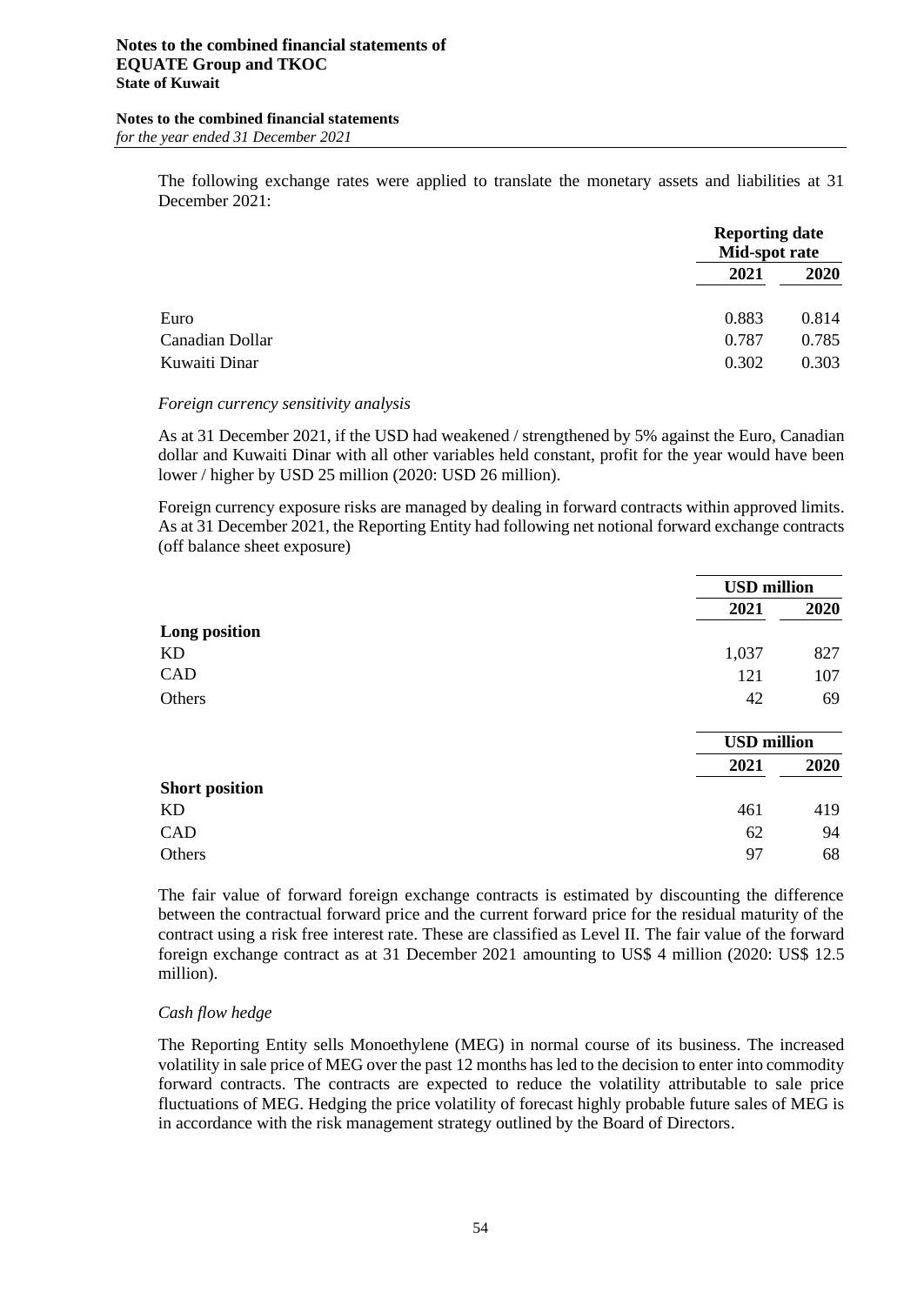The Reporting Entity applied hedge accounting in relation to these highly probable future sales where there was an economic relationship between the hedged item and hedging instrument. The existence of an economic relationship was determined at inception and prospectively by comparing the critical terms of the hedging instrument and those of the hedged item. The Reporting Entity entered into hedging derivatives that matched the notional amounts of the hedged items on a 1:1 hedge ratio basis. The hedge ratio was determined by comparing the notional amount of the derivative with the notional amount designated on the forecast transaction.

The hedge ineffectiveness can arise from:

- Differences in the timing of the cash flows of the hedged items and the hedging instruments
- Different indexes (and accordingly different curves) linked to the hedged risk of the hedged items and hedging instruments
- The counterparties' credit risk differently impacting the fair value movements of the hedging instruments and hedged items
- Changes to the forecasted amount of cash flows of hedged items and hedging instruments

The table below shows the fair values of derivative financial instruments, together with the notional amounts. Notional amounts represent amounts to which a price is applied to determine the amounts of cash flows to be exchanged and do not represent the potential gain or loss associated with the market or credit risk of such instruments.

|                        |      | <b>USD million</b> |  |  |
|------------------------|------|--------------------|--|--|
|                        | 2021 | 2020               |  |  |
| <b>Cash flow hedge</b> |      |                    |  |  |
| Notional amount:       | 7    |                    |  |  |
|                        |      |                    |  |  |
| Fair value             |      |                    |  |  |

#### *Fair value hedge*

At 31 December 2021, the Reporting Entity had an interest rate swap agreement in place with a notional amount of USD 100 million (2020: Nil) whereby the Reporting Entity receives a fixed rate of interest of 1.6985 % and pays interest at a variable rate equal to LIBOR+ 0.0152 % on the notional amount. The swap is being used to hedge the exposure to changes in the fair value of its fixed rate GMTN notes.

There is an economic relationship between the hedged item and the hedging instrument as the terms of the interest rate swap match the terms of the fixed rate GNTM notes (i.e., notional amount, maturity, payment and reset dates). The Reporting Entity has established a hedge ratio of 1:1 for the hedging relationships as the underlying risk of the interest rate swap is identical to the hedged risk component. To test the hedge effectiveness, the Reporting Entity uses the hypothetical derivative method and compares the changes in the fair value of the hedging instrument against the changes in fair value of the hedged item attributable to the hedged risk.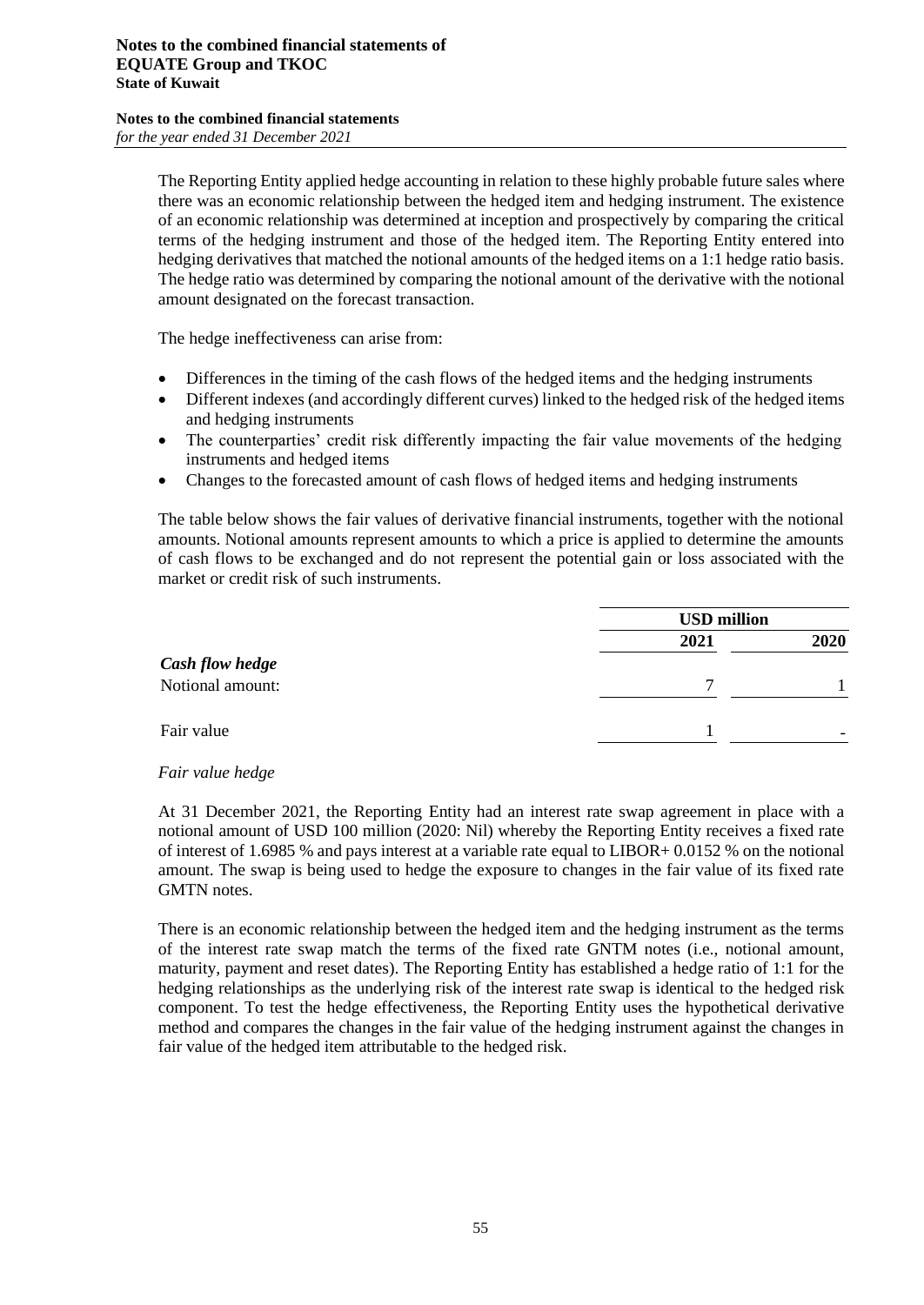The hedge ineffectiveness can arise from:

- Different interest rate curve applied to discount the hedged item and hedging instrument
- Differences in timing of cash flows of the hedged item and hedging instrument
- The counterparties' credit risk differently impacting the fair value movements of the hedging instrument and hedged items.

|                  |          | <b>USD million</b> |  |  |  |
|------------------|----------|--------------------|--|--|--|
|                  | 2021     | 2020               |  |  |  |
| Fair value hedge |          |                    |  |  |  |
| Notional amount: | 100      |                    |  |  |  |
|                  |          |                    |  |  |  |
| Fair value       | $\Omega$ |                    |  |  |  |
|                  |          |                    |  |  |  |

The Reporting Entity uses the level 2 hierarchy inputs to measure the fair value of derivative financial instruments. The carrying amounts of financial assets and financial liabilities that are liquid or have a short-term maturity are approximately equal to their fair value

The fair values of all financial instruments carried by the Reporting Entity as at 31 December 2021, that are not carried at fair value, are not materially different from their carrying values.

#### **Interest rate risk**

The Reporting Entity is exposed to interest rate risk as it borrows and places funds.

#### *Interest rate sensitivity analysis*

During the year, if interest rates on USD denominated borrowings had been 10 basis points higher / lower with all other variables held constant, profit for the previous year would have been USD 0.3 million (2020: USD 1.1 million) lower/higher, mainly as a result of higher/lower interest expense on floating rate borrowings.

The Reporting Entity's exposure to interest rates on financial assets and financial liabilities are disclosed in Notes 12 and 13 to the combined financial statements.

#### **Determination of fair values**

Fair value is the price that would be received to sell an asset or paid to transfer a liability in an orderly transaction between market participants at the measurement date. Underlying the definition of fair value is the presumption that the Reporting Entity is a going concern without any intention, or need, to liquidate, curtail materially the scale of its operations or undertake a transaction on adverse terms.

The fair value of financial assets and financial liabilities (excluding derivative instruments, medium term notes and Sukuk) is determined in accordance with generally accepted pricing models based on discounted cash flow analysis using prices from observable current market transactions. The fair value of forward exchange contracts is estimated by discounting the difference between the contractual forward price and the current forward price for the residual maturity of the contract using a risk-free interest rate (level II inputs). The fair value of medium term notes and Sukuk are determined using quoted prices (level I inputs). All other financial instruments are classified as Level III.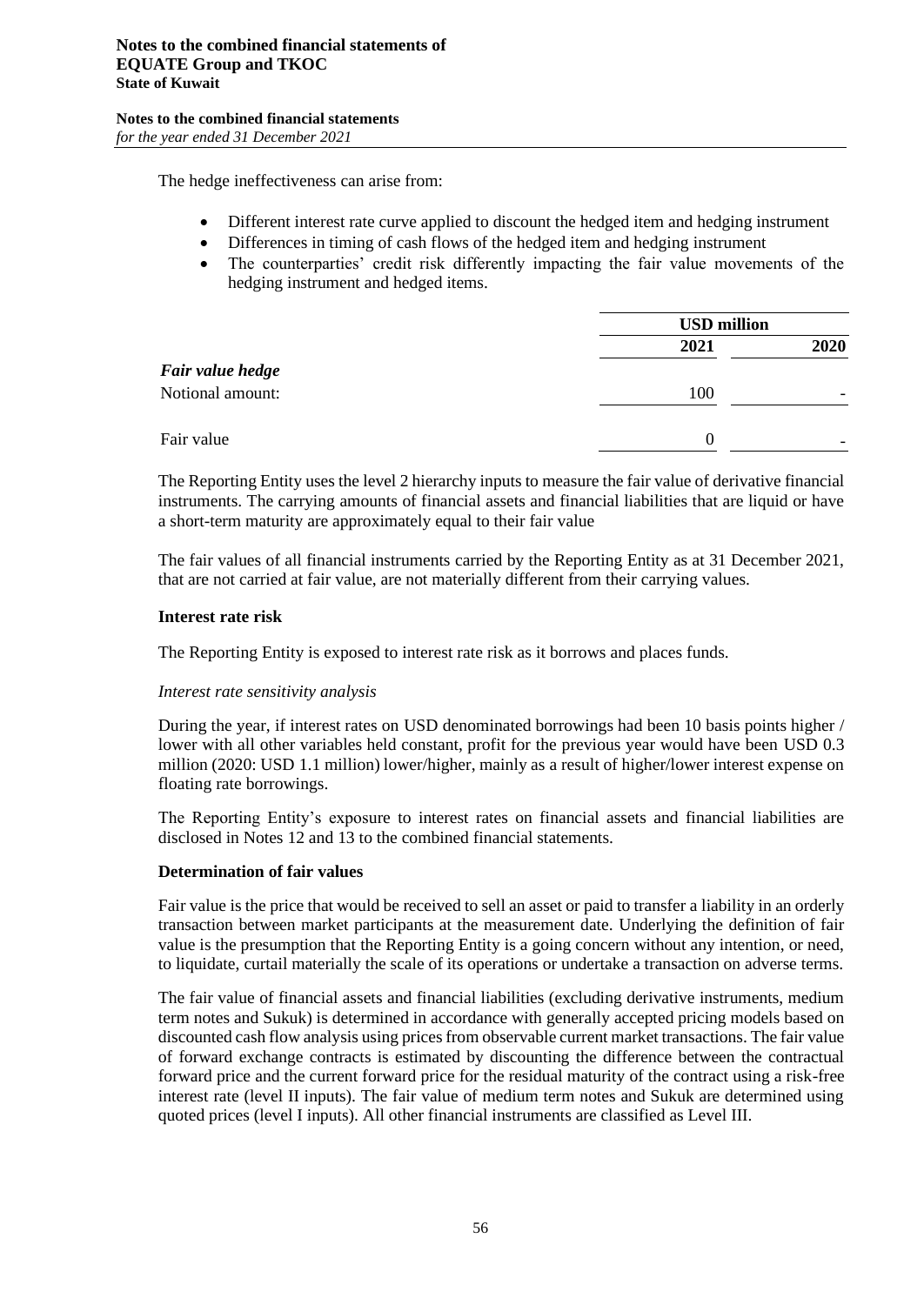#### **24. Commitments and contingent liabilities**

#### *Commitments*

The Reporting Entity has a fixed gas purchase commitment with a related party of approximately USD 1 million (31 December 2020: USD 1 million) per day until the agreement is cancelled in writing by the parties.

The EQUATE Group under the "Excess EG Marketing agreement" has made a commitment to purchase EG from Dow an annual volume up to 2024.

The EQUATE Group under the Ethylene Supply Agreement has a commitment to purchase and obligates DCC ULC to supply a contract quantity of ethylene each year through 2024 with an additional two five year extensions through to 2034 in respect of the manufacturing plants in Alberta.

The EQUATE Group under the Ethylene Supply Agreement has a commitment to purchase and obligates The Dow Chemical Company to supply 26.7% of output of one of Dow's ethylene crackers (TX-9), for USGC project, through the earlier of A) Dow Cracker facility permanently cease to operate or B) MEGlobal USGC plants cease to operate, subject to certain other conditions. The useful life of this asset is 25 years, starting from 2019.

MEGlobal International FZE ("the subsidiary") has entered into short term arrangements to obtain the right to use 8,486,043 troy ounces (2020: 9,784,704 troy ounces) of silver with a variety of banks. The title and ownership of the silver rests with banks. These arrangements mature over various dates and are guaranteed by MEGlobal BV. The subsidiary pays lease fees for these arrangements which are expensed over the terms of such arrangements. The subsidiary also bears the risk of loss of silver resulting from usage. The subsidiary has assigned the right to use silver to MEGlobal Americas Inc., MEGlobal Canada ULC and its wholly owned subsidiary Alberta & Orient Glycol Company ULC for utilization in its manufacturing operations on similar terms.

The following summarizes the quantity and value of silver outstanding at 31 December 2021 under such arrangements:

|                           | 31 December 2021 |           |                          | <b>31 December 2020</b> |            |               |
|---------------------------|------------------|-----------|--------------------------|-------------------------|------------|---------------|
|                           | <b>Credit</b>    | Qty       | <b>Silver</b>            | <b>Credit</b>           | <b>Qty</b> | <b>Silver</b> |
| <b>Bank</b>               | Limit            | (TOZ)     | <b>Value</b>             | Limit                   | (TOZ)      | <b>Value</b>  |
|                           | US\$             |           | US\$                     | US\$                    |            | US\$          |
|                           | million          |           | million                  | million                 |            | million       |
| <b>HSBC</b>               | 175              | 6,414,889 | 155                      | 175                     | 7,713,550  | 167           |
| Sumitomo                  | 100              | 2,071,154 | 57                       | 100                     | 2,071,154  | 50            |
| <b>Standard Chartered</b> | 85               |           | $\overline{\phantom{a}}$ | 85                      |            |               |
| Citibank                  | 40               |           |                          | 40                      |            |               |
| Total                     | 400              | 8,486,043 | 212                      | 400                     | 9,784,704  | 217           |

In addition to the above, the Reporting Entity had the following commitments and contingent liabilities outstanding as at 31 December 2021:

|                                            | <b>USD</b> million |      |
|--------------------------------------------|--------------------|------|
|                                            | 2021               | 2020 |
| Letters of credit and letters of guarantee | 16                 |      |
| Capital commitments                        | 14                 |      |